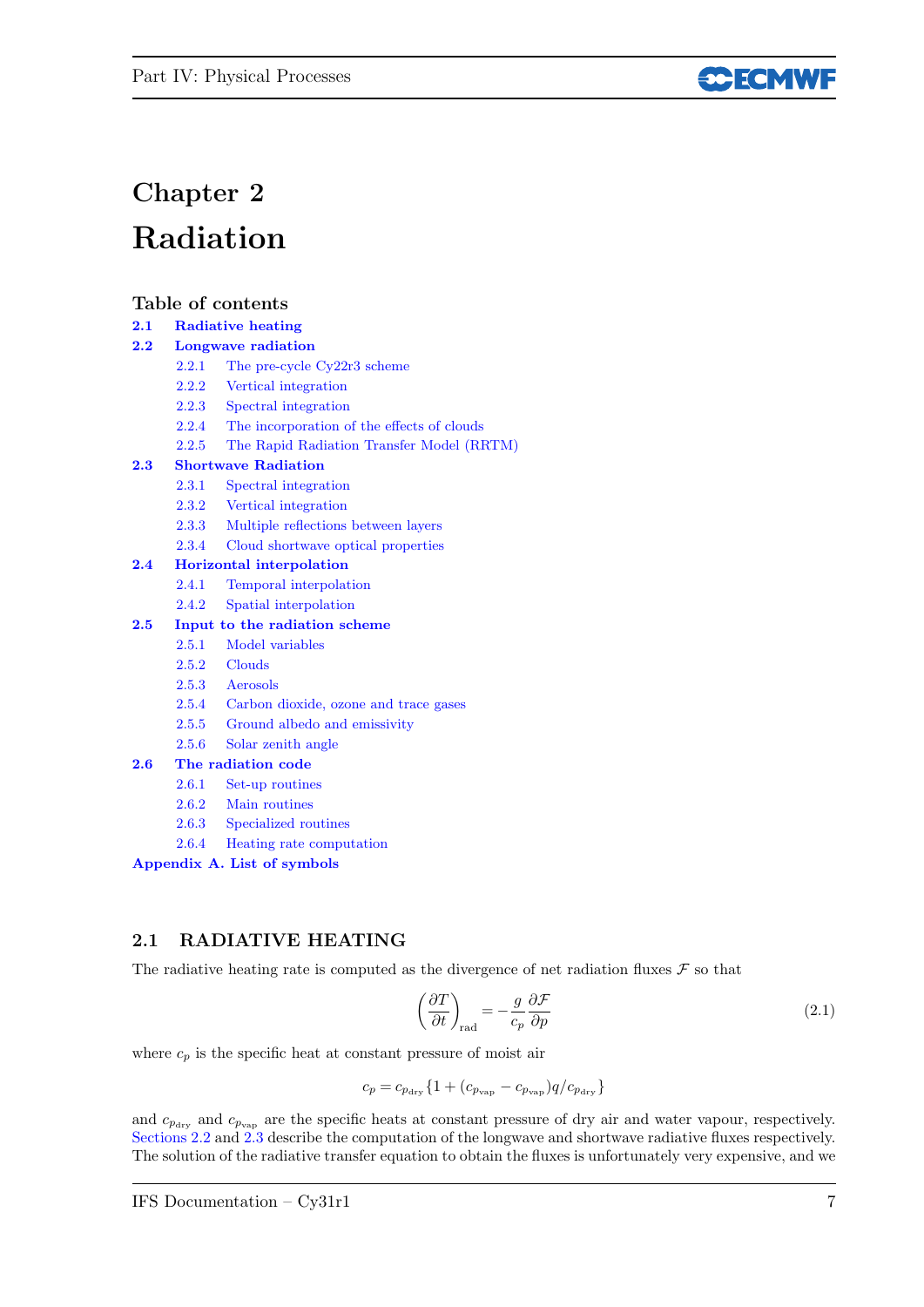**30 ECMWF** 

cannot afford to do it more than every 3 hours at every fourth grid point. The interpolation scheme used for obtaining the radiative fluxes at every grid point and every time step for the relevant instantaneous temperature profile and solar zenith angle is described in Section 2.4.

A description of the inputs, in particular the climatologically defined quantities of radiative importance is given in Section 2.5. Finally, an alphabetical list of the subroutines of the radiation scheme is given in Section 2.6.

### 2.2 LONGWAVE RADIATION

Since cycle Cy22r3, two longwave radiation schemes are available in the ECMWF model, the pre-cycle Cy22r3 by Morcrette (1991), and the current longwave radiation transfer scheme, the Rapid Radiation Transfer Model (RRTM).

The rate of atmospheric cooling by emission-absorption of longwave radiation is

$$
\frac{\partial T}{\partial t} = \frac{g}{c_p} \frac{\partial \mathcal{F}_{\text{LW}}}{\partial p} \tag{2.2}
$$

where  $\mathcal{F}_{LW}$  is the net longwave radiation flux (the subscript 'LW' is omitted in the remainder of this section).

Assuming a non-scattering atmosphere in local thermodynamic equilibrium,  $\mathcal F$  is given by

$$
\mathcal{F} = \int_{-1}^{1} \mu \, d\mu \left[ \int_{0}^{\infty} dv \bigg\{ \mathcal{L}_{v}(p_{\text{surf}}, \mu) t_{v}(p_{\text{surf}}, p, \mu) + \int_{p'=p_{\text{surf}}}^{0} \mathcal{L}_{v}(p', \mu) dt_{v} \bigg\} \right]
$$
(2.3)

where  $\mathcal{L}_{v}(p,\mu)$  is the monochromatic radiance at wavenumber v at level p, propagating in a direction  $\theta$  (the angle that this direction makes with the vertical), where  $\mu = \cos \theta$  and  $t_v(p, p'; r)$  is the monochromatic transmission through a layer whose limits are at p and p' seen under the same angle  $\theta$ , with  $r = \sec \theta$ . The subscript 'surf' refers to the earth's surface.

Subsections 2.2.1 to 2.2.4 describe the pre-cycle Cy22r3 scheme, and Subsections 2.2.5 describes the RRTM scheme in Cy22r3.

### 2.2.1 The pre-cycle Cy22r3 scheme

After separating the upward and downward components (indicated by superscripts + and −, respectively), and integrating by parts, we obtain the radiation transfer equation as it is actually estimated in the longwave part of the radiation code

$$
\mathcal{F}_{v}^{+}(p) = [B_{v}(T_{\text{surf}}) - B_{v}(T_{0+})]t_{v}(p_{\text{surf}}, p; r) + B_{v}(T(p)) + \int_{p'=p_{\text{surf}}}^{p} t_{v}(p, p'; r) dB_{v}
$$
\n
$$
\mathcal{F}_{v}^{-}(p) = [B_{v}(T_{\infty}) - B_{v}(T_{\text{top}})]t_{v}(p, 0; r) + B_{v}(T(p)) + \int_{p'=p}^{0} t_{v}(p', p; r) dB_{v}
$$
\n(2.4)

where, taking benefit of the isotropic nature of the longwave radiation, the radiance  $L_v$  of (2.3) has been replaced by the Planck function  $B_v(T)$  in units of flux,  $Wm^{-2}$  (here, and elsewhere,  $B_v$  is assumed to always includes the  $\pi$  factor). T<sub>surf</sub> is the surface temperature,  $T_{0+}$  that of the air just above the surface,  $T(p)$  is the temperature at pressure-level p,  $T_{\text{top}}$  that at the top of the atmospheric model. The transmission  $t_v$  is evaluated as the radiance transmission in a direction  $\theta$  to the vertical such that  $r = \sec \theta$ is the diffusivity factor (Elsasser, 1942). Such an approximation for the integration over the angle is usual in radiative transfer calculations, and tests on the validity of this approximation have been presented by Rodgers and Walshaw (1966) and Liu and Schmetz (1988) among others. The use of the diffusivity factor gives cooling rates within 2% of those obtained with a 4-point Gaussian quadrature.

#### 2.2.2 Vertical integration

The integrals in (2.4) are evaluated numerically, after discretization over the vertical grid, considering the atmosphere as a pile of homogeneous layers. As the cooling rate is strongly dependent on local conditions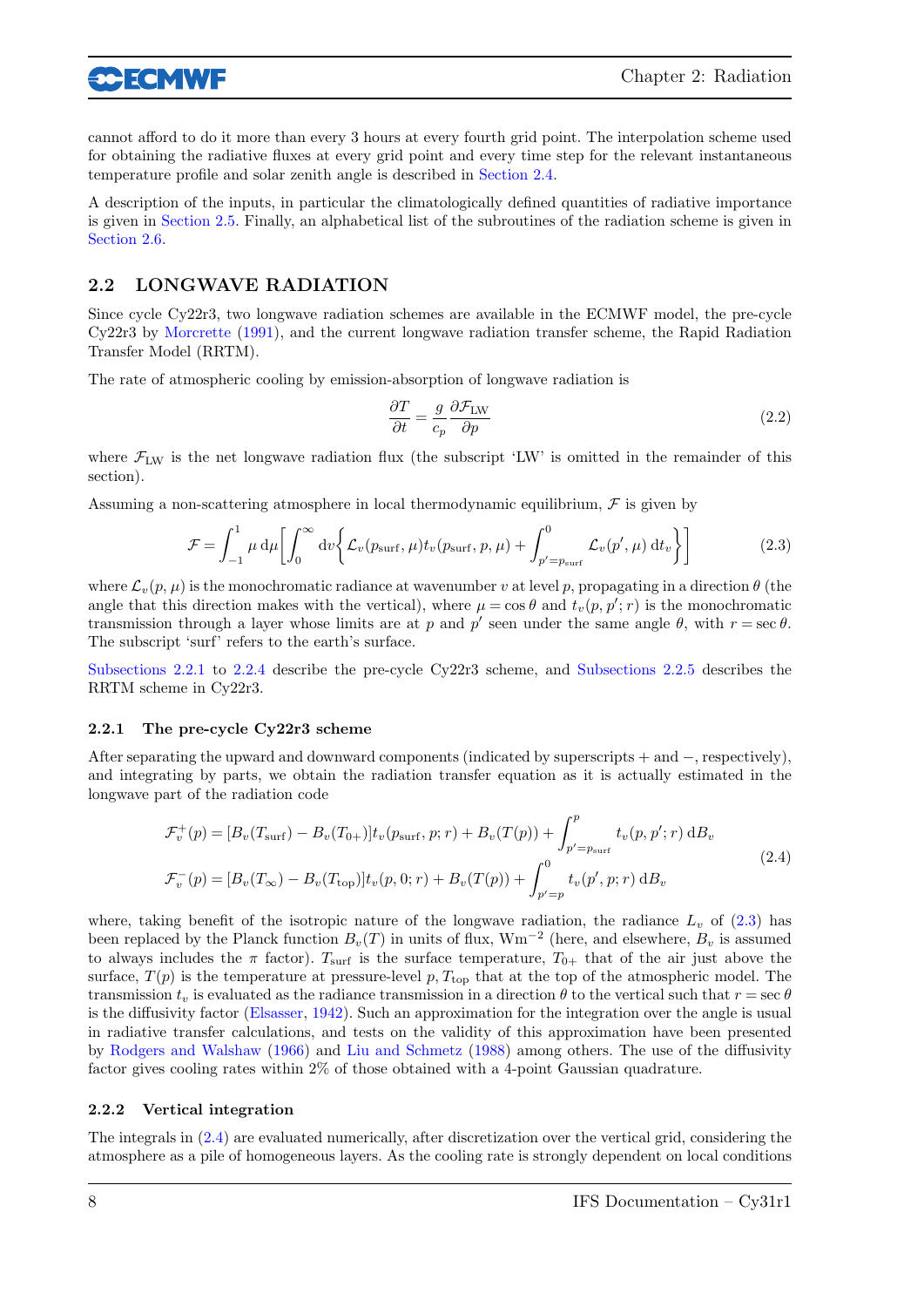of temperature and pressure, and energy is mainly exchanged with the layers adjacent to the level where fluxes are calculated, the contribution of the distant layers is simply computed using a trapezoidal rule integration, but the contribution of the adjacent layers is evaluated with a 2-point Gaussian quadrature, thus at the ith level

**SCECMW** 

$$
\int_{p'=p_{\text{surf}}}^{p_i} t_v(p, p'; r) \, \mathrm{d}B_v = \sum_{l=1}^2 \mathrm{d}B_v(l) w_l t_v(p_i, p_l; r) + \frac{1}{2} \sum_{j=1}^{i-2} \mathrm{d}B_v(j) [t_v(p_i, p_j; r) + t_v(p_i, p_{j-1}; r)] \tag{2.5}
$$

where  $p_l$  is the pressure corresponding to the Gaussian root and  $w_l$  is the Gaussian weight.  $dB_v(j)$  and  $dB_v(l)$  are the Planck function gradients calculated between two interfaces, and between mid-layer and interface, respectively.

#### 2.2.3 Spectral integration

The integration over wavenumber  $v$  is performed using a band emissivity method, as first discussed by Rodgers (1967). The longwave spectrum is divided into six spectral regions.

- (i) 0–350 cm<sup>-1</sup> and 1450–1880 cm<sup>-1</sup>
- (ii)  $500-800$  cm<sup>-1</sup>
- (iii) 800–970 cm<sup>−</sup><sup>1</sup> and 1110–1250 cm<sup>−</sup><sup>1</sup>
- (iv) 970–1110 cm<sup>-1</sup>
- $(v)$  350–500 cm<sup>-1</sup>
- (vi) 1250–1450 cm<sup>-1</sup> and 1880–2820 cm<sup>-1</sup>

corresponding to the centres of the rotation and vibration-rotation bands of  $H_2O$ , the 15  $\mu$ m band of  $CO<sub>2</sub>$ , the atmospheric window, the 9.6  $\mu$ m band of  $O<sub>3</sub>$ , the 25  $\mu$ m "window" region, and the wings of the vibration-rotation band of  $H_2O$ , respectively. Over these spectral regions, band fluxes are evaluated with the help of band transmissivities precalculated from the narrow-band model of Morcrette and Fouquart  $(1985)$  – See Appendix of Morcrette *et al.* (1986) for details.

Integration of  $(2.4)$  over wavenumber  $\nu$  within the kth spectral region gives the upward and downward fluxes as

$$
\mathcal{F}_{k}^{+}(p) = \{B_{k}(T_{\text{surf}}) - B_{k}(T_{0+})\}t_{B_{k}}\{r\mathcal{U}(p_{\text{surf}}, p), T_{\mathcal{U}}(p_{\text{surf}}, p)\} + B_{k}(T_{p})
$$
\n
$$
+ \int_{p'=p_{\text{surf}}}^{p} t_{\text{dB}_{k}}\{r\mathcal{U}(p, p'), T_{\mathcal{U}}(p, p')\} dB_{k}
$$
\n
$$
\mathcal{F}_{k}^{-}(p) = \{B_{k}(T_{0}) - B_{k}(T_{\infty})\}t_{B_{k}}\{r\mathcal{U}(p, 0), T_{\mathcal{U}}(p, 0)\} - B_{k}(T_{p})
$$
\n
$$
- \int_{p'=p}^{0} t_{\text{dB}_{k}}\{r\mathcal{U}(p', p), T_{\mathcal{U}}(p', p)\} dB_{k}
$$
\n(2.7)

The formulation accounts for the different temperature dependencies involved in atmospheric flux calculations, namely that on  $T_p$ , the temperature at the level where fluxes are calculated, and that on  $T_{\mathcal{U}}$ , the temperature that governs the transmission through the temperature dependence of the intensity and half-widths of the lines absorbing in the concerned spectral region. The band transmissivities are nonisothermal accounting for the temperature dependence that arises from the wavenumber integration of the product of the monochromatic absorption and the Planck function. Two normalized band transmissivities are used for each absorber in a given spectral region: the first one for calculating the first right-handside term in  $(2.4)$ , involving the boundaries; it corresponds to the weighted average of the transmission function by the Planck function

$$
t_B(\overline{\mathcal{U}p}, T_p, T_{\mathcal{U}}) = \frac{\int_{v_1}^{v_2} B_v(T_p) t_v(\overline{\mathcal{U}p}, T_{\mathcal{U}}) \, dv}{\int_{v_1}^{v_2} B_v(T_p) \, dv}
$$
\n(2.8)

the second one for calculating the integral term in  $(2.4)$  is the weighted average of the transmission function by the derivative of the Planck function

$$
t_{\text{dB}}(\overline{\mathcal{U}p}, T_p, T_{\mathcal{U}}) = \frac{\int_{v_1}^{v_2} {\{\text{d}B(T_p)/\text{d}T\} t_v(\overline{\mathcal{U}p}, T_{\mathcal{U}}) \,\text{d}v}}{\int_{v_1}^{v_2} {\{\text{d}B(T_p)/\text{d}T\} \,\text{d}v}}
$$
(2.9)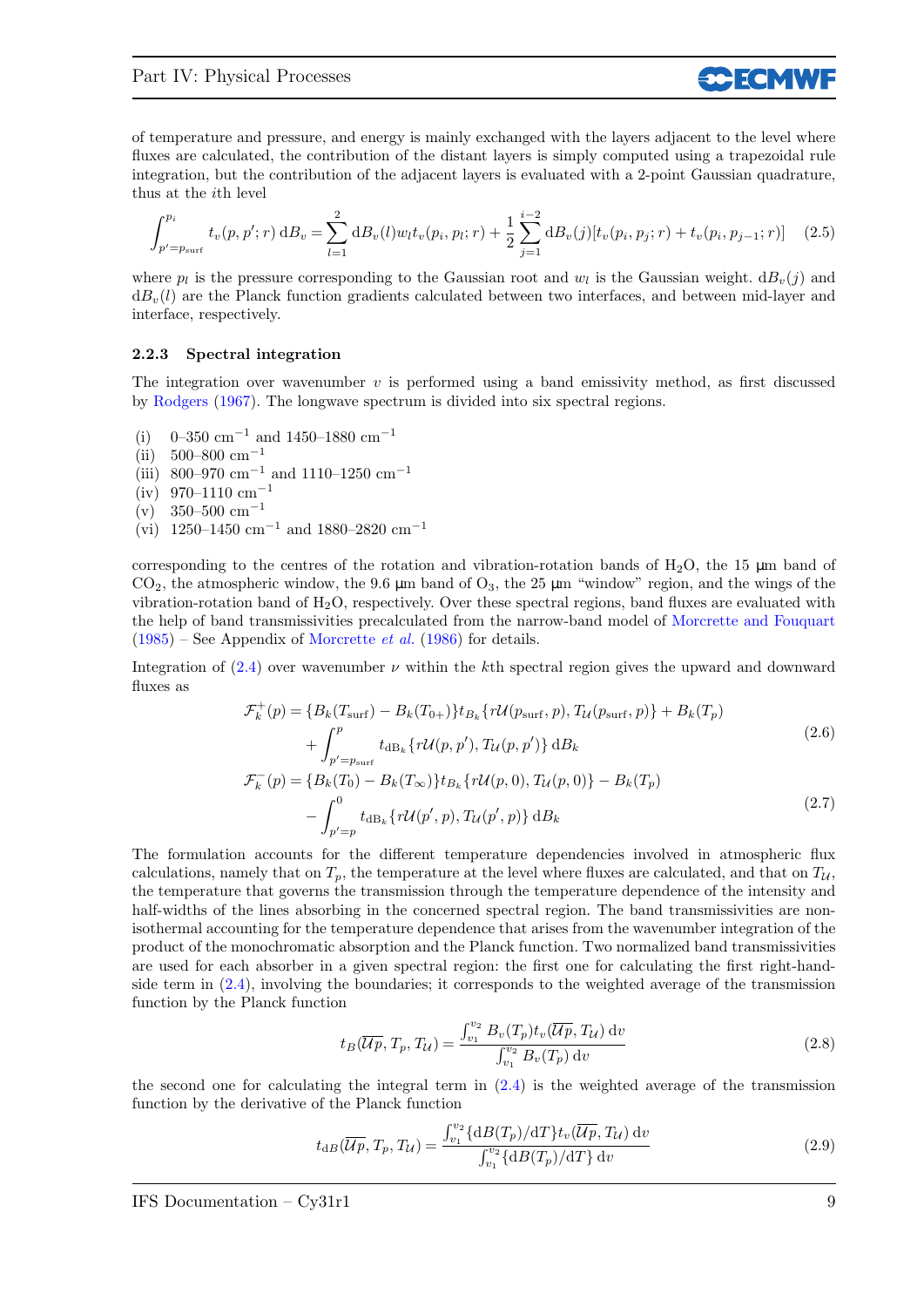

where  $\overline{\mathcal{U}p}$  is the pressure weighted amount of absorber.

The effect on absorption of the Doppler broadening of the lines (important only for pressure lower than 10 hPa) is included simply using the pressure correction method of Fels (1979). A finite line width (assumed to represent the Doppler half-width of the line) is retained under low pressure conditions where the pure Lorentz line width (proportional to pressure) would normally become negligible (Giorgetta and Morcrette, 1995).

In the scheme, the actual dependence on  $T_p$  is carried out explicitly in the Planck functions integrated over the spectral regions. Although normalized relative to  $B(T_p)$  or  $dB(T_p)/dT$ , the transmissivities still depend on  $T_{\mathcal{U}}$ , both through Wien's displacement of the maximum of the Planck function with temperature and through the temperature dependence of the absorption coefficients. For computational efficiency, the transmissivities have been developed into Pade approximants

$$
t(\overline{\mathcal{U}p}, T_u) = \frac{\sum_{i=0}^{2} c_i \mathcal{U}_{\text{eff}}^{i/2}}{\sum_{j=0}^{2} d_j \mathcal{U}_{\text{eff}}^{i/2}}
$$
(2.10)

where  $\mathcal{U}_{\text{eff}} = r(\overline{\mathcal{U}p}) \Psi(T_{\mathcal{U}}, \overline{\mathcal{U}p})$  is an effective amount of absorber which incorporates the diffusivity factor r, the weighting of the absorber amount by pressure  $\overline{\mathcal{U}p}$ , and the temperature dependence of the absorption coefficients. The function  $\Psi(T_{\mathcal{U}}, \overline{\mathcal{U}p})$  takes the form

$$
\Psi(T_{\mathcal{U}}, \overline{\mathcal{U}p}) = \exp[a(\overline{\mathcal{U}p})(T_{\mathcal{U}} - 250) + b(\overline{\mathcal{U}p})(T_{\mathcal{U}} - 250)^2]
$$
\n(2.11)

The temperature dependence due to Wien's law is incorporated although there is no explicit variation of the coefficients  $c_i$  and  $d_j$  with temperature. These coefficients have been computed for temperatures between 187.5 and 312.5 K with a 12.5 K step, and transmissivities corresponding to the reference temperature the closest to the pressure weighted temperature  $T_{\mathcal{U}}$  are actually used in the scheme.

#### 2.2.4 The incorporation of the effects of clouds

The incorporation of the effects of clouds on the longwave fluxes follows the treatment discussed by Washington and Williamson (1977). Whatever the state of the cloudiness of the atmosphere, the scheme starts by calculating the fluxes corresponding to a clear-sky atmosphere and stores the terms of the energy exchange between the different levels (the integrals in (2.4)) Let  $\mathcal{F}_0^+(i)$  and  $\mathcal{F}_0^-(i)$  be the upward and downward clear-sky fluxes. For any cloud layer actually present in the atmosphere, the scheme then evaluates the fluxes assuming a unique overcast cloud of emissivity unity. Let  $\mathcal{F}_n^+(i)$  and  $\mathcal{F}_n^+(i)$  the upward and downward fluxes when such a cloud is present in the nth layer of the atmosphere. Downward fluxes above the cloud, and upward fluxes below the cloud, are assumed to be given by the clear-sky values

$$
\mathcal{F}_n^+(i) = \mathcal{F}_0^+(i) \quad \text{for } i \le n
$$
  

$$
\mathcal{F}_n^-(i) = \mathcal{F}_0^-(i) \quad \text{for } i > n
$$
 (2.12)

Upward fluxes above the cloud  $(\mathcal{F}_n^+(k)$  for  $k \leq n+1)$  and downward fluxes below it  $(\mathcal{F}_n^-(k)$  for  $k > n)$ can be expressed with expressions similar to (2.5) provided the boundary terms are now replaced by terms corresponding to possible temperature discontinuities between the cloud and the surrounding air

$$
\mathcal{F}_n^+(k) = \{ \mathcal{F}_{\text{cld}}^+ - B(n+1) \} t(p_k, p_{n+1}; r) + B(k) + \int_{p'=p_{n-1}}^{p_k} t(p_k, p'; r) \, dB
$$
\n
$$
\mathcal{F}_n^-(k) = \{ \mathcal{F}_{\text{cld}}^- - B(n) \} t(p_k, p_n; r) + B(k) + \int_{p'=p_k}^{p_n} t(p_k, p'; r) \, dB
$$
\n(2.13)

where  $B(i)$  is now the total Planck function (integrated over the whole longwave spectrum) at level i, and  $\mathcal{F}^+_{\text{cld}}$  and  $\mathcal{F}^-_{\text{cld}}$  are the longwave fluxes at the upper and lower boundaries of the cloud. Terms under the integrals correspond to exchange of energy between layers in clear-sky atmosphere and have already been computed in the first step of the calculations. This step is repeated for all cloudy layers. The fluxes for the actual atmosphere (with semi-transparent, fractional and/or multi-layered clouds) are derived from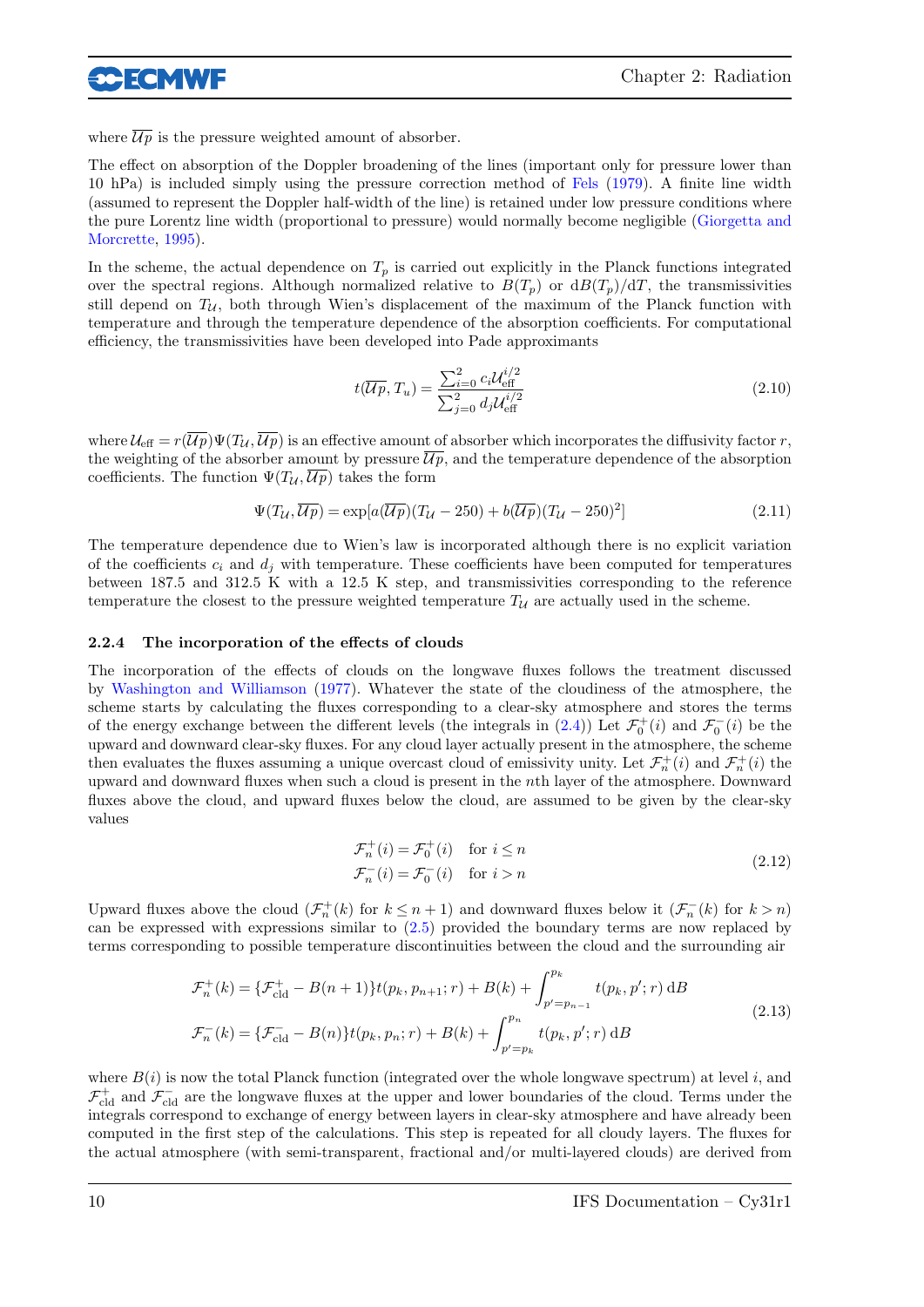a linear combination of the fluxes calculated in previous steps with some cloud overlap assumption in the case of clouds present in several layers. Let  $N$  be the index of the layer containing the highest cloud,  $C_{\text{cld}}(i)$ ) the fractional cloud cover in layer i, with  $C_{\text{cld}}(0) = 1$  for the upward flux at the surface, and with  $C_{\text{cld}}(N+1) = 1$  and  $\mathcal{F}_{N+1}^- = \mathcal{F}_0^-$  to have the right boundary condition for downward fluxes above the highest cloud.

Whereas the maximum and random overlap assumptions are also available in the code (Morcrette and Fouquart, 1986), the maximum-random overlap assumption is operationally used in the ECMWF model, and the cloudy upward  $\mathcal{F}^+$  and downward  $\mathcal{F}^-$  fluxes are obtained as

$$
\mathcal{F}^+(i) = \mathcal{F}_0^+(i) \qquad \text{for } i = 1
$$
\n
$$
\mathcal{F}^-(i) = C_{\text{cld}}(i-1)\mathcal{F}_{i-1}^+(i-) + \sum_{n=0}^{i-2} C_{\text{cld}}(n)\mathcal{F}_n^+(i) \prod_{l=n+1}^{i-1} \{1 - C_{\text{cld}}(l)\} \qquad \text{for } 2 \le i \le N+1
$$
\n
$$
\mathcal{F}^+(i) = C_{\text{cld}}(N)\mathcal{F}_N^+(i) + \sum_{n=0}^{N-1} C_{\text{cld}}(n)\mathcal{F}_n^+(i) \prod_{l=n+1}^N \{1 - C_{\text{cld}}(l)\} \qquad \text{for } i \ge N+2
$$
\n(2.14)

In the case of semi-transparent clouds, the fractional cloudiness entering the calculations is an effective cloud cover equal to the product of the emissivity due to the condensed water and the gases in the layer by the horizontal coverage of the cloud layer, with the emissivity,  $\varepsilon_{\text{cld}}$ , related to the condensed water amount by

$$
\varepsilon_{\rm cld} = 1 - \exp(-k_{\rm abs} \mathcal{U}_{\rm LWP}) \tag{2.15}
$$

**SCECMW** 

where  $k_{\text{abs}}$  is the condensed water mass absorption coefficient (in  $\text{m}^2\text{kg}^{-1}$ ) following Smith and Shi (1992).

#### 2.2.5 The Rapid Radiation Transfer Model (RRTM)

As stated in Mlawer *et al.* (1997), the objective in the development of RRTM has been to obtain an accuracy in the calculation of fluxes and heating rates consistent with the best line-by-line models. It utilizes the correlated-k method and shows its filiation to the Atmospheric and Environmental Research, Inc. (AER) line-by-line model (LBLRTM, Clough et al., 1989, 1992, Clough and Iacono, 1995) through its use of absorption coefficients for the relevant k-distributions derived from LBLRTM. Therefore the k-coefficients in RRTM include the effect of the CKD2.2 water vapour continuum (Clough et al., 1989).

The main point in the correlated-k method (Lacis and Oinas, 1991; Fu and Liou, 1992) is the mapping of the absorption coefficient  $k(\nu)$  from the spectral space (where it varies irregularly with wavenumber  $\nu$ ) to the g-space (where  $g(k)$  is the probability distribution function, i.e. the fraction of the absorption coefficients in the set smaller than  $k$ ). The effect of this reordering is a rearrangement of the sequence of terms in the integral over wavenumber in the radiative transfer equation (RTE), which makes it equivalent to what would be done for monochromatic radiation.

In the ECMWF model, no provision is presently taken for scattering in the longwave. Therefore, in order to get the downward radiance, the integration over the vertical dimension is simply done starting from the top of the atmosphere, going downward layer by layer. At the surface, the boundary condition (in terms of spectral emissivity, and potential reflection of downward radiance) is computed, then, in order to get the upward radiance, the integration over the vertical dimension is repeated, this time from the surface upward.

The spectrally averaged radiance (between  $\nu_1$  and  $\nu_2$ ) emerging from an atmospheric layer is

$$
\bar{R} = \frac{1}{(\nu_1 - \nu_2)} \int_{\nu_2}^{\nu_1} d\nu \left\{ R_0(\nu) + \int_{t_v}^1 [B(\nu, T(t'_\nu)) - R_0(\nu)] dt' \right\}
$$
(2.16)

where  $R_0$  is the incoming radiance to the layer,  $B(\nu, T)$  is the Planck function at wavenumber  $\nu$  and temperature  $T, t_{\nu}$  is the transmittance for the layer optical path, and  $t'_{\nu}$  is the transmittance at a point along the optical path in the layer. Under the mapping  $\nu \rightarrow g$ , this becomes

$$
\bar{R} = \int_0^1 \mathrm{d}g \left\{ B_{\text{eff}}(g, T_g) + \left[ R_0(g) - B_{\text{eff}}(g, T_g) \right] \exp \left[ -k(g, P, T) \frac{\rho \Delta z}{\cos \phi} \right] \right\} \tag{2.17}
$$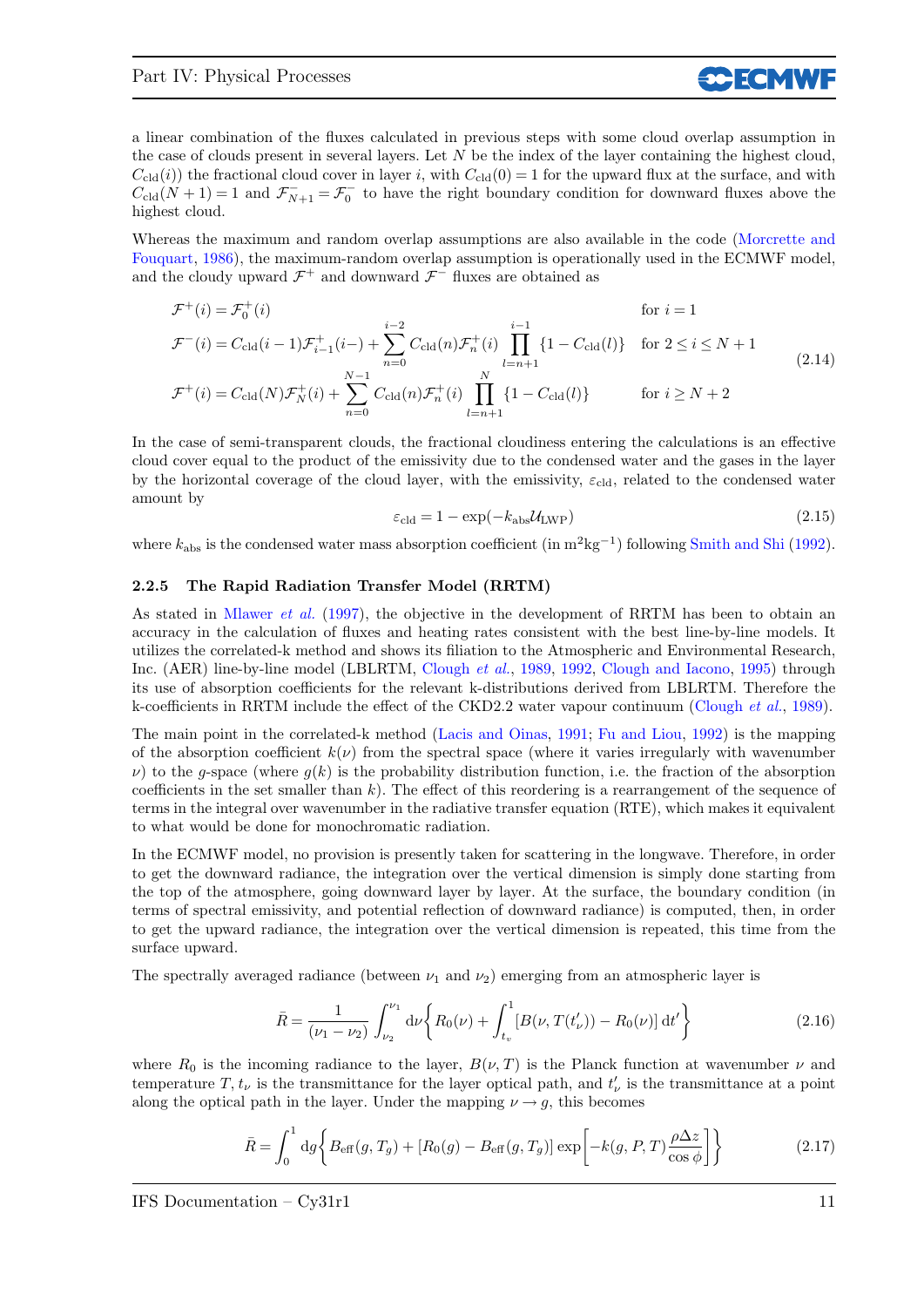

where  $B_{\text{eff}}(q, T)$  is an effective Planck function for the layer that varies with the layer's transmittance such as to ensure continuity of flux across layer boundaries for opaque conditions. The dependence of the transmittance is now written in terms of the absorption coefficient  $k(q, P, T)$  at layer pressure P and temperature T, the absorber density  $\rho$ , the vertical thickness of the layer  $\Delta z$ , and the angle  $\phi$  of the optical path.

For a given spectral interval, the domain of the variable g is partitioned into subintervals (see Table 2.6, number of g-points), each corresponding to a limited range of  $k(g)$  values and for which a characteristic value  $\kappa_i$  of the absorption coefficient is chosen. These  $\kappa_i$  are then used to compute the outgoing radiance

$$
\bar{R} = \sum_{j} W_{j} \left[ B_{\text{eff}_{j}} + (R_{0j} - B_{\text{eff}_{j}}) \exp\left(-\kappa_{j} \frac{\rho \Delta z}{\cos \phi}\right) \right]
$$
(2.18)

where  $W_j$  is the size of the sub-intervals  $(\sum W_j = 1)$ .

The accuracy of these absorption coefficients has been established by numerous and continuing highresolution validations of LBLRTM with spectroscopic measurements, in particular those from the Atmospheric Radiation Measurement program (ARM). Compared to the original RRTM (Mlawer et al., 1997), the version used at ECMWF has been slightly modified to account for cloud optical properties and surface emissivity defined for each of the 16 bands over which spectral fluxes are computed. For efficiency reason, the original number of q-points ( $256 = 16 \times 16$ ) has been reduced to 140 (see Table 2.6). Other changes are the use of a diffusivity approximation (instead of the three-angle integration over the zenith angle used in the original scheme) to derive upward and downward fluxes from the radiances, and the modification of the original cloud random overlapping assumption to include (to the same degree of approximation as used in the operational SW scheme) a maximum-random overlapping of cloud layers. Given the monochromatic form of the RTE, the vertical integration is simply carried out one layer at a time from the top-of-the-atmosphere to the surface to get the downward fluxes. The downward fluxes at the surface are then used with the spectral surface emissivities and the surface temperature to get the upward longwave fluxes in each of the 140 subintervals. Then the upward fluxes are obtained in a similar fashion from the surface to the ToA.

For the relevant spectral intervals of the RRTM schemes, ice cloud optical properties are derived from Ebert and Curry (1992), and water cloud optical properties from Fouquart (1987). Whereas in the previous operational scheme the cloud emissivity used to compute the effective cloud cover is defined over the whole LW spectrum from spectrally averaged mass absorption coefficients and the relevant cloud water and/or ice paths (following Smith and Shi, 1992), in RRTM, the cloud optical thickness is defined as a function of spectrally varying mass absorption coefficients and relevant cloud water and ice paths, and is used within the true cloudy fraction of the layer. Alternate sets of cloud optical properties are also available for RRTM, based on Savijarvi and Raisanen (1997) for liquid water clouds, and Fu et al. (1998) for ice clouds.

### 2.3 SHORTWAVE RADIATION

The rate of atmospheric heating by absorption and scattering of shortwave radiation is

$$
\frac{\partial T}{\partial t} = \frac{g}{c_p} \frac{\partial \mathcal{F}_{SW}}{\partial p} \tag{2.19}
$$

where  $\mathcal{F}_{SW}$  is the net total shortwave flux (the subscript SW will be omitted in the remainder of this section).

$$
\mathcal{F}(\delta) = \int_0^\infty d\nu \left[ \int_0^{2\pi} d\phi \left\{ \int_{-1}^{+1} \mu \mathcal{L}_\nu(\delta, \mu, \phi) d\mu \right\} \right]
$$
(2.20)

is the diffuse radiance at wavenumber  $\nu$ , in a direction given by the azimuth angle,  $\phi$ , and the zenith angle,  $\theta$ , with  $\mu = \cos \theta$ . In (2.20), we assume a plane parallel atmosphere, and the vertical coordinate is the optical depth  $\delta$ , a convenient variable when the energy source is outside the medium

$$
\delta(p) = \int_{p}^{0} \beta_v^{\text{ext}}(p') \, \mathrm{d}p' \tag{2.21}
$$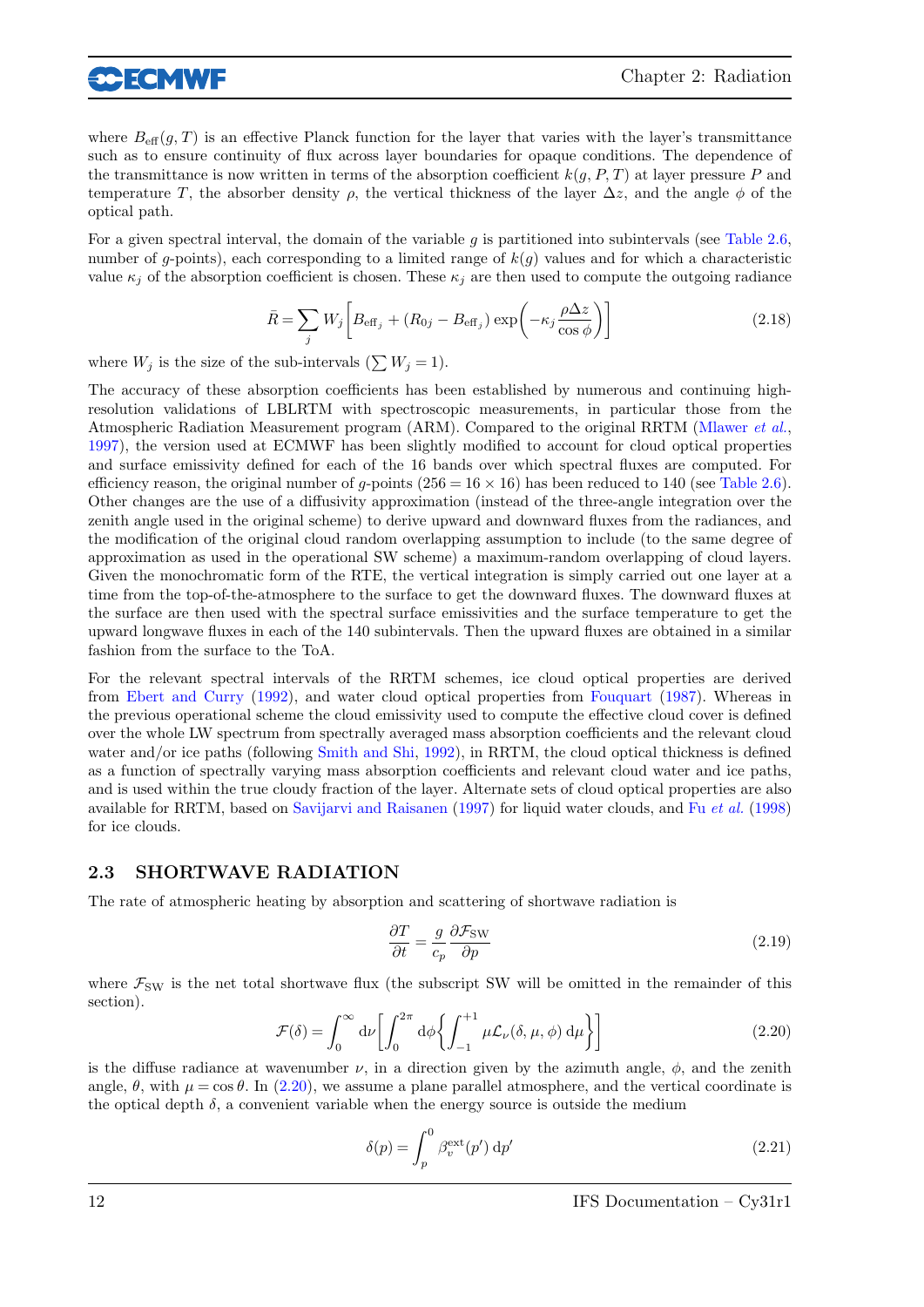$\beta_{\nu}^{\text{ext}}(p)$  is the extinction coefficient, equal to the sum of the scattering coefficient  $\beta_{\nu}^{\text{sea}}$  of the aerosol (or cloud particle absorption coefficient  $\beta_{\nu}^{\text{abs}}$ ) and the purely molecular absorption coefficient  $k_{\nu}$ . The diffuse radiance  $\mathcal{L}_{\nu}$  is governed by the radiation transfer equation

$$
\mu \frac{d\mathcal{L}_{\nu}(\delta, \mu, \phi)}{d\delta} = \mathcal{L}_{\nu}(\delta, \mu, \phi) - \frac{\varpi_{\nu}(\delta)}{4} P_{\nu}(\delta, \mu, \phi, \mu_0, \phi_0) \mathcal{E}_{\nu}^0 \exp(-\delta/\mu_r) \n- \frac{\varpi_{\nu}(\delta)}{4} \int_0^{2\pi} d\phi' \left\{ \int_{-1}^{+1} \Phi_{\nu}(\delta, \mu, \phi, \mu', \phi') \mathcal{L}_{\nu}(\delta, \mu', \phi') d\mu' \right\}
$$
\n(2.22)

**CCECMW** 

 $\mathcal{E}^0_\nu$  is the incident solar irradiance in the direction  $\mu_0 = \cos \theta_0, \varpi_\nu$ , is the single scattering albedo  $(=\beta_{\nu}^{\text{sca}}/k_{\nu})$  and  $\Phi(\delta,\mu,\phi,\mu',\phi')$  is the scattering phase function which defines the probability that radiation coming from direction  $(\mu', \phi')$  is scattered in direction  $(\mu, \phi)$ . The shortwave part of the scheme, originally developed by Fouquart and Bonnel (1980) solves the radiation transfer equation and integrates the fluxes over the whole shortwave spectrum between 0.2 and 4 µm. Upward and downward fluxes are obtained from the reflectances and transmittances of the layers, and the photon-path-distribution method allows to separate the parametrization of the scattering processes from that of the molecular absorption.

#### 2.3.1 Spectral integration

Solar radiation is attenuated by absorbing gases, mainly water vapour, uniformly mixed gases (oxygen, carbon dioxide, methane, nitrous oxide) and ozone, and scattered by molecules (Rayleigh scattering), aerosols and cloud particles. Since scattering and molecular absorption occur simultaneously, the exact amount of absorber along the photon path length is unknown, and band models of the transmission function cannot be used directly as in longwave radiation transfer (see Section 2.2). The approach of the photon path distribution method is to calculate the probability  $\Pi(\mathcal{U})$  dU that a photon contributing to the flux  $\mathcal{F}_{\text{cons}}$  in the conservative case (i.e., no absorption,  $\omega_{\nu} = 1, k_{\nu} = 0$ ) has encountered an absorber amount between U and  $\mathcal{U} + d\mathcal{U}$ . With this distribution, the radiative flux at wavenumber v is related to  $\mathcal{F}_{\text{cons}}$  by

$$
\mathcal{F}_v = \mathcal{F}_{\text{cons}} \int_0^\infty \Pi(\mathcal{U}) \exp(-k_\nu \mathcal{U}) \, \mathrm{d}\mathcal{U}
$$
\n(2.23)

and the flux averaged over the spectral interval  $\Delta \nu$  can then be calculated with the help of any band model of the transmission function  $t_{\Delta \nu}$ 

$$
\mathcal{F} = \frac{1}{\Delta \nu} \int_{\Delta \nu} \mathcal{F}_{\nu} d\nu = \mathcal{F}_{\text{cons}} \int_{0}^{\infty} \Pi(\mathcal{U}) t_{\Delta \nu}(\mathcal{U}) d\nu
$$
\n(2.24)

To find the distribution function  $\Pi(\mathcal{U})$ , the scattering problem is solved first, by any method, for a set of arbitrarily fixed absorption coefficients  $k_1$ , thus giving a set of simulated fluxes  $\mathcal{F}_{k_1}$ . An inverse Laplace transform is then performed on (2.23) (Fouquart, 1974). The main advantage of the method is that the actual distribution  $\Pi(\mathcal{U})$  is smooth enough that (2.23) gives accurate results even if  $\Pi(\mathcal{U})$  itself is not known accurately. In fact,  $\Pi(\mathcal{U})$  needs not be calculated explicitly as the spectrally integrated fluxes are

$$
\mathcal{F} = \mathcal{F}_{\text{cons}} t_{\Delta v} (\langle \mathcal{U} \rangle) \qquad \text{in the limiting case of weak absorption} \\ \mathcal{F} = \mathcal{F}_{\text{cons}} t_{\Delta v} (\langle \mathcal{U}^{1/2} \rangle) \quad \text{in the limiting case of strong absorption}
$$

where  $\langle U \rangle = \int_0^\infty \Pi(U)U \, dU$  and  $\langle U^{1/2} \rangle = \int_0^\infty \Pi(U)U^{1/2} \, dU$ .

The atmospheric absorption in the water vapour bands is generally strong, and the scheme determines an effective absorber amount  $\mathcal{U}_{e}$  between  $\langle \mathcal{U} \rangle$  and  $\langle \mathcal{U}^{1/2} \rangle$  derived from

$$
\mathcal{U}_{\rm e} = \ln(\mathcal{F}_{k_{\rm e}}/\mathcal{F}_{\rm cons})/k_{\rm e} \tag{2.25}
$$

where  $k_e$  is an absorption coefficient chosen to approximate the spectrally averaged transmission of the clear sky atmosphere

$$
k_{\rm e} = \frac{1}{\mathcal{U}_{\rm tot}/\mu_0} \ln(t_{\Delta v}(\mathcal{U}_{\rm tot}/\mu_0))
$$
\n(2.26)

where  $U_{\text{tot}}$  is the total amount of absorber in a vertical column and  $\mu_0 = \cos \theta_0$ . Once the effective absorber amounts of  $H_2O$  and uniformly mixed gases are found, the transmission functions are computed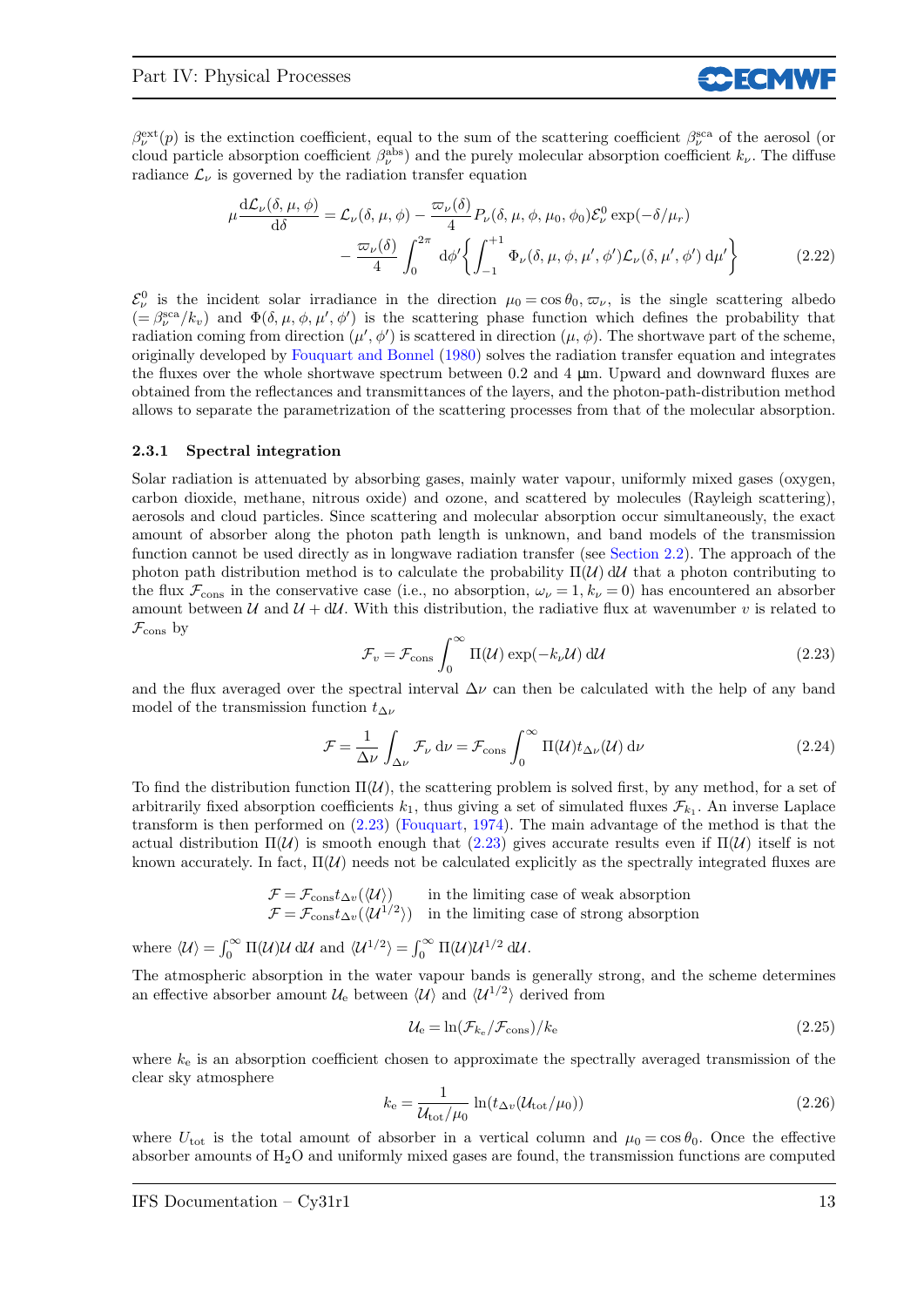

using Pade approximants

$$
t_{\Delta\nu}(\mathcal{U}) = \frac{\sum_{i=0}^{N} a_i \mathcal{U}^{i-1}}{\sum_{j=0}^{N} b_j \mathcal{U}^{j-1}}\tag{2.27}
$$

Absorption by ozone is also taken into account, but since ozone is located at low pressure levels for which molecular scattering is small and Mie scattering is negligible, interactions between scattering processes and ozone absorption are neglected. Transmission through ozone is computed using  $(2.24)$  where  $\mathcal{U}_{\text{O}_3}$  the amount of ozone is

$$
\mathcal{U}_{\mathcal{O}_3}^d = M \int_p^0 d\mathcal{U}_{\mathcal{O}_3}
$$
 for the downward transmission of the direct solar beam  

$$
\mathcal{U}_{\mathcal{O}_3}^d = r \int_{p_s}^0 d\mathcal{U}_{\mathcal{O}_3} + \mathcal{U}_{\mathcal{O}_3}^d(p_{\text{surf}})
$$
 for the upward transmission of the diffuse radiation

 $r = 1.66$  is the diffusivity factor (see Section 2.2), and M is the magnification factor (Rodgers, 1967) used instead of  $r$  to account for the sphericity of the atmosphere at very small solar elevations

$$
M = 35/\sqrt{\mu_0^2 + 1}
$$
 (2.28)

To perform the spectral integration, it is convenient to discretize the solar spectrum into subintervals in which the surface reflectance, molecular absorption characteristics, and cloud optical properties can be considered as constants. One of the main causes for such a spectral variation is the sharp increase in the reflectivity of the vegetation in the near-infrared. Also, water vapour does not absorb below  $0.69 \mu m$ nor do liquid water clouds. Till June 2000, the ECMWF shortwave scheme considered only two spectral intervals, one for the visible  $(0.2-0.69 \text{ }\mu\text{m})$ , one for the near-infrared  $(0.69-4.00 \text{ }\mu\text{m})$  parts of the solar spectrum. From June 2000 to April 2002, the near-infrared interval was sub-divided into three intervals  $(0.69-1.19-2.38-4.00 \mu m)$  to account better for the spectral variations of the cloud optical properties. Till April 2002, all the molecular absorption coefficients (for  $O_3$ ,  $H_2O$ , uniformly mixed gases) were derived from statistical models of the transmission function using spectroscopic parameters derived from various versions of the HITRAN database (Rothman et al., 1986, 1992). In April 2002, following the recomputation of all the molecular absorption coefficients from an updated version of the shortwave lineby-line model of Dubuisson et al. (1996) using spectroscopic data from HAWKS (2000), the ultraviolet and visible part of the spectrum are now considered in three spectral intervals  $(0.20-0.25-0.69 \,\mu m)$  making the scheme having a total of six spectral intervals over which the aerosol and cloud optical properties are also defined. The cut-off at 0.69 µm allows the scheme to be more computational efficient, in as much as the interactions between gaseous absorption (by water vapour and uniformly mixed gases) and scattering processes are accounted for only in the near-infrared interval(s).

#### 2.3.2 Vertical integration

Considering an atmosphere where a fraction  $C_{\text{cld}}^{\text{tot}}$  (as seen from the surface or the top of the atmosphere) is covered by clouds (the fraction  $C_{\text{cld}}^{\text{tot}}$  depends on which cloud-overlap assumption is assumed for the calculations), the final fluxes are given as a weighted average of the fluxes in the clear sky and in the cloudy fractions of the column

$$
\mathcal{F}^-(j) = C_{\text{cld}}^{\text{tot}} \mathcal{F}_{\text{cld}}^-(j) + (1-C_{\text{cld}}^{\text{tot}}) \mathcal{F}_{\text{clr}}^-
$$

where the subscripts 'clr' and 'cld' refer to the clear-sky and cloudy fractions of the layer, respectively. In contrast to the scheme of Geleyn and Hollingsworth (1979), the fluxes are not obtained through the solution of a system of linear equations in a matrix form. Rather, assuming an atmosphere divided into homogeneous layers, the upward and downward fluxes at a given layer interface  $j$  are given by

$$
\mathcal{F}^-(j) = \mathcal{F}_0 \prod_{k=j}^N \mathcal{T}_{\text{bot}}(k)
$$
  

$$
\mathcal{F}^+(j) = \mathcal{F}^-(j)\mathcal{R}_{\text{top}}(j-1)
$$
 (2.29)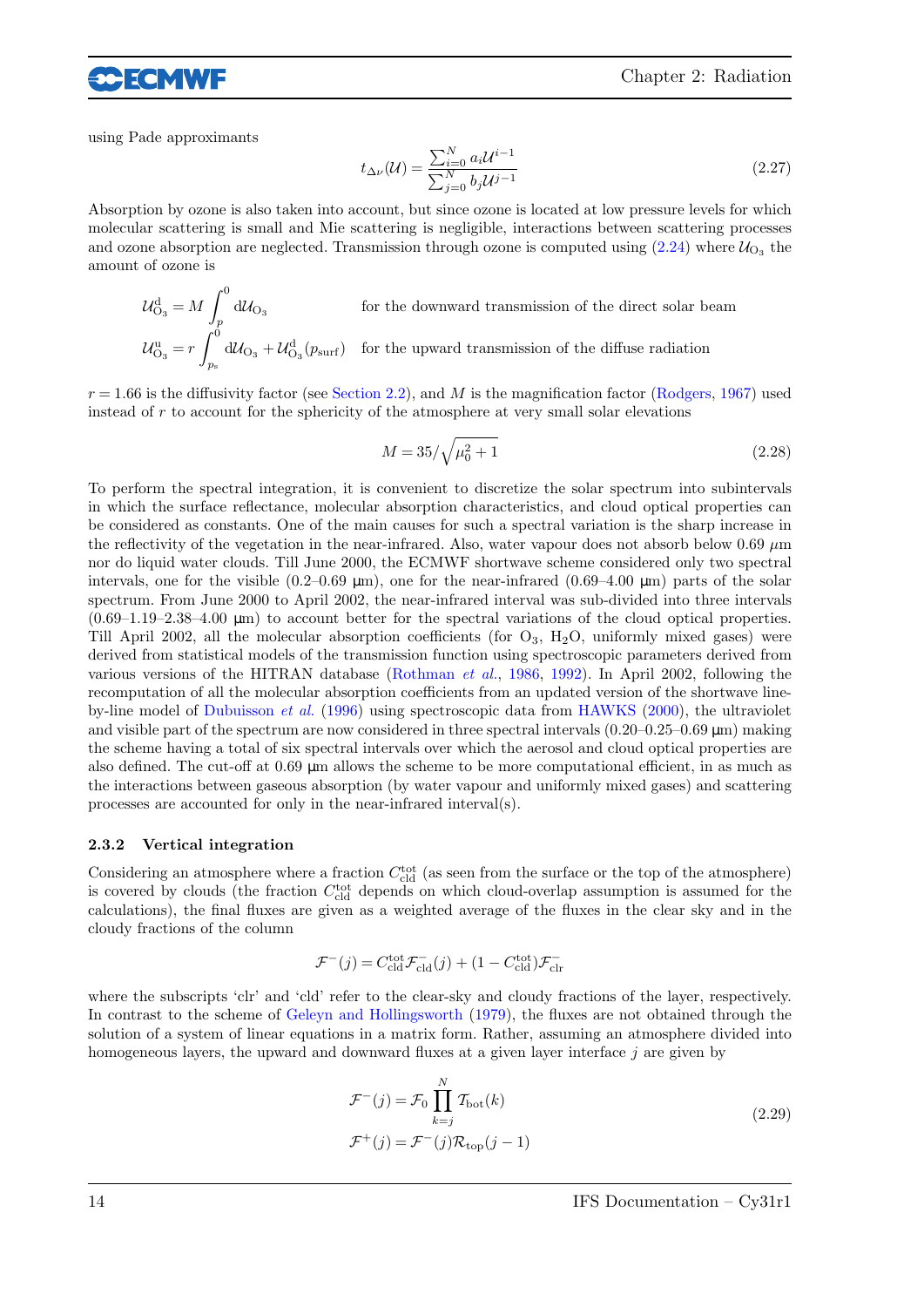where  $\mathcal{R}_{\text{top}}(j)$  and  $\mathcal{T}_{\text{bot}}(j)$  are the reflectance at the top and the transmittance at the bottom of the j<sup>th</sup> layer. Computation of the values of  $\mathcal{R}_{\text{top}}$  starts at the surface and works upwards, whereas determining values of  $\mathcal{T}_{\text{bot}}$  starts at the top of the atmosphere and works downward.  $\mathcal{R}_{\text{top}}$  and  $\mathcal{T}_{\text{bot}}$  account for the presence of cloud in the layer by using

$$
\mathcal{R}_{\text{top}} = C_{\text{cld}} \mathcal{R}_{\text{cld}} + (1 - C_{\text{cld}}) \mathcal{R}_{\text{clr}}
$$
\n
$$
\mathcal{T}_{\text{bot}} = C_{\text{cld}} \mathcal{T}_{\text{cld}} + (1 - C_{\text{cld}}) \mathcal{T}_{\text{clr}}
$$
\n(2.30)

**CCECMV** 

where  $C_{\text{cld}}$  is the cloud fractional coverage of the layer within the cloudy fraction  $C_{\text{cld}}^{\text{tot}}$  of the column.

#### (a) Cloudy fraction layer

 $\mathcal{R}_{t_{\text{cdv}}}$  and  $\mathcal{R}_{b_{\text{cdv}}}$  are the reflectance at the top and transmittance at the bottom of the cloudy fraction of the layer calculated with the Delta-Eddington approximation. Given  $\delta_c$ ,  $\delta_a$ , and  $\delta_g$ , the optical thicknesses for the cloud, the aerosol and the molecular absorption of the gases  $(= k_e U)$ , respectively, and  $g_c$  and  $g_a$ the cloud and aerosol asymmetry factors,  $\mathcal{R}_{t_{\text{cdy}}}$  and  $\mathcal{R}_{b_{\text{cdy}}}$  are calculated as functions of the total optical thickness of the layer

$$
\delta = \delta_{\rm c} + \delta_{\rm a} + \delta_{\rm g} \tag{2.31}
$$

of the total single scattering albedo

$$
\varpi^* = \frac{\delta_c + \delta_a}{\delta_c + \delta_a + \delta_g} \tag{2.32}
$$

of the total asymmetry factor

$$
g^* = \frac{\delta_c}{\delta_c + \delta_a} g_c + \frac{\delta_a}{\delta_c + \delta_a} g_a \tag{2.33}
$$

of the reflectance R<sup>−</sup> of the underlying medium (surface or layers below the jth interface), and of the cosine of an effective solar zenith angle  $\mu_{\text{eff}}(j)$  which accounts for the decrease of the direct solar beam and the corresponding increase of the diffuse part of the downward radiation by the upper scattering layers

$$
\mu_{\text{eff}}(j) = [(1 - C_{\text{cld}}^{\text{eff}}(j))/\mu + r C_{\text{cld}}^{\text{eff}}(j)]^{-1}
$$
\n(2.34)

with  $C_{\text{cld}}^{\text{eff}}(j)$  the effective total cloudiness over level j

$$
C_{\text{cld}}^{\text{eff}}(j) = 1 - \prod_{i=j+1}^{N} (1 - C_{\text{cld}}(i)E(i))
$$
\n(2.35)

and

$$
E(i) = 1 - \exp\left[-\frac{(1 - \varpi_c(i)g_c(i)^2)\delta_c(i)}{\mu}\right]
$$
\n(2.36)

 $\delta_c(i), \varpi_c(i)$  and  $g_c(i)$  are the optical thickness, single scattering albedo and asymmetry factor of the cloud in the *i*th layer, and  $r$  is the diffusivity factor. The scheme follows the Eddington approximation first proposed by Shettle and Weinman  $(1970)$ , then modified by Joseph *et al.*  $(1976)$  to account more accurately for the large fraction of radiation directly transmitted in the forward scattering peak in case of highly asymmetric phase functions. Eddington's approximation assumes that, in a scattering medium of optical thickness  $\delta^*$ , of single scattering albedo  $\omega$ , and of asymmetry factor g, the radiance  $\mathcal L$ entering  $(2.17)$  can be written as

$$
\mathcal{L}(\delta, \mu) = \mathcal{L}_0(\delta) + \mu \mathcal{L}_1(\delta) \tag{2.37}
$$

In that case, when the phase function is expanded as a series of associated Legendre functions, all terms of order greater than one vanish when  $(2.20)$  is integrated over  $\mu$  and  $\phi$ . The phase function is therefore given by

$$
P(\Theta) = 1 + \beta_1(\Theta)\mu
$$

where  $\Theta$  is the angle between incident and scattered radiances. The integral in (2.20) thus becomes

$$
\int_0^{2\pi} d\phi' \left\{ \int_{-1}^{+1} p(\mu, \phi, \mu', \phi') \mathcal{L}(\mu', \phi') d\mu' \right\} = 4\pi (L_0 + \pi \mathcal{L}_1)
$$
 (2.38)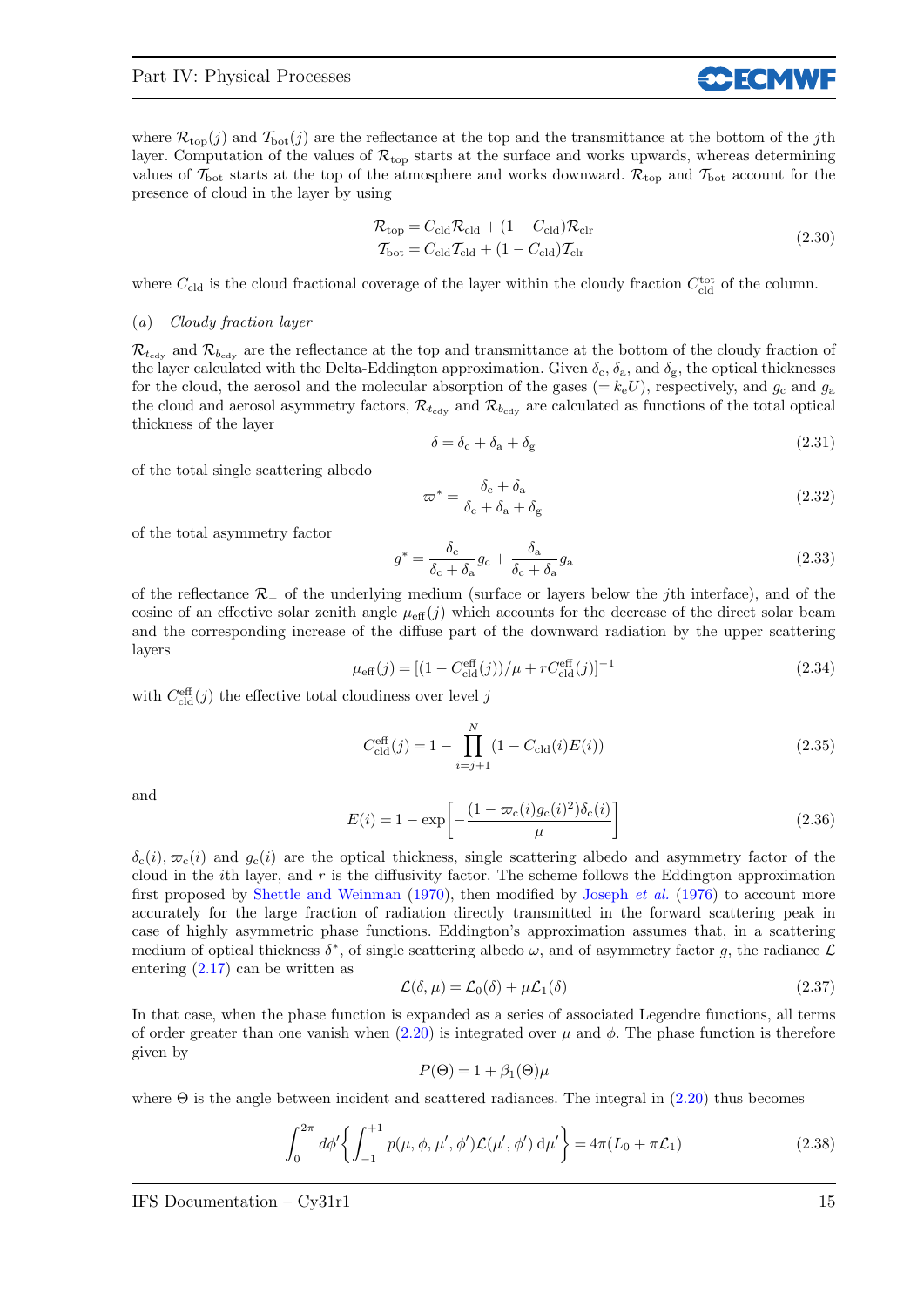

where

$$
g = \frac{\beta_1}{3} = \frac{1}{2} \int_{-1}^{+1} P(\Theta) \mu \, d\mu
$$

is the asymmetry factor.

Using  $(2.38)$  in  $(2.20)$  after integrating over  $\mu$  and dividing by  $2\pi$ , we get

$$
\mu \frac{\mathrm{d}}{\mathrm{d}\delta}(\mathcal{L}_0 + \mu \mathcal{L}_1) = -(\mathcal{L}_0 + \mu \mathcal{L}_1) + \varpi(\mathcal{L}_0 + g\mu \mathcal{L}_1) + 1/4\varpi \mathcal{F}_0 \exp(-\delta/\mu_0)(1 + 3g\mu_0\mu) \tag{2.39}
$$

We obtain a pair of equations for  $\mathcal{L}_0$  and  $\mathcal{L}_1$  by integrating (2.39) over  $\mu$ 

$$
\frac{d\mathcal{L}_0}{d\delta} = -3(1 - \varpi)\mathcal{L}_0 + \frac{3}{4}\varpi\mathcal{F}_0 \exp(-\delta/\mu_0)
$$
\n
$$
\frac{d\mathcal{L}_1}{d\delta} = -(1 - \varpi g)\mathcal{L}_1 + \frac{3}{4}\varpi g\mu_0\mathcal{F}_0 \exp(-\delta/\mu_0)
$$
\n(2.40)

For the cloudy layer assumed non-conservative  $(\varpi < 1)$ , the solutions to  $(2.39)$  and  $(2.40)$ , for  $0 \le \delta \le \delta^*$ , are

$$
\mathcal{L}_0(\delta) = C_1 \exp(-K\delta) + C_2 \exp(+K\delta) - \alpha \exp(-\delta/\mu_0)
$$
  
\n
$$
\mathcal{L}_1(\delta) = P\{C_1 \exp(-K\delta) - C_2 \exp(+K\delta) - \beta \exp(-\delta/\mu_0)\}
$$
\n(2.41)

where

$$
K = \{3(1 - \varpi)(1 - \varpi g)\}^{1/2}
$$
  
\n
$$
P = \{3(1 - \varpi)/(1 - \varpi g)\}^{1/2}
$$
  
\n
$$
\alpha = 3\varpi F_0 \mu_0 \{1 + 3g(1 - \varpi)\} / \{4(1 - K^2 \mu_0^2)\}
$$
  
\n
$$
\beta = 3\varpi F_0 \mu_0 \{1 + 3g(1 - \varpi)\mu_0^2\} / (4(1 - K^2 \mu_0^2))
$$

The two boundary conditions allow to solve the system for  $C_1$  and  $C_2$ ; the downward directed diffuse flux at the top of the atmosphere is zero, that is

$$
\mathcal{F}^{-}(0) = \left[ \mathcal{L}_0(0) + \frac{2}{3} \mathcal{L}_1(0) \right] = 0
$$

which translates into

$$
(1+2P/3)C1 + (1-2P/3)C2 = \alpha + 2\beta/3
$$
\n(2.42)

The upward directed flux at the bottom of the layer is equal to the product of the downward directed diffuse and direct fluxes and the corresponding diffuse and direct reflectance ( $\mathcal{R}_{d}$  and  $\mathcal{R}_{-}$ , respectively) of the underlying medium

$$
\mathcal{F}^+(\delta^*) = \left\{ \mathcal{L}_0(\delta^*) - \frac{2}{3} \mathcal{L}_1(\delta^*) \right\}
$$
  
=  $\mathcal{R}_-\left\{ \mathcal{L}_0(\delta^*) + \frac{2}{3} \mathcal{L}_1(\delta^*) \right\} + \mathcal{R}_d \mu_0 \mathcal{F}_0 \exp(-\delta^* / \mu_0)$ 

which translates into

$$
\{1 - \mathcal{R}_- - 2(1 + \mathcal{R}_-)P/3\}C_1 \exp(-K\delta^*) + \{1 - \mathcal{R}_- + 2(1 + \mathcal{R}_-)P/3\}C_2(+K\delta^*)
$$
  
= \{(1 - \mathcal{R}\_-) \alpha - 2(1 + \mathcal{R}\_-) \beta/3 + \mathcal{R}\_d \mu\_0 \mathcal{F}\_0\} \exp(-\delta^\*/\mu\_0) (2.43)

In the Delta-Eddington approximation, the phase function is approximated by a Dirac delta function forward-scatter peak and a two-term expansion of the phase function

$$
P(\theta) = 2f(1-\mu) + (1-f)(1+3g'\mu)
$$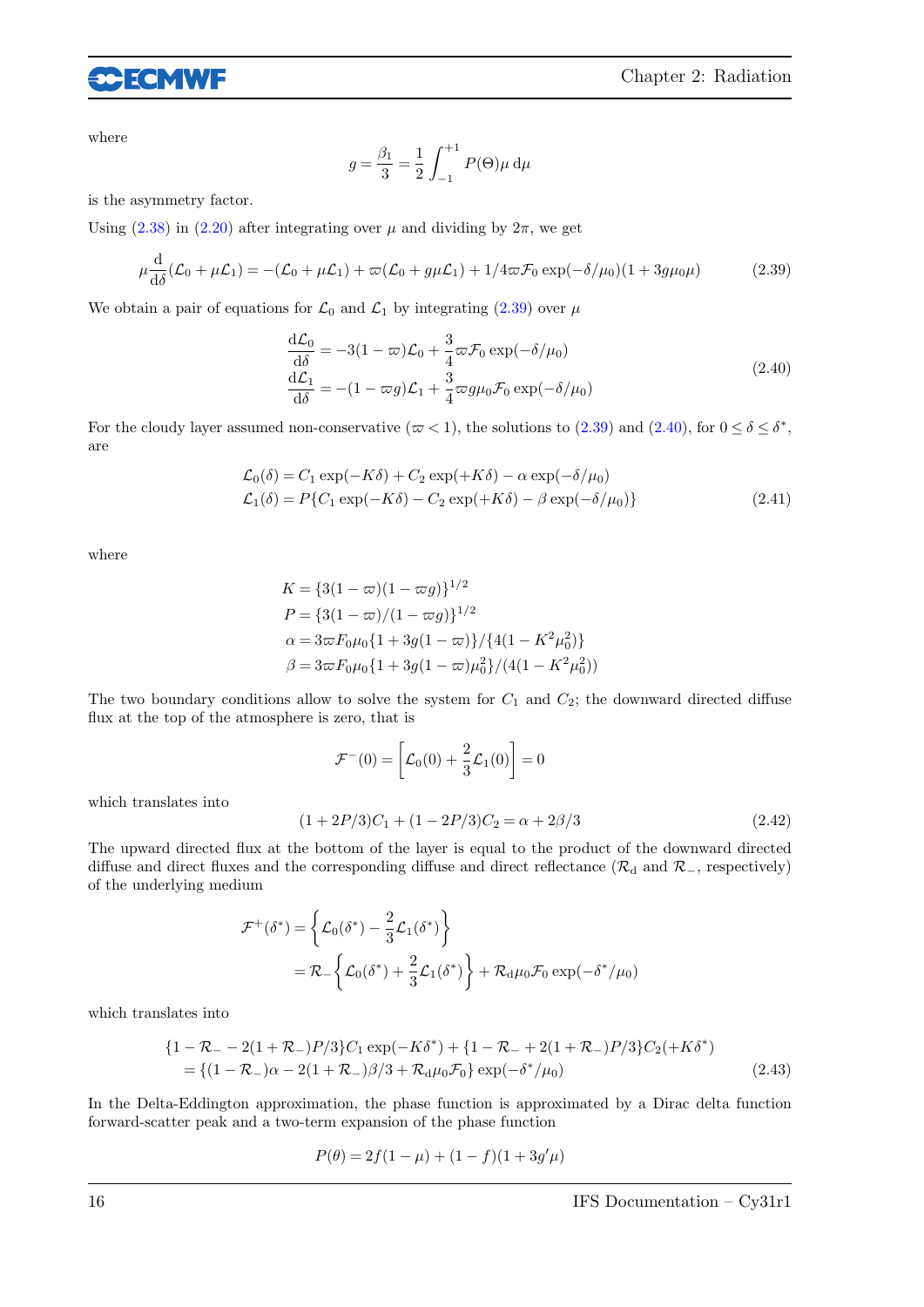where  $f$  is the fractional scattering into the forward peak and  $g'$  the asymmetry factor of the truncated phase function. As shown by Joseph et al. (1976), these parameters are

$$
f = g2
$$
  
 
$$
g' = g/(g+1)
$$
 (2.44)

**SCECMV** 

The solution of the Eddington's equations remains the same provided that the total optical thickness, single scattering albedo and asymmetry factor entering (2.39) and (2.43) take their transformed values

$$
\delta'^* = (1 + \varpi f)\delta^*
$$
  

$$
\omega' = \frac{(1 - f)\varpi}{1 - \varpi f}
$$
 (2.45)

Practically, the optical thickness, single scattering albedo, asymmetry factor and solar zenith angle entering  $(2.39)$ – $(2.43)$  are  $\delta^*, \varpi^*, g^*$  and  $\mu_{\text{eff}}$  defined in  $(2.33)$  and  $(2.34)$ .

#### (b) Clear-sky fraction of the layers

In the clear-sky part of the atmosphere, the shortwave scheme accounts for scattering and absorption by molecules and aerosols. The following calculations are practically done twice, once for the clear-sky fraction  $(1 - C_{\text{cld}}^{\text{tot}})$  of the atmospheric column  $\mu$  with equal to  $\mu_0$ , simply modified for the effect of Rayleigh and aerosol scattering, the second time for the clear-sky fraction of each individual layer within the fraction  $C_{\text{cld}}^{\text{tot}}$  of the atmospheric column containing clouds, with  $\mu$  equal to  $\mu_{\text{e}}$ .

As the optical thickness for both Rayleigh and aerosol scattering is small,  $\mathcal{R}_{\text{clr}}(j-1)$  and  $\mathcal{T}_{\text{clr}}(j)$ , the reflectance at the top and transmittance at the bottom of the jth layer can be calculated using respectively a first- and a second-order expansion of the analytical solutions of the two-stream equations similar to that of Coakley Jr. and Chylek (1975). For Rayleigh scattering, the optical thickness, single scattering albedo and asymmetry factor are respectively  $\delta_{\rm R}, \varpi_{\rm R} = 1$  and  $g_{\rm R} = 0$ , so that

$$
\mathcal{R}_{\rm R} = \frac{\delta_{\rm R}}{2\mu + \delta_{\rm R}}
$$
  

$$
\mathcal{T}_{\rm R} = \frac{2\mu}{(2\mu + \delta_{\rm R})}
$$
(2.46)

The optical thickness  $\delta_R$  of an atmospheric layer is simply

$$
\delta_{\rm R} = \delta^* \{ p(j) - p(j-1) \} / p_{\rm surf}
$$
\n(2.47)

where  $\delta_{\rm R}^*$  is the Rayleigh optical thickness of the whole atmosphere parametrized as a function of the solar zenith angle (Deschamps et al., 1983)

For aerosol scattering and absorption, the optical thickness, single scattering albedo and asymmetry factor are respectively  $\delta_{a}, \varpi_{a}$ , with  $1 - \varpi_{a} \ll 1$  and  $g_{a}$ , so that

den = 1 + {1 - 
$$
\varpi_a
$$
 + back( $\mu_e$ ) $\varpi_a$ }/( $\delta_a/\mu_e$ )  
+ (1 -  $\varpi_a$ )/1 -  $\varpi_a$  + 2 back( $\mu_e$ ) $\varpi_a$ }/( $\delta_a^2/\mu_e^2$ ) (2.48)

$$
\mathcal{R}(\mu_{e}) = \frac{(\text{back}(\mu_{e})\varpi_{a}\delta_{a})/\mu_{a}}{\text{den}}
$$
\n
$$
\mathcal{T}(\mu_{e}) = 1/\text{den}
$$
\n(2.49)

where  $\text{back}(\mu_e) = (2 - 3\mu_e g_a)/4$  is the backscattering factor.

Practically,  $\mathcal{R}_{\text{clr}}$  and  $\mathcal{T}_{\text{clr}}$  are computed using (2.49) and the combined effect of aerosol and Rayleigh scattering comes from using modified parameters corresponding to the addition of the two scatterers with provision for the highly asymmetric aerosol phase function through Delta-approximation of the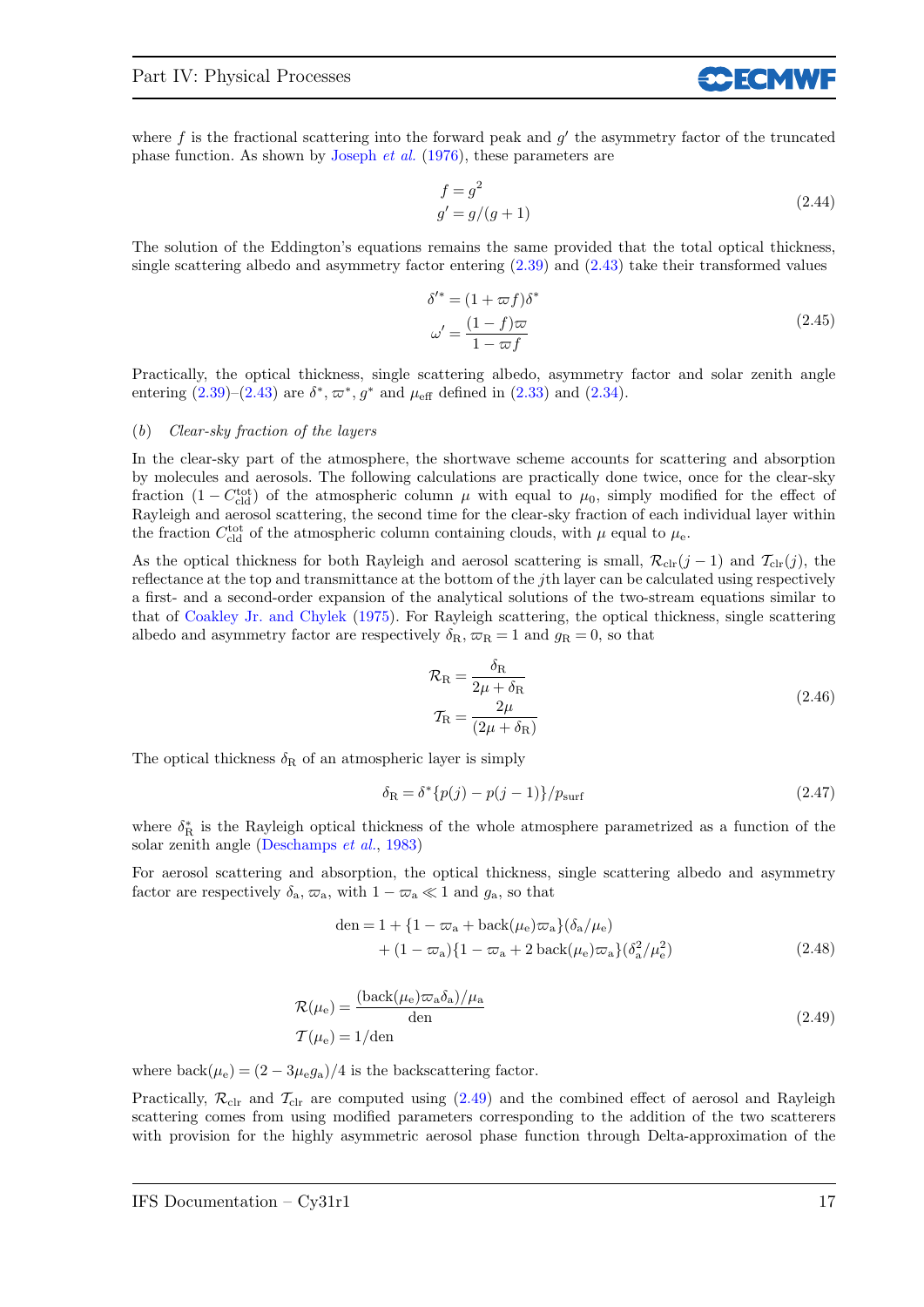forward scattering peak (as in  $(2.40)$  and  $(2.41)$ ).

eecmwf

$$
\delta^{+} = \delta_{\mathrm{R}} + \delta_{\mathrm{a}} (1 - \varpi_{a} g_{a}^{2})
$$
  
\n
$$
g^{+} = \frac{g_{\mathrm{a}}}{1 + g_{\mathrm{a}}} \frac{\delta_{\mathrm{a}}}{(\delta_{\mathrm{R}} + \delta_{\mathrm{a}})}
$$
  
\n
$$
\varpi^{+} = \frac{\delta_{\mathrm{R}}}{\delta_{\mathrm{a}} + \delta_{\mathrm{a}}} \varpi_{\mathrm{R}} + \frac{\delta_{\mathrm{a}}}{\delta_{\mathrm{R}} + \delta_{\mathrm{a}}} \frac{\varpi_{\mathrm{a}} (1 - g_{\mathrm{a}}^{2})}{1 - \varpi_{\mathrm{a}} g_{\mathrm{a}}^{2}}
$$
\n(2.50)

As for their cloudy counterparts,  $\mathcal{R}_{\text{clr}}$  and  $\mathcal{T}_{\text{clr}}$  must account for the multiple reflections due to the layers underneath

$$
\mathcal{R}_{\rm clr} = \mathcal{R}(\mu_{\rm e}) + \mathcal{R}_{-}\mathcal{T}(\mu_{\rm e})(1 - \mathcal{R}^*\mathcal{R}_{-})
$$
\n(2.51)

and  $\mathcal{R}_-$  is the reflectance of the underlying medium  $\mathcal{R}_- = \mathcal{R}_t(j-1)$  and r is the diffusivity factor.

Since interactions between molecular absorption and Rayleigh and aerosol scattering are negligible, the radiative fluxes in a clear-sky atmosphere are simply those calculated from (2.27) and (2.45) attenuated by the gaseous transmissions (2.25).

#### 2.3.3 Multiple reflections between layers

To deal properly with the multiple reflections between the surface and the cloud layers, it should be necessary to separate the contribution of each individual reflecting surface to the layer reflectance and transmittances in as much as each such surface gives rise to a particular distribution of absorber amount. In the case of an atmosphere including N cloud layers, the reflected light above the highest cloud consists of photons directly reflected by the highest cloud without interaction with the underlying atmosphere, and of photons that have passed through this cloud layer and undergone at least one reflection on the underlying atmosphere. In fact,  $(2.22)$  should be written

$$
\mathcal{F} = \sum_{i=0}^{N} \mathcal{F}_{\text{cl}} \int_{0}^{\infty} \mathcal{P}_{1}(\mathcal{U}) t_{\Delta v}(\mathcal{U}) \, \mathrm{d}v \tag{2.52}
$$

where  $\mathcal{F}_{c1}$  and  $\mathcal{P}_1(\mathcal{U})$  are the conservative fluxes and the distributions of absorber amount corresponding to the different reflecting surfaces.

Fouquart and Bonnel (1980) have shown that a very good approximation to this problem is obtained by evaluating the reflectance and transmittance of each layer (using  $(2.39)$  and  $(2.45)$ ) assuming successively a non-reflecting underlying medium ( $\mathcal{R}_- = 0$ ), then a reflecting underlying medium ( $\mathcal{R}_- \neq 0$ ). First calculations provide the contribution to reflectance and transmittance of those photons interacting only with the layer into consideration, whereas the second ones give the contribution of the photons with interactions also outside the layer itself.

From those two sets of layer reflectance and transmittances  $(\mathcal{T}_{t0}, \mathcal{T}_{b0})$  and  $(\mathcal{R}_{t\neq}, \mathcal{T}_{b\neq})$  respectively, effective absorber amounts to be applied to computing the transmission functions for upward and downward fluxes are then derived using (2.23) and starting from the surface and working the formulas upward

$$
\mathcal{U}_{\text{e}0} = \ln \left( \mathcal{T}_{\text{b}0} / \mathcal{T}_{\text{bc}} \right) / k_{\text{e}}
$$
\n
$$
\mathcal{U}_{\text{e}\neq} = \ln \left( \mathcal{T}_{\text{b}\neq} / \mathcal{T}_{\text{bc}} \right) / k_{\text{e}}
$$
\n
$$
\mathcal{U}_{\text{e}0}^+ = \ln \left( \mathcal{R}_{\text{t}0} / \mathcal{R}_{\text{tc}} \right) / k_{\text{e}}
$$
\n
$$
\mathcal{U}_{\text{e}\neq}^+ = \ln \left( \mathcal{R}_{\text{t}\neq} / \mathcal{R}_{\text{tc}} \right) / k_{\text{e}}
$$
\n(2.53)

where  $\mathcal{R}_{\text{tc}}$  and  $\mathcal{T}_{\text{bc}}$  are the layer reflectance and transmittance corresponding to a conservative scattering medium.

Finally the upward and downward fluxes are obtained as

$$
\mathcal{F}^+(j) = \mathcal{F}_0\{\mathcal{R}_{t0}t_{\Delta\nu}(\mathcal{U}_{\text{e}0}^+) + (\mathcal{R}_{t\neq} - \mathcal{R}_{t0})t_{\Delta\nu}(\mathcal{U}_{\text{e}\neq}^+)\}\
$$
(2.54)

$$
\mathcal{F}^{-}(j) = \mathcal{F}_{0} \{ \mathcal{T}_{b0} t_{\Delta \nu} (\mathcal{U}_{\text{e}0}^{+}) + (\mathcal{T}_{b \neq} - \mathcal{T}_{b0}) t_{\Delta \nu} (\mathcal{U}_{\text{e} \neq}^{-}) \}
$$
(2.55)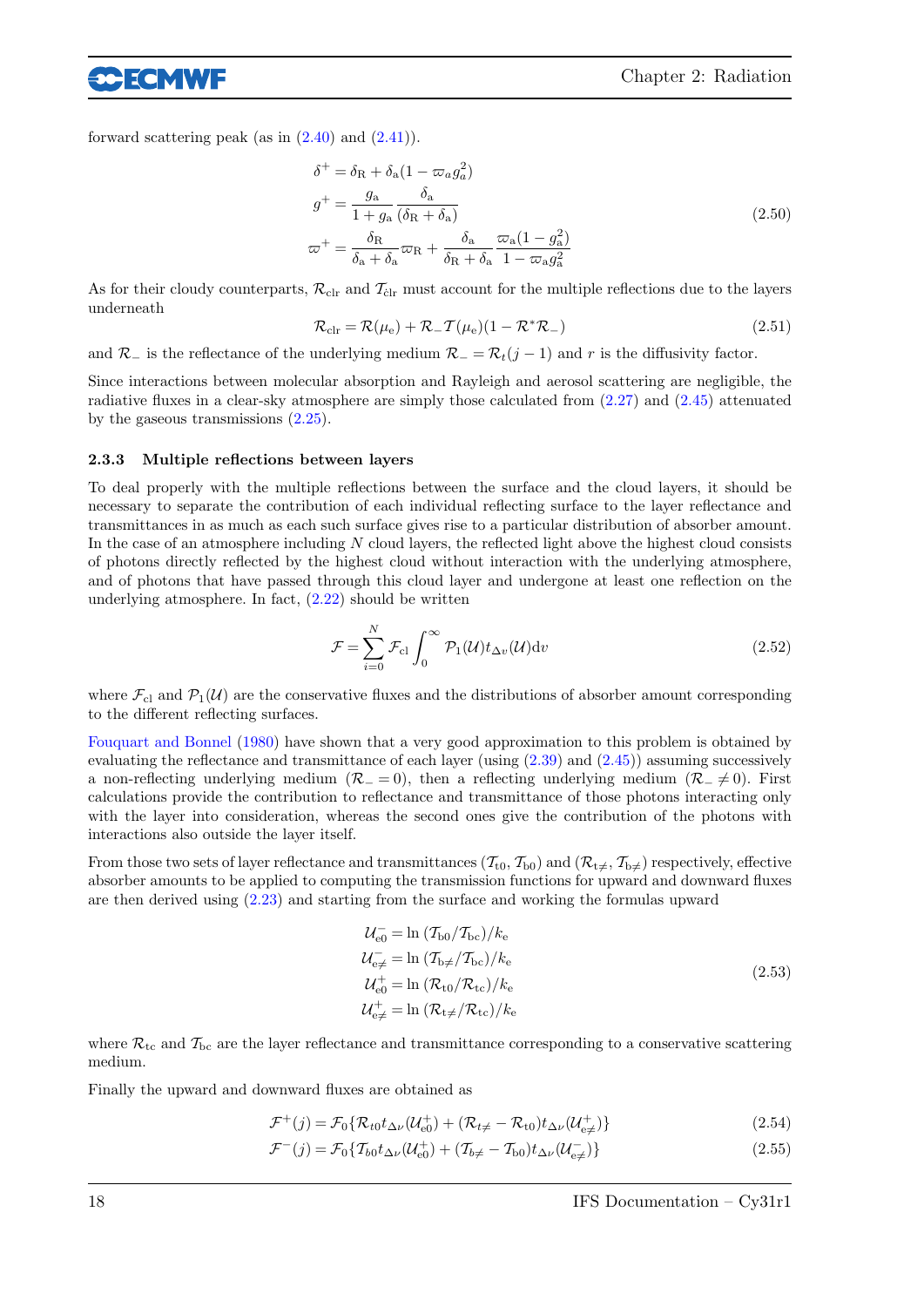### 2.3.4 Cloud shortwave optical properties

As seen in Subsection 2.3.2(a), the cloud radiative properties depend on three different parameters: the optical thickness  $\delta_c$ , the asymmetry factor  $g_c$ , and the single scattering albedo  $\varpi_c$ .

Presently the cloud optical properties are derived from Fouquart (1987) for the water clouds, and Ebert and Curry (1992) for the ice clouds.

The optical thickness  $\delta_c$  is related to the cloud liquid water amount  $U_{\text{LWP}}$  by

$$
\delta_{\rm c} = \frac{3\mathcal{U}_{\rm LWP}}{2r_{\rm e}}
$$

where  $r_e$  is the mean effective radius of the size distribution of the cloud water droplets. Presently  $r_e$ is parametrized as a linear function of height from  $10 \mu m$  at the surface to  $45 \mu m$  at the top of the atmosphere, in an empirical attempt at dealing with the variation of water cloud type with height. Smaller water droplets are observed in low-level stratiform clouds whereas larger droplets are found in mid-level cumuliform water clouds.

In the two-, four-, and six-spectral interval versions of the shortwave radiation scheme, the optical properties of liquid water clouds are defined from Fouquart (1987) and those for ice clouds from Ebert and Curry (1992). Alternative optical properties are also available for liquid water clouds (Slingo, 1989) and ice clouds (Fu, 1996).

The effective radius of the liquid water cloud particles is computed from the cloud liquid water content using the diagnostic formulation of Martin et al. (1994) and specified concentrations of cloud concentration nuclei over land and ocean. For ice clouds, the effective dimension of the cloud particles is diagnosed from temperature using a revision of the formulation by Ou and Liou (1995).

### 2.4 HORIZONTAL INTERPOLATION

As stated in the introduction, the cost of the radiation scheme described in the previous sections is prohibitive if it were used to compute the radiative fluxes at every time step and every grid point of the model.

In order to cut down the computing costs, the full radiation scheme is only called every 3 hours (every 1 hour during the first 12 hours used for data assimilation) (the so-called full radiation time steps) and on a reduced grid interpolated from the full physical grid. A spatial and temporal interpolation thus provides the relevant interaction of the shortwave radiative fluxes with the solar zenith angle at every time step and every grid point.

### 2.4.1 Temporal interpolation

To do so, a shortwave transmissivity is defined at each model level such that

$$
\mathcal{F}_{\rm s} = \tau_{\rm e} \mathcal{S}_0 \tag{2.56}
$$

**CCECMV** 

where  $\mathcal{F}_s$  is the net solar (shortwave) flux and  $\mathcal{S}_0$  is the solar flux at the top of the atmosphere.  $\mathcal{F}_s$  is defined only for a full radiation time step. At every time step, the net solar fluxes are computed therefore from the transmissivity derived for the last full radiation time step, using  $(2.56)$  with the correct solar angle for every grid point. The net longwave fluxes at kept at the values given by the full radiation calculation.

### 2.4.2 Spatial interpolation

Full radiation computations are now performed using the so-called halo configuration that can be defined according to needs for the various spatial resolutions.

The previous spatial sampling (operational till Cy26r1), was done only in the longitudinal direction. It was going from one out of four points prevalent in sub-tropical and tropical latitudes and reduced gradually to every point in polar areas. On output, Lagrangian cubic interpolation was used. The scheme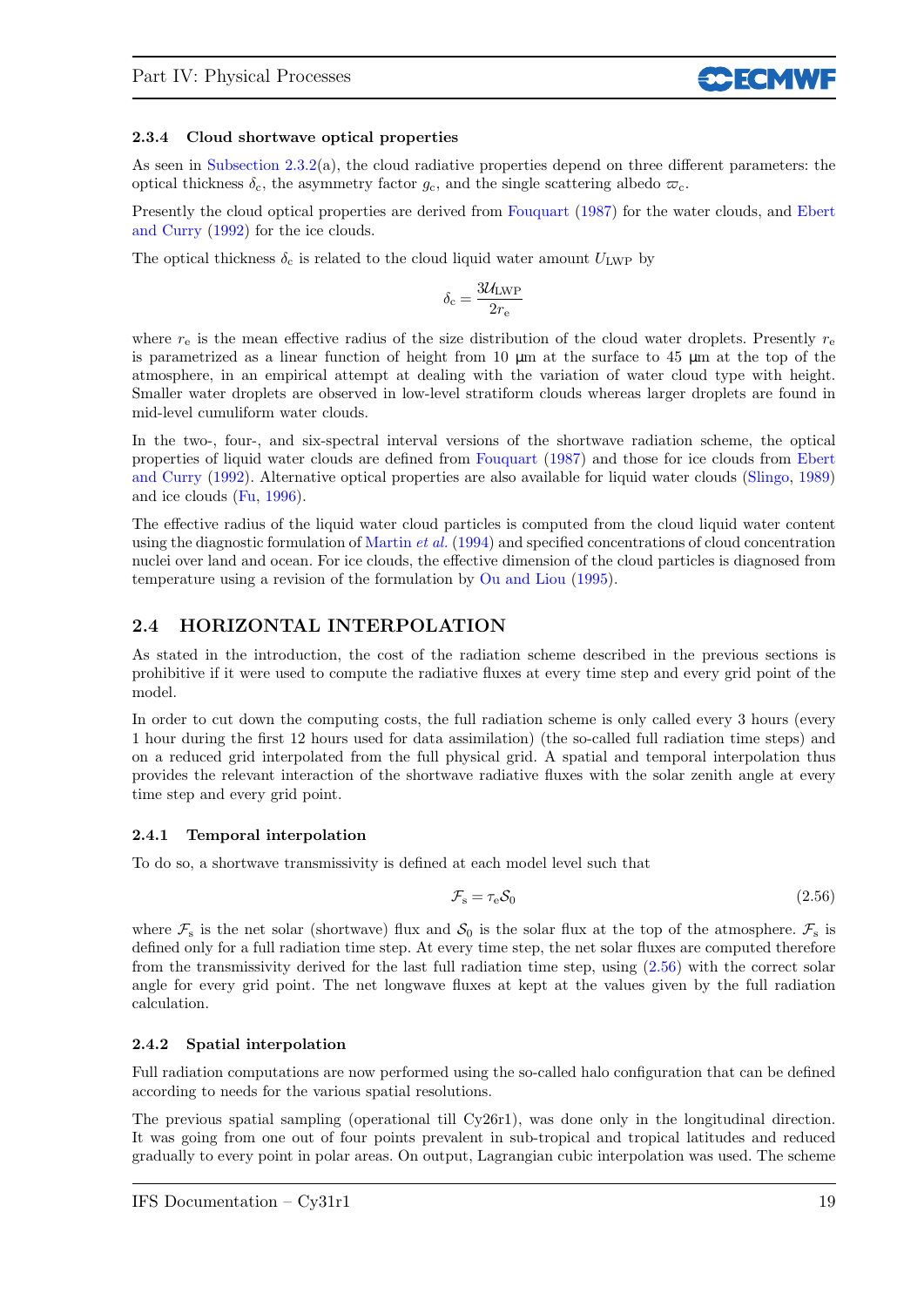| Table 2.1 Possible resolutions of the new interpolation scheme for radiation computations for the various |  |  |
|-----------------------------------------------------------------------------------------------------------|--|--|
| dynamical resolutions of the ECMWF forecast system.                                                       |  |  |

| 95  | 159 | 255 | 319     | 399 | 511  | 639  | 799  | 1023 |
|-----|-----|-----|---------|-----|------|------|------|------|
| 192 | 320 | 512 | 640     | 800 | 1024 | 1280 | 1600 | 2048 |
|     |     |     |         |     |      |      |      |      |
| 95  | 95  | 159 | 255     | 255 | 399  | 399  | 511  | 799  |
| 21  | 63  | 95  | $159\,$ | 159 | 255  | 319  | 399  | 511  |
| N/A | N/A | 63  | 95      | 95  | 159  | 159  | 255  | 399  |
|     |     |     |         |     |      |      |      |      |

NDLON is the maximum number of longitude points for the reference configuration with radiative (and other physics) computations at all grid points, 2, 3 and 4 correspond to a larger grid for radiative computations. Default values for model configurations from Cy26r3 are in bold. Note that default T95 does not use a larger grid for radiation. The maximum number of longitude points for the radiative computations can be obtained from the equivalent value of Res. A maximum of 42 and 128 longitude points is respectively used for radiative computations for RadRes = 21 and 63.

Table 2.2 Speed-up factor of the various radiation configurations relative to a computation at all grid points (configuration 1), for different horizontal resolutions.

| Res      | 95   | 159  | 255  | 319  | 511  |
|----------|------|------|------|------|------|
| $-1$     | 2.76 | 2.89 | 2.28 | 2.89 | 2.61 |
| $\Omega$ | 1.00 | 2.47 | 2.03 | 1.47 | 1.52 |
| 3        | 5.60 | 4.88 | 4.23 | 3.47 | 3.48 |
|          | N/A  | N/A  | 4.60 | 7.73 | 7.28 |

−1 is the previous operational configuration with sampling up to one point out of four in each latitude band, 2, 3 and 4 correspond to the relevant resolution in Table 2.1. Default values for model configurations from Cy26r3 are in bold.

worked efficiently on vector systems with less than 100 processors and scalar systems with about 1000 processors. The only real problem was the complexity of the message passing, a direct result of the use of a non-standard grid for radiation calculations.

The new interface for radiation computations was developed to address this complexity, and uses a standard IFS model grid, but with a coarser resolution than the current model grid. Further, interpolation between model and radiation grids are performed using the interfaces already existing within the IFS for the semi-Lagrangian interpolation, and as a result should reduce future code maintenance. By using such a standard grid for radiation computations, there is no longer a load balance issue, as each processor is given an equal number of grid points for model and radiation grids.

A new grid is computed, independent of that for the rest of the physics, over which input fields are averaged using the standard interpolation routines. Then radiation computations are done, and output fluxes are interpolated back to the reduced grid, at times of full radiation computations. This new halorelated grid can be chosen differently with the forecast application (seasonal runs, EPS, high-resolution 10-day forecasts). Table 2.1 presents the various basic model resolutions together with the resolution made available, by default, for radiation computations by the new interface, whereas Table 2.2 presents the speed-up factor introduced by the various radiation configurations corresponding to horizontal resolutions used for different applications.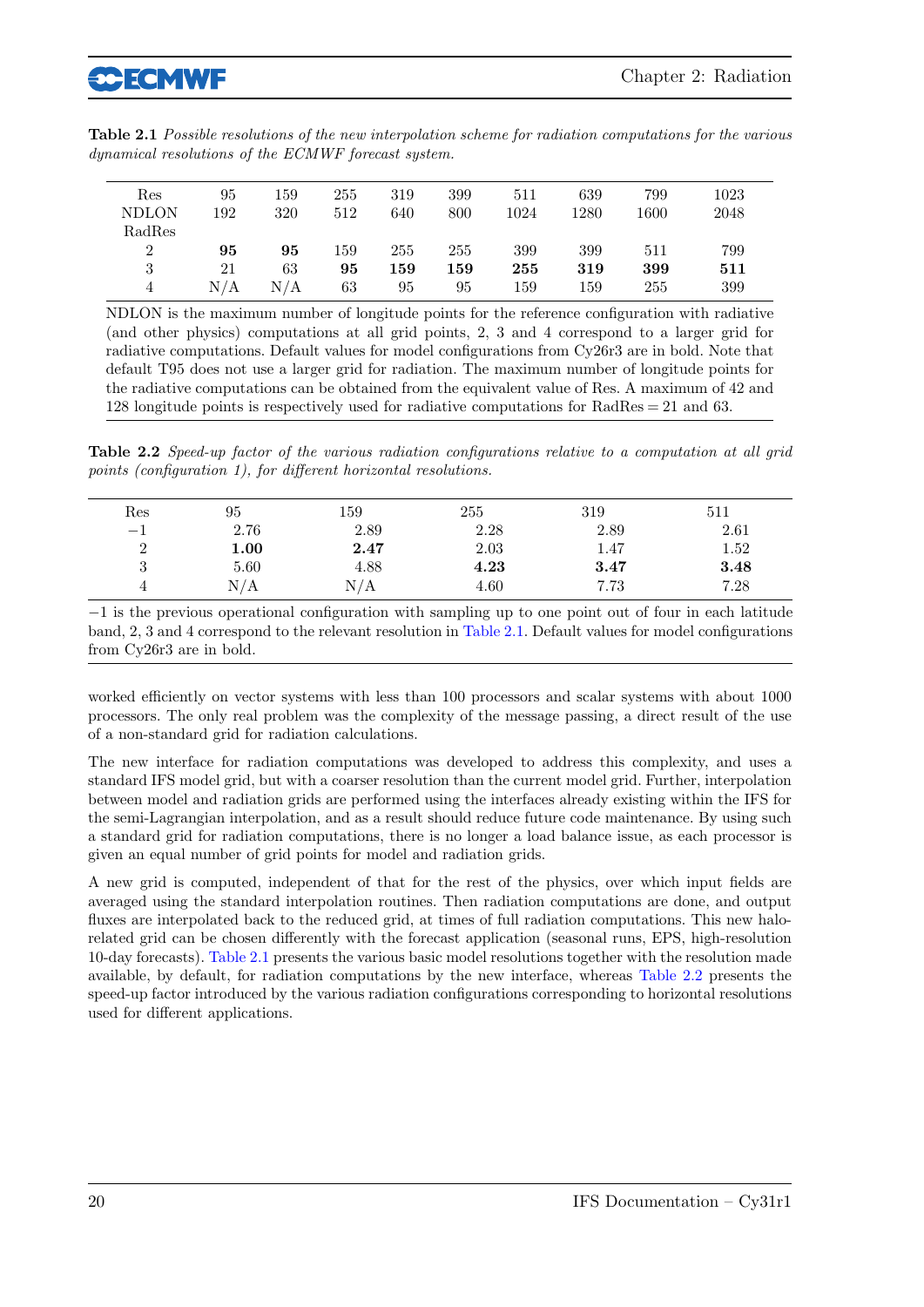

### 2.5 INPUT TO THE RADIATION SCHEME

### 2.5.1 Model variables

Temperature values are needed at the boundaries of the layers, where the fluxes are computed. They are derived from the full level temperatures with a pressure weighted interpolation

$$
T_{k+1/2} = T_k \frac{p_k(p_{k+1} - p_{k+1/2})}{p_{k+1/2}(p_{k+1} - p_k)} + T_{k+1} \frac{p_{k+1/2}(p_{k+1/2} - p_k)}{p_{k+1/2}(p_{k+1} - p_k)}
$$
(2.57)

At the bottom of the atmosphere, either the surface temperature or the temperature at 2 m is used, while at the top of the atmosphere the temperature is extrapolated from the first full level and second half level temperatures.

### 2.5.2 Clouds

Cloud fraction, and liquid/ice water content is provided in all layers by the cloud scheme.

#### 2.5.3 Aerosols

The aerosol climatology used in the operational model up to Cy26r1 was given as annual mean geographical distributions defined from T5 spectral coefficients, for different aerosol types, respectively, maritime, continental, urban and desert, plus a uniformly distributed stratospheric background aerosols, with fixed vertical distributions, following Tanre *et al.* (1984). In the last fifteen years, chemical and/or transport models have addressed the life cycles of various aerosol types and attempted an inventory of their spatio-temporal distributions. Out of these studies, a new climatology for the annual cycle of the aerosol distribution of various aerosol types has been compiled by Tegen  $et \ al.$  (1997), which has been implemented in the ECMWF forecast system from Cy26r3 onwards. Table 2.3 describes the characteristics of the aerosol components for each tropospheric aerosol type and Table 2.4 compares the maximum optical thicknesses in the old and new climatologies.

### 2.5.4 Carbon dioxide, ozone and trace gases

Carbon dioxide, methane, nitrous oxide, CFC-11 and CFC-12 have constant volume concentrations of 353 ppm, 1.72 ppm, 0.31 ppm, 280 ppt, and 484 ppt, respectively (IPCC/SACC, 1990), except in ERA-40 for the variation in concentrations is derived from (IPCC/SACC, 1995).

Two climatologies are available for the ozone distribution. In the first one (NOZOCL  $= 0$ ), the ozone mixing ratio  $q_{\text{O}_3}$  depends on height, latitude, longitude and season. Its vertical distribution is assumed to be such that its integral from 0 to the pressure  $p$  is

$$
\int_0^p q_{\text{O}_3} \, \mathrm{d}p = \frac{a}{1 + (b/p)^{3/2}} \tag{2.58}
$$

The constants a and b are related to the total amount of ozone and the height of its maximum mixing ratio. They are imposed in terms of a limited series of spherical harmonics (T10) for the geographical distribution and a Fourier series for the seasonal variation. The total amount of ozone was taken from London et al. (1976) and the altitude of the maximum concentration was derived from Wilcox and Belmont (1977). Plots of these values can be found in the Appendix. In the second climatology  $(NOZOCL = 1)$ , the ozone mixing ratio  $q_{\text{O}_3}$  depends on height, latitude and month, and is taken from Fortuin and Langematz (1994).

### 2.5.5 Ground albedo and emissivity

The background land albedo,  $\alpha_{sb}$ , is interpolated to the model grid from the monthly mean values of a snow-free albedo produced for the combined 1982–1990 years. The albedo for that dataset was computed using the method of Sellers *et al.* (1996), but with new maps of soil reflectance, new values of vegetation reflectance and the biophysical parameters described in Los *et al.*  $(2000)$ . More information on the original data and plots of the monthly mean albedo are shown in Chapter 10.

Spectral albedos for parallel and diffuse radiation are needed by the radiative code. In addition, the surface energy balance equation (see Chapter 3 on vertical diffusion) needs a spectrally integrated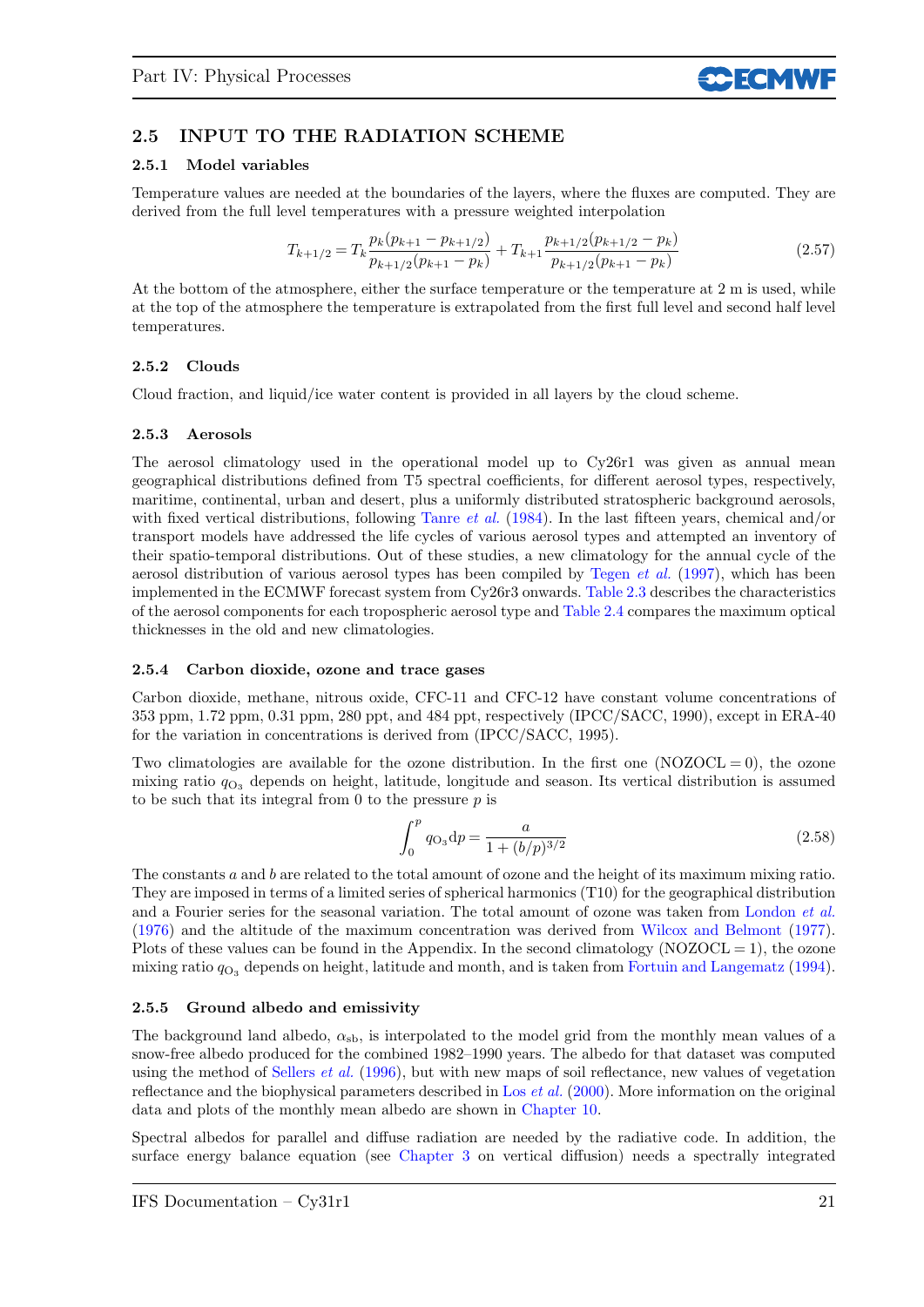| <b>Type</b>              | $RH(\%)$ | Component         | Number<br>$\rm (cm^{-1})$ | Volume<br>$(\mu m^3/m^3)$ | Mass<br>$(\mu g^3/m^3)$ | Density<br>$(g/cm^3)$ |
|--------------------------|----------|-------------------|---------------------------|---------------------------|-------------------------|-----------------------|
| "Continental"<br>organic | 80       |                   |                           |                           |                         |                       |
|                          |          | Insoluble         | $4.00E-01$                | $4.75E + 06$              | $9.49E + 00$            | 2.00                  |
|                          |          | Water soluble     | $7.00E + 03$              | $1.57E + 07$              | $1.99E + 01$            | 1.27                  |
|                          |          | soot              | $8.30E + 03$              | $4.96E + 05$              | 4.96E-01                | 1.00                  |
| "Maritime"<br>sulphate   | 95       |                   |                           |                           |                         |                       |
|                          |          | Water soluble     | $1.50E + 03$              | $7.45E + 06$              | $8.35E + 00$            | 1.12                  |
|                          |          | sea salt (accum.) | $2.00E + 01$              | $1.64E + 08$              | $1.72E + 02$            | 1.05                  |
|                          |          | sea salt (coarse) | 3.20E-03                  | $9.85E + 05$              | $1.04E + 00$            | 1.05                  |
| "Desert"<br>dust-like    | 50       |                   |                           |                           |                         |                       |
|                          |          | Water soluble     | $2.00E + 03$              | $2.81E + 06$              | $4.00E + 00$            | 1.42                  |
|                          |          | Mineral (nuclei)  | $2.70E + 02$              | $2.88E + 06$              | $7.49E + 00$            | 2.60                  |
|                          |          | Mineral (accum.)  | $3.05E + 01$              | $6.47E + 07$              | $1.69E + 02$            | 2.60                  |
|                          |          | Mineral (coarse)  | $1.42E-01$                | $1.77E + 07$              | $4.60E + 01$            | 2.60                  |
| "Urban"<br>black carbon  | 80       |                   |                           |                           |                         |                       |
|                          |          | Insoluble         | $1.50E + 00$              | $1.78E + 07$              | $3.56E + 01$            | 2.00                  |
|                          |          | Water soluble     | $2.80E + 04$              | $6.28E + 07$              | $7.97E + 01$            | 1.27                  |
|                          |          | Soot              | $1.30E + 05$              | $7.78E + 06$              | $7.78E + 01$            | 1.00                  |

Table 2.3 Characteristics of the aerosol components for each tropospheric aerosol type in the new climatology for cycle CY26R3 of the ECMWF model (adapted from Hess et al. (1998)).

Type: First definition (e.g. continental) is the aerosol component as known within both the ECMWF model and the OPAC software; second definition (e.g. organic) is the 3D distribution to which it is linked in the climatology of Tegen et al. (1997). RH is the relative assumed for the computations of the relevant optical properties. The nuclei, accumulation, and coarse modes refer to various size ranges for the component particles.

Table 2.4 Maximum optical thickness in the two aerosol climatologies.

| OLD                                                                                 | Annual | January | July  | ${\bf NEW}$         |  |
|-------------------------------------------------------------------------------------|--------|---------|-------|---------------------|--|
| Continental                                                                         | 0.2    | 0.235   | 0.231 | Organic             |  |
| Maritime                                                                            | 0.05   | 0.099   | 0.232 | Sulphate            |  |
| Desert                                                                              | 1.9    | 0.184   | 1.01  | Dust-like           |  |
| Urban                                                                               | 0.1    | 0.039   | 0.039 | Black carbon        |  |
| Background trop.                                                                    | 0.03   |         |       |                     |  |
| Background stratos                                                                  | 0.045  | 0.045   | 0.045 | Background stratos. |  |
| Aerosol types of the new and old climatologies are paired according to the dominant |        |         |       |                     |  |
| components in each mix.                                                             |        |         |       |                     |  |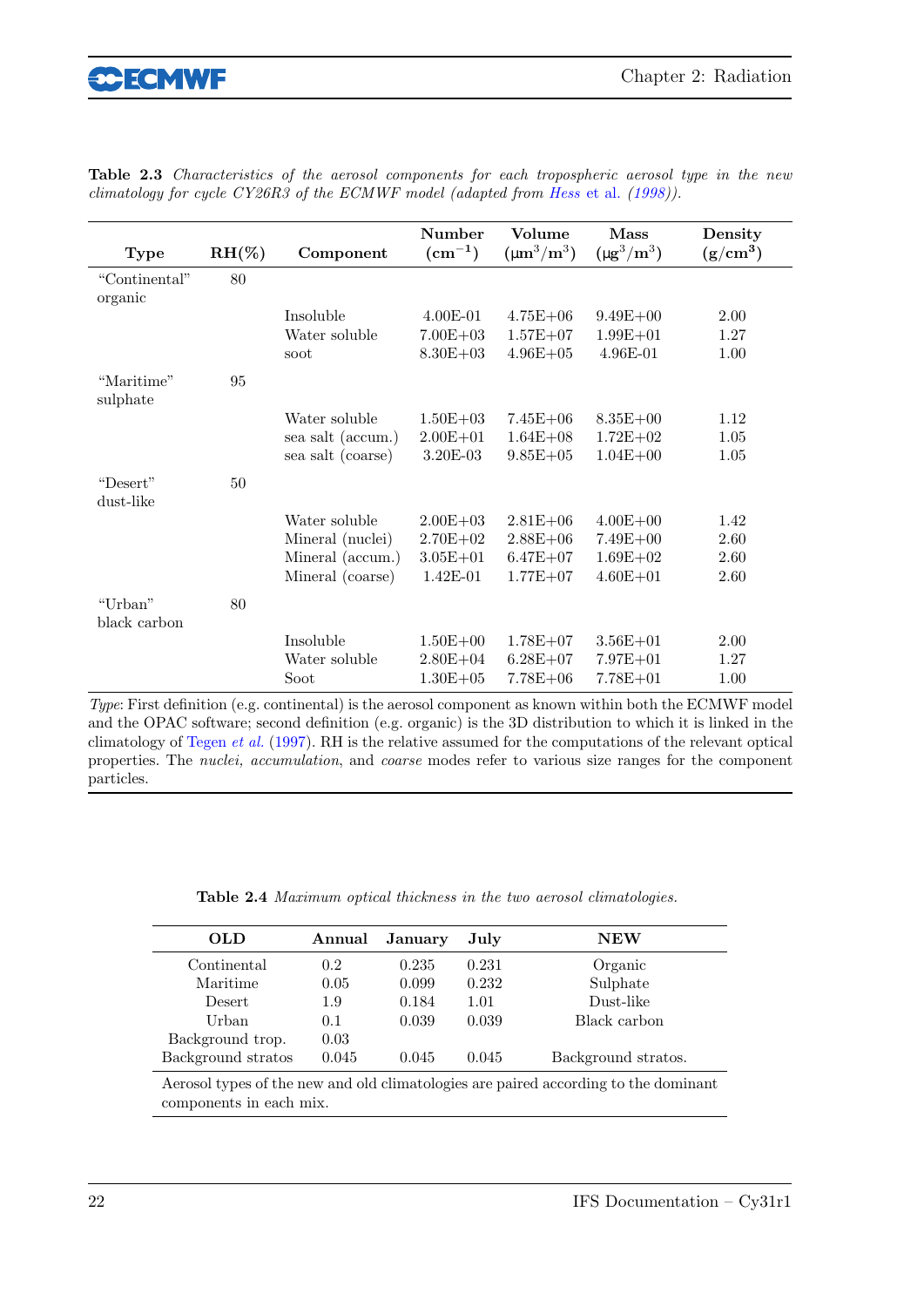| Tile                 |                                | $\bf{2}$                  | 3                     | 4                 | 5                      | 6                  | 7              | 8                           |
|----------------------|--------------------------------|---------------------------|-----------------------|-------------------|------------------------|--------------------|----------------|-----------------------------|
| Description          | Open<br>sea                    | Sea<br>ice                | Interception<br>layer | Low<br>vegetation | <b>Exposed</b><br>snow | High<br>vegetation | Shaded<br>snow | <b>Bare</b><br>ground       |
| Diffuse<br>albedo    | 0.06                           | Ebert and<br>Curry (1993) | $\alpha_{\rm sb}$     | $\alpha_{\rm sb}$ | $\alpha_{\rm sn}$      | $\alpha_{\rm sb}$  | 0.15           | $\alpha_{\rm sb}$           |
| Parallel<br>albedo   | Tavlor<br><i>et al.</i> (1996) | Ebert and<br>Curry (1993) | $\alpha_{\rm sh}$     | $\alpha_{\rm sb}$ | $\alpha_{\rm sn}$      | $\alpha_{\rm sb}$  | 0.15           | $\alpha_{\rm sb}$           |
| Window<br>emissivity | 0.99                           | 0.98                      | 0.96                  | $0.93 - 0.96$     | 0.98                   | $0.93 - 0.96$      |                | $0.93 - 0.96$ $0.93 - 0.96$ |

Table 2.5 Diffuse and parallel albedo and window emissivity for each tile.

parallel+diffused albedo, specified for each independent surface functional unit, tile. The procedure is summarized in Table 2.5. Over open water, the surface albedo for direct parallel radiation is a fit to low-flying aircraft measurements over the ocean given by Taylor et al. (1996)

$$
\alpha_{\rm sp} = \frac{0.037}{1.1\mu_0^{1.4} + 0.15} \tag{2.59}
$$

For sea ice, monthly values based on Ebert and Curry (1993) albedos for the Arctic Ocean are interpolated to the forecast time. The bare sea ice albedo value in Ebert and Curry is taken as a representative value for summer, and the dry snow albedo value is used for the winter months. Values for the Antarctic are shifted by six months. Separate values for visible and near-infrared spectral bands are used. The timevarying snow albedo  $(\alpha_{\rm sn}$ , see Chapter 7), is used for the exposed snow tile only. Finally, the average of the diffuse and parallel albedos are spectrally integrated for each tile.

The thermal emissivity of the surface outside the 800–1250 cm<sup>−</sup><sup>1</sup> spectral region is assumed to be 0.99 everywhere. In the window region, the spectral emissivity is constant for open water, sea ice, the interception layer and exposed snow tiles. For low and high vegetation and for shaded snow the emissivity depends on the water content in the top soil layer. Emissivity decreases linearly from 0.96 for soils at or above field capacity to 0.93 for soils at or below permanent wilting point. The same formulation is used for bare ground, except for desert areas  $(\alpha_{sb} > 0.3)$ , where a value of 0.93 is used independently of the soil water content. Finally, a broadband emissivity is obtained by convolution of the spectral emissivity and the Planck function at the skin temperature.

### 2.5.6 Solar zenith angle

Equations to compute the annual variation of the solar constant I, the solar declination  $\delta_s$  and the difference between solar time and official time can be found in Paltridge and Platt (1976). These equations are used to give the cosine of the solar angle at the ground. Because of the curvature of the earth, the zenith angle is not quite constant along the path of a sun ray. Hence the correction applied to  $\mu^a$ 0 to give an average  $\mu_0$  for the atmosphere is

$$
\mu_0 = \frac{\frac{H}{a}}{(\mu_0^a)^2 + \frac{H}{a}\left(2 + \frac{H}{a}\right) - (\mu_0^a)^2}
$$
\n(2.60)

where a is the earth radius and H is the atmospheric equivalent height.  $H/a$  is fixed at 0.001277.

### 2.6 THE RADIATION CODE

Routine RADHEAT or RADHEATN (depending whether the diagnostic or prognostic cloud scheme is used) is called at every time step to compute the radiative fluxes and heating using the solar zenith angle computed in CPGLAG and emissivities and transmissivities (PEMTU, PTRSOL) computed at full radiation time steps in RADINT. or RADINTG (see Subsection 2.6.2). The other routines are called either once at the beginning of the run (SUECRAD and below) or once per full radiation step at the first row (ECRADFR and below), or at every full radiation time step for all rows. In this section, we briefly describe the function of each routine.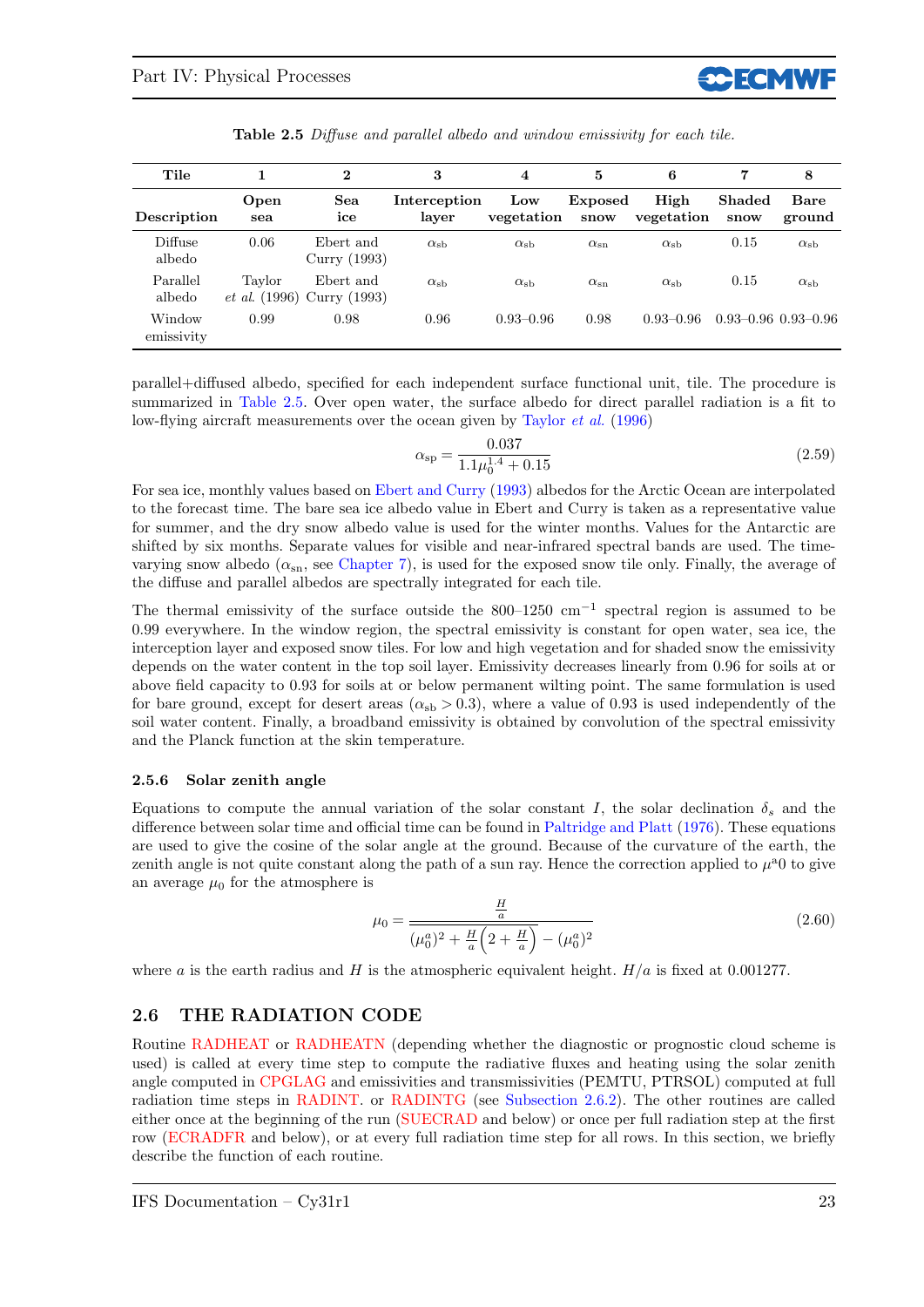

|                                                                                             |                    | Gases included       |                          |
|---------------------------------------------------------------------------------------------|--------------------|----------------------|--------------------------|
| Spectral intervals $cm^{-1}$                                                                | Number of g-points | Troposphere          | <b>Stratosphere</b>      |
| $10 - 250$                                                                                  | 8                  | $H_2O$               | $H_2O$                   |
| $250 - 500$                                                                                 | 14                 | $H_2O$               | $H_2O$                   |
| $500 - 630$                                                                                 | 16                 | $H_2O, CO_2$         | $H_2O$ , $CO_2$          |
| $630 - 700$                                                                                 | 14                 | $H_2O, CO_2$         | $O_3$ , $CO_2$           |
| 700–820                                                                                     | 16                 | $H_2O, CO_2, CCl_4$  | $O_3$ , $CO_2$ , $CCl_4$ |
| 820-980                                                                                     | 8                  | $H2O$ , CFC11, CFC12 | CFC11, CFC12             |
| 980-1080                                                                                    | 12                 | $H_2O, O_3$          | $O_3$                    |
| 1080-1180                                                                                   | 8                  | $H2O$ , CFC12, CFC22 | $O_3$ , CFC12, CFC22     |
| 1180–1390                                                                                   | 12                 | $H_2O$ , $CH_4$      | CH <sub>4</sub>          |
| 1390-1480                                                                                   | 6                  | $H_2O$               | $H_2O$                   |
| 1480–1800                                                                                   | 8                  | $H_2O$               | $H_2O$                   |
| 1800-2080                                                                                   | 8                  | $H_2O$               |                          |
| $2080 - 2250$                                                                               | 4                  | $H_2O, N_2O$         |                          |
| $2250 - 2380$                                                                               | $\overline{2}$     | CO <sub>2</sub>      | CO <sub>2</sub>          |
| $2380 - 2600$                                                                               | $\overline{2}$     | $N_2O, CO_2$         |                          |
| 2600-3000                                                                                   | $\mathfrak{D}$     | $H_2O, CH_4$         |                          |
| Note: $\text{CCl}_4$ and $\text{CFC22}$ are presented not accounted for in the ECMWF model. |                    |                      |                          |

Table 2.6 Spectral distribution of the absorption by atmospheric gases in RRTM.

### 2.6.1 Set-up routines

- SUECRAD provides the interface with the user, via the namelist NAERAD. It defines the constants of Table 2.6 and sets the configuration for the radiative computations (from SUPHEC).
- ECRADFR modifies the frequency of full radiative computations (from CNT4).
- SUAERLandSUAERSNset up the longwave and shortwave radiative characteristics of the aerosols (from SUECRAD).
- SUECRAD defines the geographical distribution of aerosols, in terms of spectral coefficients (from UPDTIER).
- SUAERV defines the globally averaged vertical distribution of the aerosols (from SUECRAD).
- SUCLOP sets up the longwave and shortwave radiative properties of the ice and water clouds (from SUECRAD).
- SUECOZO computes the Legendre coefficients for the ozone distribution according to the time of the year, using the Fourier coefficients defined in DATA statements (from UPDTIER).
- SULWN sets up the coefficients for the longwave radiative computations (from SUECRAD).
- SURDI sets up the concentrations of radiatively active gases and security parameters for the radiative computations (from SUECRAD).
- SUSAT sets up position and altitude of geostationary satellites in case of diagnostic simulation of radiances by the model radiation scheme (from SUECRAD).
- SUSWN sets up the coefficients for the shortwave radiative computations (from SUECRAD).
- UPDTIER updates the time for full radiative computations (from ECRADFR).
- The routines SUAERH, SUECOZO are called only once per full radiation step, at the first row.
- SURRTAB precomputes the array linking gaseous optical thickness and the transmission function (RRTM). (called from SUECRAD).
- SURRTFTR includes all coefficients related to the g-point configuration (RRTM). (called from SUECRAD).
- SURRTPK defines the limits of the spectral intervals, and the coefficients of the spectrally defined and spectrally integrated Planck functions (RRTM). (called from SUECRAD).
- SURRTRF defines the pressure and temperature reference profiles used for the tabulation of the absorption coefficients (RRTM). (called from SUECRAD).
- RRTM\_CMBGBn, for each of the 16 spectral intervals, remaps the absorption coefficients from 16 to the final number of g-points (called from RRTM INIT 140GP).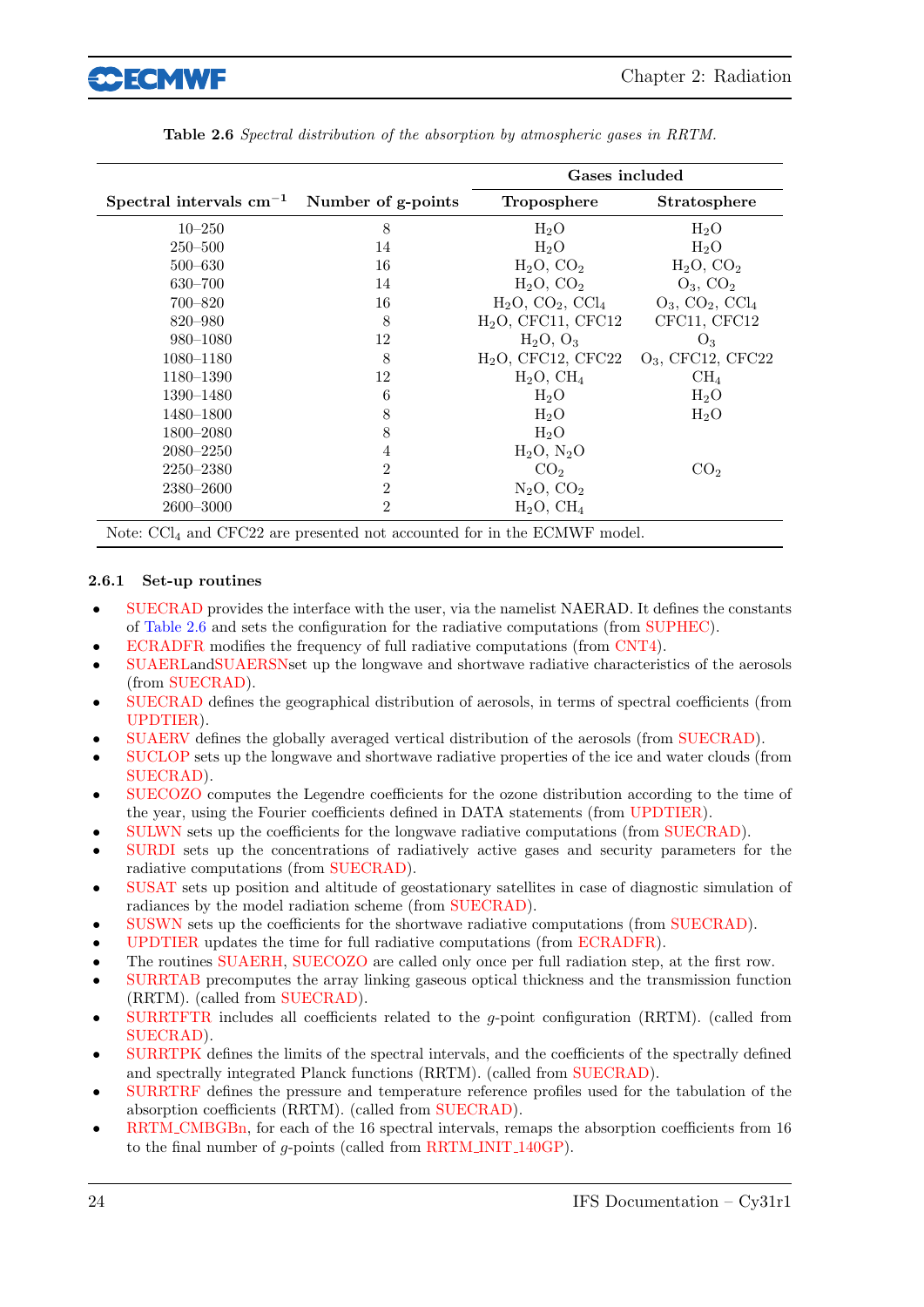- RRTM INIT 140GP performs the  $q$ -point reduction from 16 per band to a band-dependant number (column 2 in Table 2.1). It also computes the relative weighting for the new g-point combinations (called from SUECRAD).
- RRTM KGBn contain the various absorption coefficients for all gases relevant to the different spectral bands.

### 2.6.2 Main routines

- RADINT or RADINTG is called by RADDRV to launch the full radiation computations, depending on whether the pre-Cy26r1 sampling configuration or the Cy26r1 halo configuration is used for spatial interpolation (see Subsection 2.4.2). Zonal mean diagnostic of the temperature, clouds and albedo are computed. Temperature is vertically interpolated. Depending on the value of the variable NRINT an interpolation of all input variables to a coarser grid may be carried out. It may be necessary to subdivide the latitude belt in a few parts for the actual calculation of radiative fluxes because of storage space limitations. For this reason a loop over these parts follows. Inside this loop a call to routine RADLSW provides solar and thermal fluxes for a subset of points of that latitude row. These fluxes are converted into transmissivities and emissivities and after completion of the whole latitude circle they are transferred to the full grid when the calculations are carried out with the coarse resolution  $(NRINT > 1)$ .
- RADLSW is the driver routine of the solar and thermal fluxes by calling specialized routines SW for shortwave radiation and either RRTM RRTM 140GP or LW for longwave radiation.

### 2.6.3 Specialized routines

- RADSRF is called from RADPAR/CALLPAR to compute surface albedo and emissivity. It computes the gridpoint diffuse and parallel spectral albedos and a spectrally integrated albedo (for postprocessing). It also computes the emissivity inside and outside the window region, and the spectrally integrated emissivity. Finally, it computes spectrally integrated tile albedos to be used by the surface energy balance routine (see Chapter 3 on vertical diffusion).
- LW organizes the longwave computation by calling in turn LWU, LWBV, LWC.
- LWU computes the effective absorber amounts including the pressure and temperature dependencies in the spectral intervals of the longwave radiation scheme.
- LWBV calls LWB and LWV.
- LWB computes the Planck function with relation to temperature for all levels and spectral intervals.
- LWV organizes the vertical integration by calling LWVN which deals with the contribution to the flux of the layers adjacent to the level of computation of flux, LWVD which deals with the contribution from the more distant layers, and LWVB which computes the contribution of the boundary terms.
- LWTT and LWTTM compute the relevant transmission functions needed in LWVN, LWVD, and LWVB.
- LWC introduces the effect of clouds on the longwave fluxes.
- SW organizes the shortwave computation by calling in turn SWU, SW1S, and SW2S.
- SWU computes the effective absorber amounts including the pressure and temperature dependencies of the absorption.
- SW1S and SW2S deal with the shortwave radiation transfer in the two spectral intervals used to describe the solar spectrum. They both call SWCLR, which deals with the conservative scattering processes (Rayleigh) and the scattering/absorption by aerosols in the totally clear sky part of the atmospheric column, then SWR which deals with the same processes for the clear sky layers in an otherwise cloudy column, and SWDE which computes the reflectivity and transmissivity of a layer including non-conservative scatterers (cloud particles) with the Delta-Eddington approximation.
- SWTT andSWTT1, computes the relevant transmission functions.
- RRTM\_RRTM\_140GP organizes the longwave computation by calling in turn, within a loop on the individual vertical columns, RRTM ECRT 140GP, RRTM SETCOEF 140GP, RRTM GASABS1A 140GP and RRTM RTRN1A 140GP.
- RRTM ECRT 140GP defines the surface spectral emissivity, and the spectral aerosol thickness, and the layer absorber amounts and cloud quantities as used in RRTM.

**CCECMWR**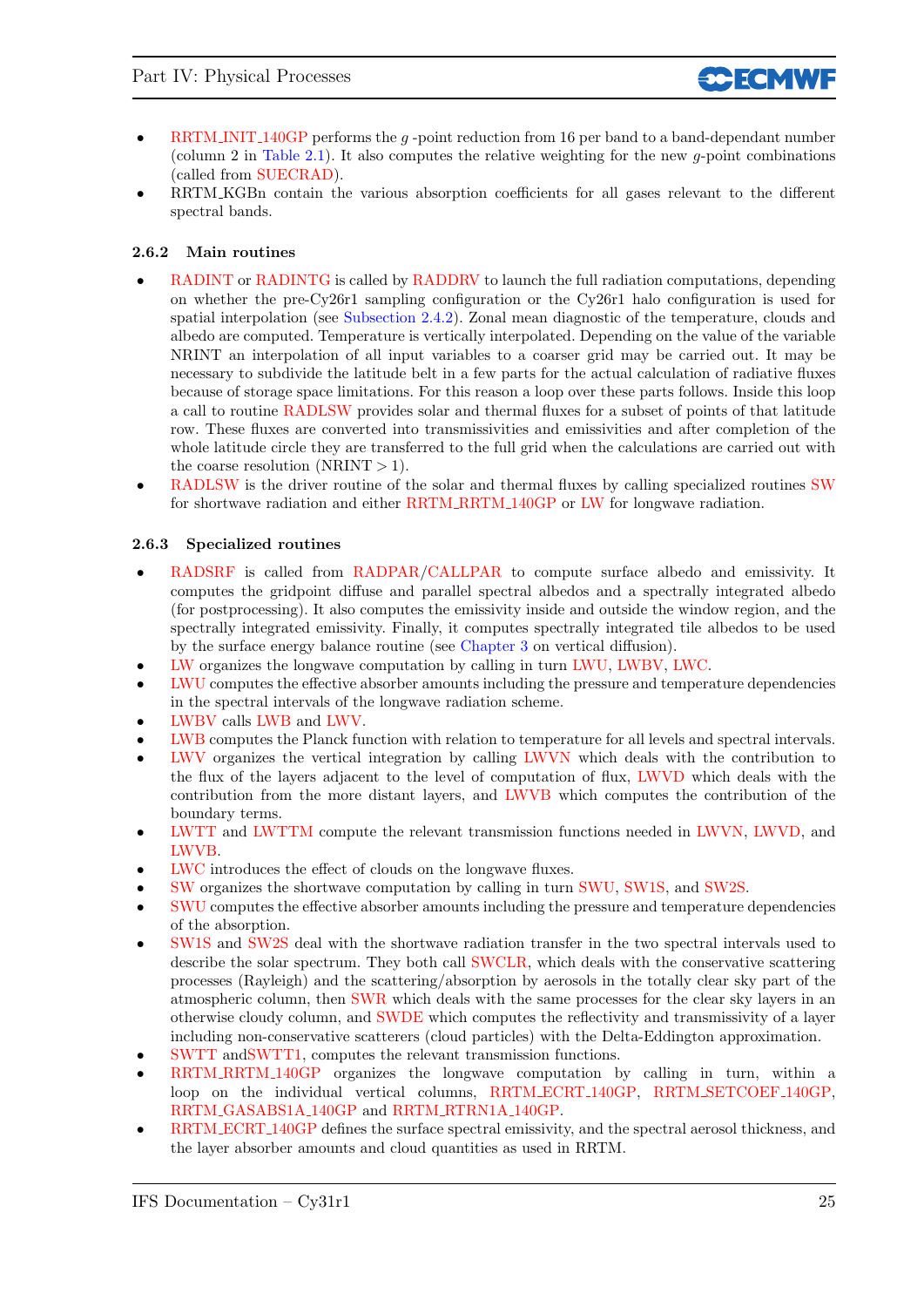

- RRTM SETCOEF 140GP computes the indices and frcations related to the pressure and temperature interpolations. It also calculates the values of the integrated Planck function for each spectral band at the level and layer temperatures.
- RRTM GASABS1A 140GP launches the calculation of the spectrally defined optical thickness for gaseous absorption. It calls RRTM TAUMOLn.
- RRTM RTRN1A 140GP computes the downward then upward fluxes, using a diffusivitytype approximation for the angle integration. Cloud overlap is treated with a generalized maximum/random overlap method. Adjacent layers are treated with maximum overlap, nonadjacent cloud groups are treated with random overlap. For adjacent cloud layers, cloud information is carried from the previous two layers.

### 2.6.4 Heating rate computation

• RADHEAT or RADHEATN, depending whether the diagnostic or the prognostic cloud scheme is used, recomputes at each time step the net radiative fluxes from the layers' effective emissivity and transmissivity, using the actual temperature and solar zenith angle. It also computes the downward longwave and shortwave radiation at the surface.

### APPENDIX A. LIST OF SYMBOLS

| $B_{\nu}$                                                                | Planck function integrated over the half sphere with the factor involving $\pi$ absorbed: in<br>units of flux $(\text{Wm}^{-2})$ |
|--------------------------------------------------------------------------|----------------------------------------------------------------------------------------------------------------------------------|
| $C_{\rm cld}$                                                            | fractional cloud cover                                                                                                           |
| $c_p$                                                                    | specific heat at constant pressure of moist air                                                                                  |
| $c_{p_{\mathrm{dry}}}$                                                   | specific heat at constant pressure of dry air                                                                                    |
|                                                                          | specific heat at constant pressure of water vapour                                                                               |
|                                                                          | incident solar radiance in the direction $\theta_0$                                                                              |
| $\begin{array}{c} c_{p_{\rm vap}}\ {\cal E}^0_\nu\ {\cal F} \end{array}$ | radiative flux                                                                                                                   |
| $\boldsymbol{f}$                                                         | fractional scattering into the forward peak                                                                                      |
| $\mathfrak{g}$                                                           | acceleration of gravity                                                                                                          |
| g                                                                        | asymmetry factor for aerosol scattering                                                                                          |
| $\boldsymbol{k}$                                                         | absorption coefficient                                                                                                           |
| $\mathcal{L}_{\nu}$                                                      | monchromatic radiance at wavenumber $\nu$                                                                                        |
| $\overline{M}$                                                           | magnification factor $(=35/\sqrt{(\mu_0^2+1)})$                                                                                  |
| $m_{O_3}$                                                                | ozone mixing ratio                                                                                                               |
| $\overline{P}$                                                           | scattering phase function                                                                                                        |
| $p_{\parallel}$                                                          | pressure                                                                                                                         |
| $\Pi(\mathcal{U})$ d $\mathcal{U}$                                       | probability of a photon encountering an absorber amount between $\mathcal{U}$ and $\mathcal{U} + d\mathcal{U}$                   |
| q                                                                        | specific humidity                                                                                                                |
| $\boldsymbol{r}$                                                         | diffusivity factor (= $\sec \theta$ )                                                                                            |
| $r_{e}$                                                                  | mean effective radius of cloud water droplets                                                                                    |
| $\mathcal R$                                                             | reflectance                                                                                                                      |
| $S_0$                                                                    | solar flux at the top of the atmosphere                                                                                          |
| $\mathcal T$                                                             | transmittance                                                                                                                    |
| T                                                                        | temperature                                                                                                                      |
| $t_{\nu}$                                                                | monchromatic transmission at wavenumber $\nu$                                                                                    |
| $\mathcal U$                                                             | absorber amount                                                                                                                  |
| $\alpha$                                                                 | surface albedo                                                                                                                   |
| $\beta_\nu^{\rm abs}$                                                    | cloud particle absorbtion coefficient                                                                                            |
|                                                                          | extinction coefficient                                                                                                           |
| $\beta_{\nu}^{\rm ext}$<br>$\beta_{\nu}^{\rm sca}$                       | scattering coefficient                                                                                                           |
| $\delta_{\rm g}$                                                         | molecular absorption of gases                                                                                                    |
| δ                                                                        | optical depth                                                                                                                    |
| $\varepsilon_{\text{cld}}$                                               | cloud emissivity                                                                                                                 |
| $\mu$                                                                    | $=\cos\theta$                                                                                                                    |
|                                                                          |                                                                                                                                  |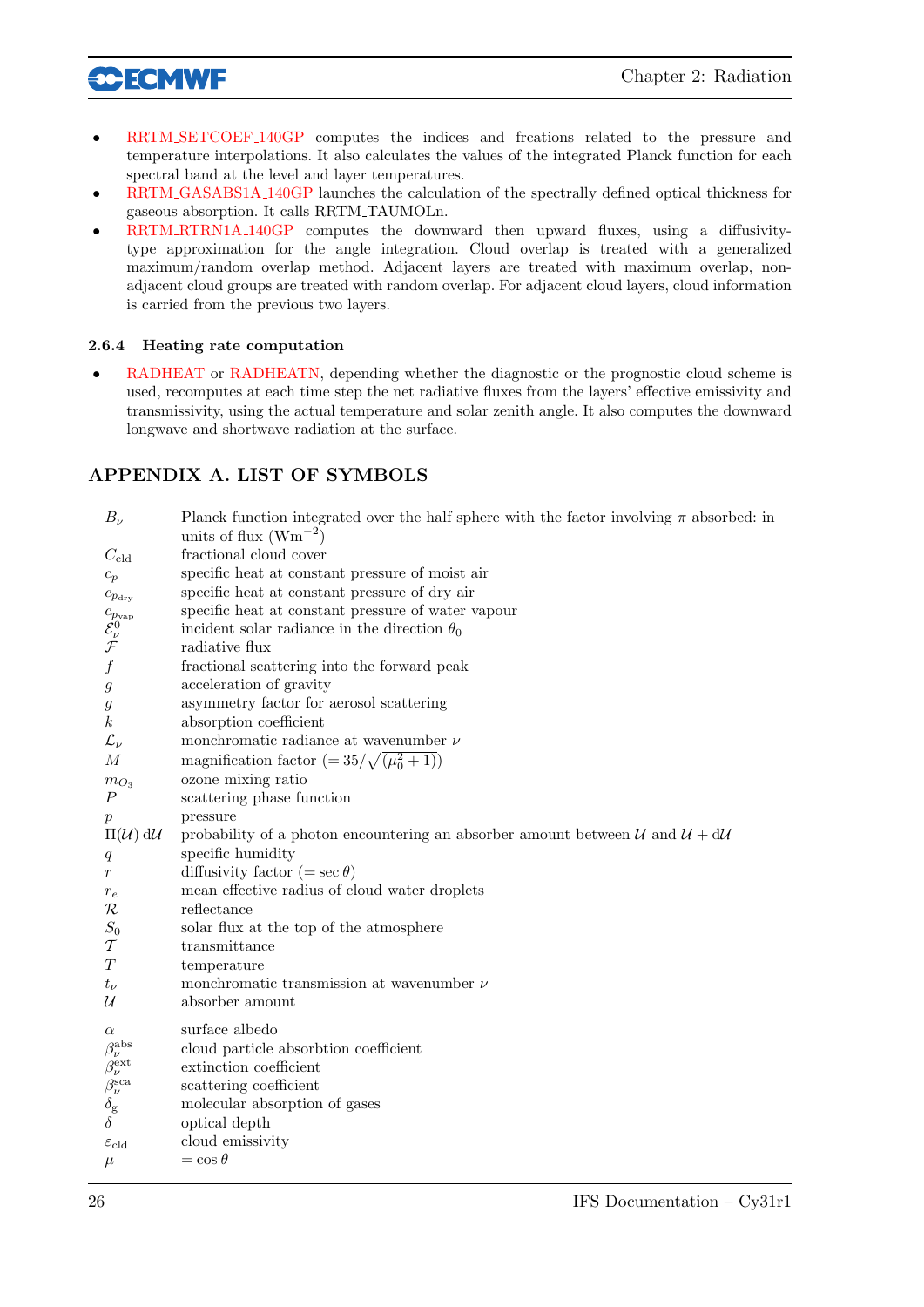| $\boldsymbol{\nu}$ | wavenumber |
|--------------------|------------|
|                    |            |

- $\varpi_{\nu}$  single scattering albedo (=  $\beta_{\nu}^{\text{sca}}/k_{\nu}$ )
- Φ scattering phase function
- $\varphi$  azimuth angle<br>  $\theta$  zenith angle
- zenith angle
- $θ<sub>0</sub>$  direction of incident solar beam<br>  $Θ$  angle between incident and scat
- angle between incident and scattered radiances  $% \alpha$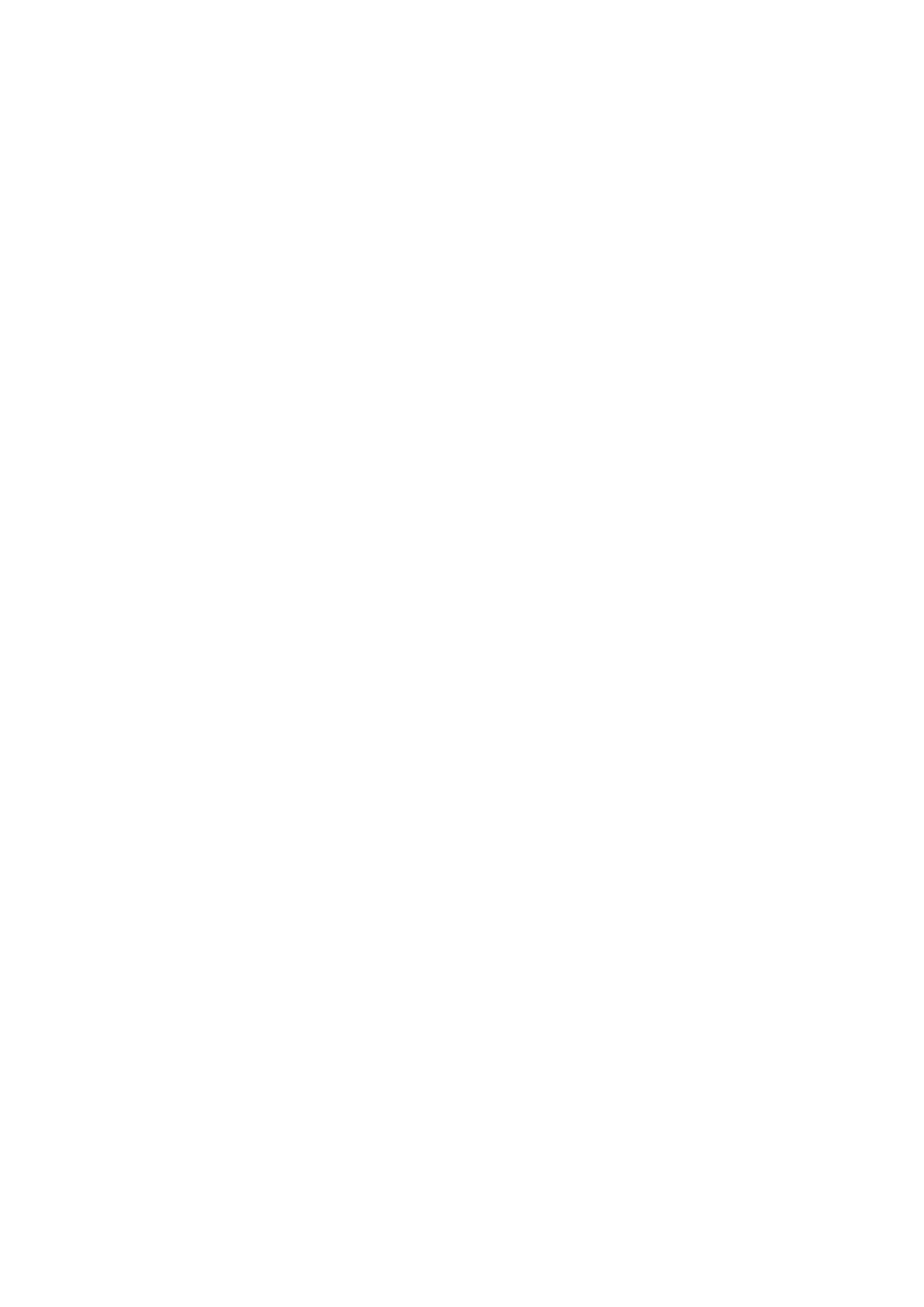

## References

Abramopoulos, F., Rosenzweig, C. and Choudury, B. (1988). Improved ground hydrology calculations for global climate models (GCMs): Soil water movement and evapotranspiration. J. Climate, 1, 921–941.

Arakawa, A. and Schubert, W. H. (1974). Interaction of a cumulus cloud ensemble with the large-scale environment. Part I. J. Atmos. Sci., 31, 674–701.

Baines, P. G. and Palmer, T. N. (1990). Rationale for a new physically based parametrization of subgridscale orographic effects. ECMWF Tech. Memo. No. 1699.

Baker, D. G., Ruschy, D. L. and Wall, D. B. (1990). The albedo decay of prarie snows. J. Appl. Meteorol., 29, 179–187.

Batchelor, G. K. (1967). An Introduction to Fluid Dynamics. Cambridge University Press, 615 pp.

Bechtold, P., Chaboureau, J.-P., Beljaars, A., Betts, A. K., K¨ohler, M., Miller, M. and Redelsperger, J.-L. (2004). The simulation of the diurnal cycle of convective precipitation over land in a global model. Q. J. R. Meteorol. Soc., 130, 3119–3137.

Beljaars, A. C. M. (1987). The influence of sampling and filtering on measured wind gusts. J. Atmos. Ocean. Techn., 4, 613–626.

Beljaars, A. C. M. (1991). Numerical schemes for parametrization. In Proc. of ECMWF Seminar on Numerical Methods in Atmospheric Models, Vol. 2, pp. 1–42, ECMWF, Reading, UK.

Beljaars, A. C. M. (1994). The parametrization of surface fluxes in large-scale models under free convection. Q. J. R. Meteorol. Soc., 121, 255–270.

Beljaars, A. C. M. (1995). The impact of some aspects of the boundary layer scheme in the ECMWF model. In Proc. of ECMWF Seminar on Parametrization of Sub-grid Scale Physical Processes, pp. 125– 161, ECMWF, Reading, UK.

Beljaars, A. C. M. (1997). Air-sea interaction in the ECMWF model. In Proc. of ECMWF Seminar on atmosphere surface interaction, ECMWF, Reading, UK.

Beljaars, A. C. M., Bechtold, P., Köhler, M., Morcrette, J.-J., Tompkins, A., Viterbo, P. and Wedi, N. (2004a). The numerics of physical parametrization. In Proc. of ECMWF Seminar on Recent Developments in Numerical Methods for Atmosphere and Ocean Modelling, ECMWF, Reading, UK.

Beljaars, A. C. M., Brown, A. R. and Wood, N. (2004b). A new parametrization of turbulent orographic form drag. Q. J. R. Meteorol. Soc., 130, 1327–1347.

Beljaars, A. C. M. and Viterbo, P. (1999). The role of the boundary layer in a numerical weather prediction model. In A. A. M. Holtslag and P. G. Duynkerke (Eds), Clear and Cloudy Boundary Layers, North Holland Publishers.

Bennets, D. A. and Hoskins, B. J. (1979). Conditional symmetric instability—a possible explanation for frontal rainbands. Q. J. R. Meteorol. Soc., 105, 945–962.

Bennets, D. A. and Sharp, J. C. (1982). The relevance of conditional symmetric instability to the prediction of meso-scale frontal rainbands. Q. J. R. Meteorol. Soc., 108, 595–602.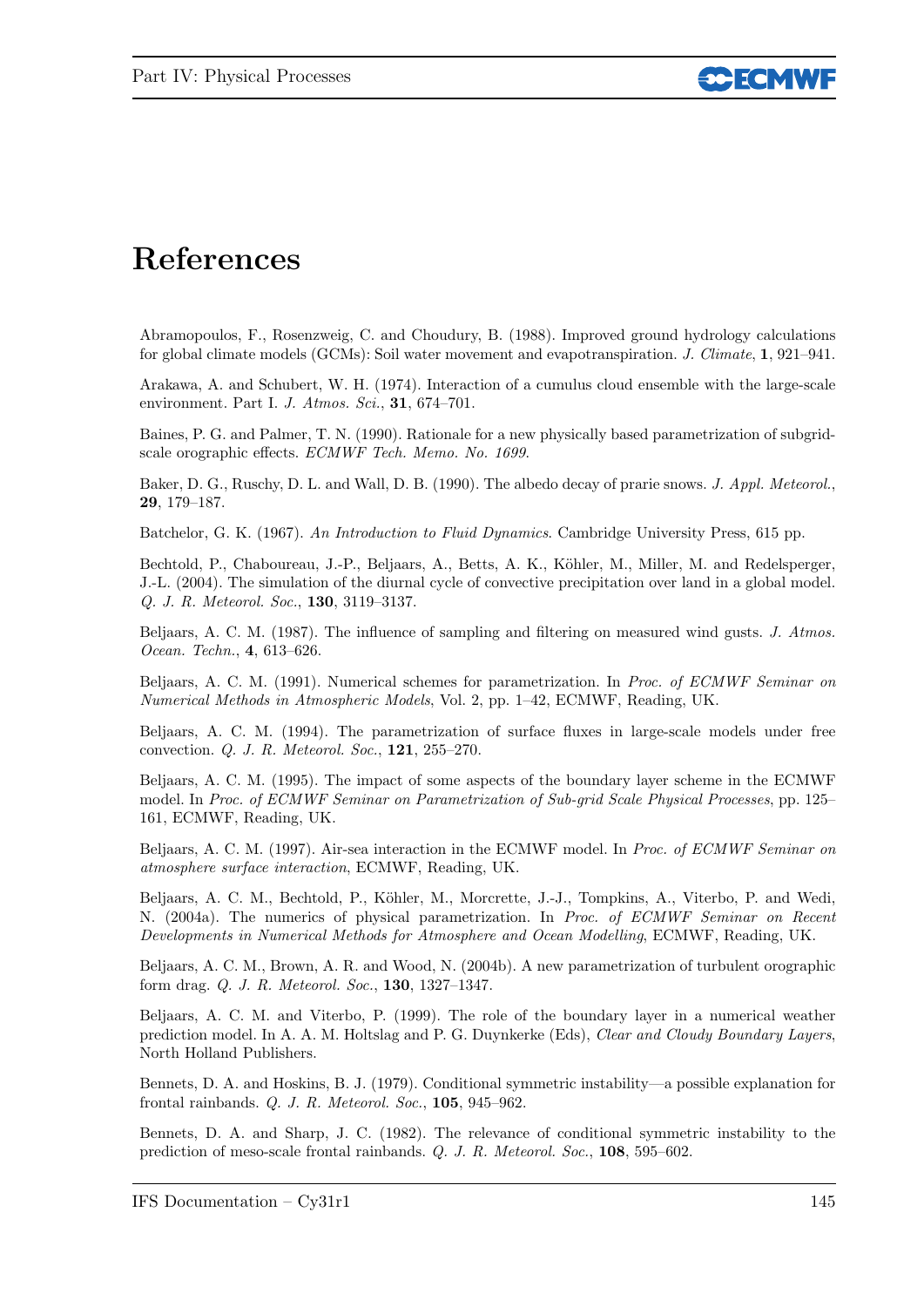

Best, M. J., Beljaars, A. C. M., Polcher, J. and Viterbo, P. (2004). A proposed structure for coupling tiled surfaces with the planetary boundary layer. J. Hydr. Meteor., 5, 1271–1278.

Betts, A. K. (1973). Non-precipitating cumulus convection and its parameterization. Q. J. R. Meteorol. Soc., 99, 178–196.

Betts, A. K. and Ball, J. H. (1997). Albedo over the boreal forest. J. Geophys. Res., 1028, 28901–28909.

Betts, A. K., Viterbo, P. and Wood, E. (1998). Surface energy and water balance for the Arkansas–Red River basin from the ECMWF reanalysis. J. Climate, 11, 19293–19306.

Bithell, M., Gray, L. J., Harries, J. E., Rusell III, J. M. and Tuck, A. F. (1994). Synoptic interpretation of measurements from HALOE. J. Atmos. Sci., 51, 2942–2956.

Blackadar (1962). The vertical distribution of wind and turbulent exchange in a neutral atmosphere. J. Appl. Meteorol, 30, 327–341.

Bonan, G. B. (1994). Comparison of two land surface process models using prescribed forcings. J. Geophys. Res., 99, 25803–25818.

Bosveld, F. C., Holtslag, A. A. M. and van den Hurk, B. J. J. M. (1999). Interpretation of crown radiation temperatures of a dense Douglas fir forest with similaty theory. Boundary-Layer Meteorol., 92, 429–451.

Brankovic, C. and Van Maanen, J. (1985). The ECMWF climate system. ECMWF Tech. Memo No. 109.

Brasseur, G. and Solomon, S. (1984). Aeronomy of the Middle Atmosphere. D. Reidel Publishing Co.

Browning, K. A., Hardman, M. E., Harrold, T. W. and Pardoe, C. W. (1973). The structure of rainbands within a mid-latitude depression. Q. J. R. Meteorol. Soc., 99, 215–231.

Brutsaert, W. (1982). Evaporation in the Atmosphere. D. Reidel.

Cariolle, D. and Déqué, M. (1986). Southern hemisphere medium-scale waves and total ozone disturbances in a spectral general circulation model. J. Geophys. Res., 91D, 10825-10846.

Cariolle, D. and Teyssèdre, H. (2007). A revised linear ozone photochemistry parameterization for use in transport and general circulation models: multi-annual simulations. Atmos. Chem. and Phys. Disc., 7, 1655–1697.

Cheinet, S. (2003). A multiple mass-flux parameterization for the surface generated convection. Part 1: Dry plumes. J. Atmos. Sci., 60, 2313–2327.

Cheinet, S. (2004). A multiple mass-flux parameterization for the surface generate d convection. part 2: Cloudy cores. J. Atmos. Sci., 61, 1093–1113.

Cheng, L., Yip, T.-C. and Cho, H.-R. (1980). Determination of mean cumulus cloud vorticity from GATE A/B-scale potential vorticity budget. J. Atmos. Sci., 37, 797–811.

Clapp, R. B. and Hornberger, G. M. (1978). Empirical equations for some soil hydraulic properties. Water Resources Res., 14, 601–604.

Clough, S. A. and Iacono, M. I. (1995). Line-by-line calculation of atmospheric fluxes and cooling rates, 2. Application to carbon dioxide, ozone, methane, nitrous oxide and the halocarbons. J. Geophys. Res., 100D, 16519–16536.

Clough, S. A., Iacono, M. J. and Moncet, J.-L. (1992). Line-by-line calculations of atmospheric fluxes and cooling rates: Application to water vapor. J. Geophys. Res., 97D, 15761–15786.

Clough, S. A., Kneizys, F. X. and Davies, R. W. (1989). Line shape and the water vapor continuum. Atmos. Res., 23, 229–241.

Coakley Jr., J. A. and Chylek, P. (1975). The two-stream approximation in radiation transfer: Including the angle of the incident radiation. J. Atmos. Sci., 32, 409–418.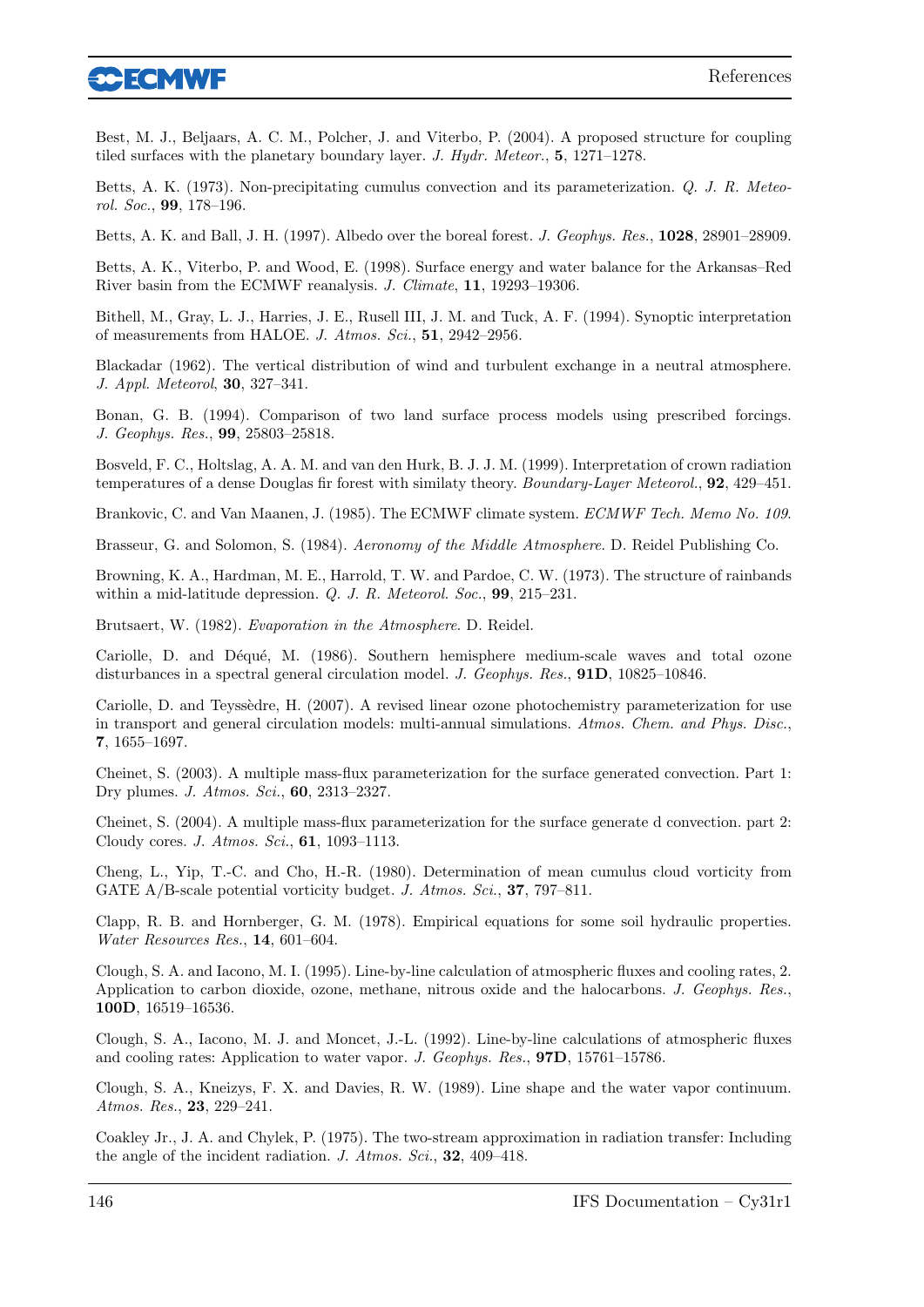

Cosby, B. J., Hornberger, G. M., Clapp, R. B. and Ginn, T. (1984). A statistical exploration of the relationships of soil moisture characteristics to the physical properties of soils. Water Resources Res., 20, 682–690.

De Vries, D. A. (1975). Heat transfer in soils. In D. A. de Vries and N. H. Afgan (Eds), Heat and Mass Transfer in the Biosphere. Part I: Transfer Processes in the Plant Environment, pp. 4–28, Wiley.

Deardorff, J. W. (1974). Three dimensional numerical study of a heated planetary boundary layer. Bound.-Layer Meteorol., 7, 81–106.

Deardorff, J. W. (1978). Efficient prediction of ground surface temperature and moisture, with inclusion of a layer of vegetation. J. Geophys. Res., 83C, 1889–1903.

Deschamps, P.-Y., Herman, M. and Tanre, D. (1983). Modelisation du rayonnement solaire reflechi par l'atmosphere et la terre, entre 0.35 et 4 microns. Rapport ESA 4393/80/F/DC(SC).

Dickinson, R., Henderson-Sellers, A. and Kennedy, P. (1993). Biosphere-atmosphere transfer scheme (BATS) version 1e as coupled to the NCAR community climate model. Technical Report NCAR/TN-387 + STR, NCAR Boulder, Colorado.

Dolman, A. J. and Gregory, D. (1992). The parameterization of rainfall interception in GCMs. Q. J. R. Meteorol. Soc., 118, 445–467.

Dorman, J. L. and Sellers, P. J. (1989). A global climatology of albedo, roughness length and stomatal resistance for atmospheric general circluation models as represented by the simple biosphere model (SB). J. Appl. Meterol., 28, 833–855.

Douville, H., Royer, J.-F. and Mahfouf, J.-F. (1995). A new snow parameterization for the Météo-France climate model. Part I: Validation in stand-alone experiments. Climate Dyn., 12, 21–35.

Dubuisson, P., Buriez, J.-C. and Fouquart, Y. (1996). High spectral resolution solar radiative transfer in absorbing and scattering media: Application to the satellite simulation. J. Quant. Spectrosc. Radiat. Transfer, 55, 103–126.

Dyer, A. J. (1974). A review of flux-profile relationships. *Boundary-Layer Meteorol.*, **7.** 363–372.

Ebert, E. E. and Curry, J. A. (1992). A parametrization of ice cloud optical properties for climate models. J. Geophys. Res., 97D, 3831–3836.

Ebert, E. E. and Curry, J. A. (1993). An intermediate one-dimensional thermodynamic sea ice model for investigating ice-atmosphere interactions. J. Geophys. Res., 98C, 10085–10109.

Ekholm, S. (1996). A full coverage high-resolution topographic model of Greenland computed from a variety of digital elevation data. J. Geophys. Res., 101 (B10), 21961–21972.

Elsasser, W. M. (1942). Heat transfer by infrared radiation in the atmosphere. Harvard Meteorological Studies No. 6, p. 107.

Emanuel, K. A. (1982). Inertial instability and mesoscale convective systems. Part II: Symmetric CISK in a baroclinic flow. J. Atmos. Sci., 39, 1080–1097.

Etling, D. (1989). On atmsopheric vortex streets in the wake of large islands. Meteorol. Atmos Phys., 41, 157–164.

Farouki, O. T. (1986). Thermal properties of soils. In W. R. van Wijk (Ed.), Physics of Plant Environments, North-Holland Publishing, Amsterdam.

Fels, S. B. (1979). Simple strategies for inclusion of Voigt effects in infrared cooling rate calculations. Appl. Optics, 18, 2634–2637.

Flato, G. M. and Hibler III, W. D. (1992). Modeling the ice pack as a caitating fluid. J. Phys. Oceanog., 22, 626–651.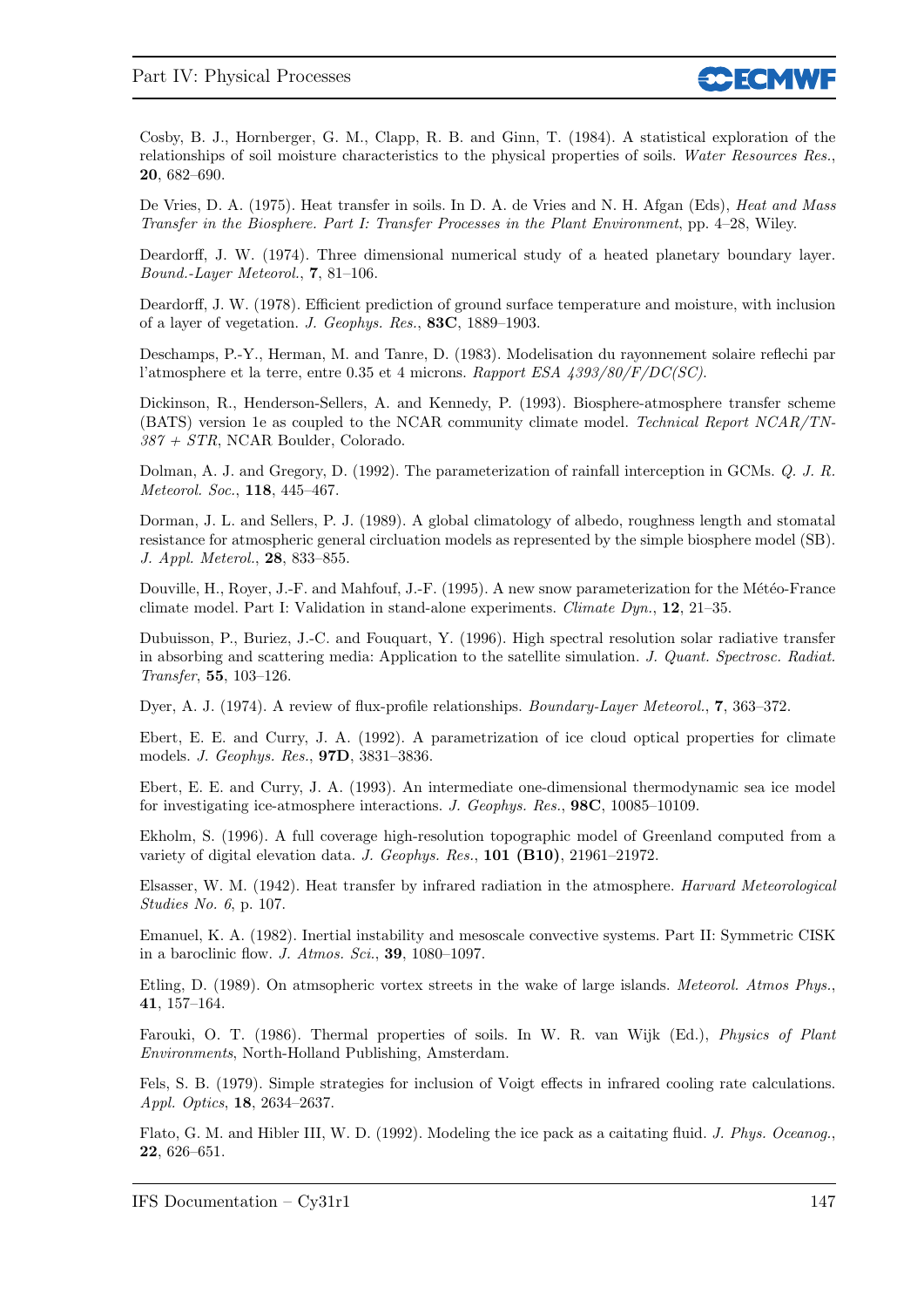

Fortuin, J. P. F. and Langematz, U. (1994). An update on the global ozone climatology and on concurrent ozone and temperature trends. Proceedings SPIE. Atmos. Sensing and Modeling, 2311, 207–216.

Foster, D. S. (1958). Thunderstorm gusts compared with computed downdraught speeds. Mon. Wea. Rev., 86, 91–94.

Fouquart, Y. (1974). Utilisation des approximants de pade pour l'etude des largeurs equivalentes de raies formees en atmosphere diffusante. J. Quant. Spectrosc. Radiat. Transfer, 14, 497–508.

Fouquart, Y. (1987). Radiative transfer in climate modeling. In M. E. Schlesinger (Ed.), NATO Advanced Study Institute on Physically-Based Modeling and Simulation of Climate and Climate Changes, pp. 223– 283, Erice, Sicily, 11–23 May 1986.

Fouquart, Y. and Bonnel, B. (1980). Computations of solar heating of the earth's atmosphere: A new parameterization. Beitr. Phys. Atmos., 53, 35–62.

Fritsch, J. M. and Chappell, C. G. (1980). Numerical prediction of convectively driven mesoscale pressure systems. Part I: Convective parametrization. J. Atmos. Sci., 37, 1722–1733.

Fu, Q. (1996). An accurate parameterization of the solar radiative properties of cirrus clouds. J. Climate, 9, 2058–2082.

Fu, Q. and Liou, K.-N. (1992). On the correlated k-distribution method for radiative transfer in nonhomogeneous atmospheres. J. Atmos. Sci., 49, 2139-2156.

Fu, Q., Yang, P. and Sun, W. B. (1998). An accurate parametrization of the infrared radiative properties of cyrrus clouds of climate models. J. Climate, 11, 2223–2237.

Geleyn, J.-F. and Hollingsworth, A. (1979). An economical analytical method for the computation of the interaction between scattering and line absorption of radiation. Beitr. Phys. Atmos.,  $52$ , 1–16.

Gesch, D. B. and Larson, K. S. (1998). Techniques for development of global 1-kilometer digital elevation models. In Proc. Pecora Thirteenth Symposium, Sioux Falls, South Dakota, August 20–22, 1996 (CD-ROM), Am. Soc. Photogrammetry Remote Sens., Bethesda, Md.

Giard, D. and Bazile, E. (2000). Implentation of a new assimilation scheme for soil and surface variables in a global NWP model. Mon. Wea. Rev., 128, 997–1015.

Gierens, K., Kohlhepp, R., Spichtinger, P. and Schrödter-Homscheidt, M. (2004). Ice supersaturation as seen from tovs. Atmos. Chem. Phys., 4, 539-547.

Gierens, K., Schumann, U., Helten, M., Smit, H. and Marenco, A. (1999). A distribution law for relative humidity in the upper troposphere and lower stratosphere derived from three years of mozaic measurements. Ann. Geophysicae, 17, 1218–1226.

Gierens, K., Schumann, U., Helten, M., Smit, H. and Wang, P. H. (2000). Ice-supersaturated regions and subvisible cirrus in the northern midlatitude upper troposphere. J. Geophys. Res., 105, 22743-22753.

Giorgetta, M. A. and Morcrette, J.-J. (1995). Voigt line approximation in the ECMWF radiation scheme. Mon. Wea. Rev., 123, 3381–3383.

Godfrey, J. S. and Beljaars, A. C. M. (1991). On the turbulent fluxes of buoyancy, heat and moisture at the air-sea interface at low wind speed. J. Geophys. Res., 96, 22043–22048.

Gregory, D. (1997). Parametrization of convective momentum transports in the ECMWF model: evaluation using cloud resolving models and impact upon model climate. In Proc. ECMWF Workshop on New Insights and Approaches to Convective Parametrization, pp. 208–227, Shinfield Park, Reading, RG2 9AX, UK.

Gregory, D., Kershaw, R. and Inness, P. M. (1997). Parametrization of momentum transports by convection. II: Tests in single-column and general circulation models. Q. J. R. Meteorol. Soc., 123, 1153–1183.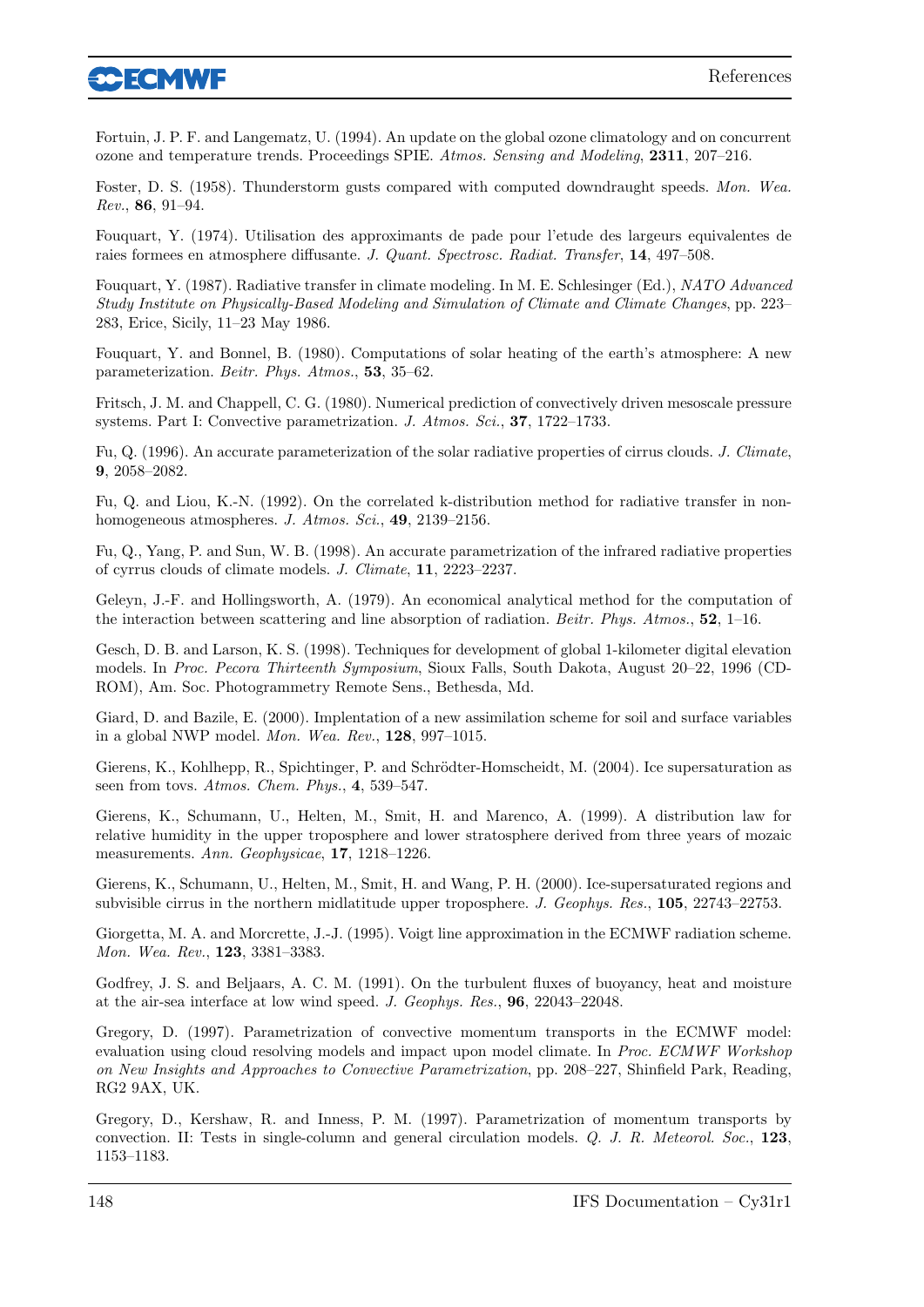

Gurevitch, M. I. (1965). Theory of Jets in Ideal Fluids. Academic Press.

Haltiner, G. J. and Williams, R. T. (1980). Numerical Prediction and Dynamic Meteorology. John Wiley and Sons, 447 pp.

HAWKS (2000). The Hitran Atmospheric WorKStation. URL <http://www.hitran.com>.

Herzegh, P. H. and Hobbs, P. V. (1980). The mesoscale and microscale structure and organization of clouds and precipitation in mid-latitude cyclones. Part II: Warm frontal clouds. J. Atmos. Sci., 37, 597–611.

Hess, P., Koepke, P. and Schult, I. (1998). Optical properties of aerosols and clouds: The software package OPAC. Bull. Am. Meteorol. Soc., 79, 831–844.

Heymsfield, A. J., Miloshevich, L. M., Twohy, C., G. Sachse, G. and Oltmans, S. (1998). Uppertropospheric relative humidity observations and implications for cirrus ice nucleation. Geophys. Res. Lett., 25, 1343–1346.

Hillel, D. (1982). Introduction to Soil Physics. Academic Press.

Hogström, U. (1988). Non-dimensional wind and temperature profiles in the atmospheric surface layer: A re-evaluation. Boundary-Layer Meteorol., 42, 55–78.

Holtslag, A. A. M. (1998). Modelling of atmospheric boundary layers. In A. A. M. Holtslag and P. G. Duynkerke (Eds), Clear and Cloudy Boundary Layers, pp. 85–110, Royal Netherlands Academy of Arts and Sciences.

Holtslag, A. A. M. and Bruin, H. A. R. D. (1988). Applied modelling of the night-time surface energy balance over land. J. Appl. Meteorol., 27, 689–704.

Holtslag, A. A. M. and Moeng, C.-H. (1991). Eddy diffusivity and countergradient transport in the convect ive atmospheric boundary layer. J. Atmos. Sci., 48, 1690–1698.

Houze, R. A., Locatelli, J. D. and Hobbs, P. V. (1976). Dynamics and cloud microphysics of the rainbands in an occluded frontal system. J. Atmos. Sci., 35, 1921–1936.

Jacquemin, B. and Noilhan, J. (1990). Sensitivity study and validation of a land-surface parameterization using the HAPEX-MOBILHY data set. Boundary-Layer Meteorol., 52, 93–134.

Jakob, C. and Klein, S. A. (2000). A parametrization of the effects of cloud and precipitation overlap for use in general circulation models. Q. J. R. Meteorol. Soc., 126, 2525–2544.

Jakob, C. and Siebesma, A. P. (2003). A new subcloud model for mass flux convection schemes. influence on triggering, updraught properties and model climate. Mon. Wea. Rev., 131, 2765–2778.

Janssen, P. A. E. M., Beljaars, A. C. M., Simmons, A. and Viterbo, P. (1992). The determination of the surface stress in an atmospheric model. Mon. Wea. Rev., 120, 2977–2985.

Jarvis, P. J. (1976). The interpretation of the variations in leaf-water potential and stomatal conductance found in canopies in the field. Phil. Trans. R. Soc. London, B723, 385–610.

Johansen, O. (1975). Thermal conductivity of soils. Ph.D. thesis, Trondheim, Norway.

Johnson, R. H. (1976). The role of convective-scale precipitation downdrafts in cumulus and synoptic scale interactions. J. Atmos. Sci., 33, 1890–1910.

Johnson, R. H. (1980). Diagnosis of convective and mesoscale motions during Phase III of GATE. J. Atmos. Sci., 37, 733–753.

Jones, R. L., Pyle, J. A., Harries, J. E., Zavody, A. M., Russell III, J. M. and Gille, J. C. (1986). The water vapour budget of the stratosphere studied using LIMS and SAMS satellite data. Q. J. R. Meteorol. Soc., 112, 1127–1143.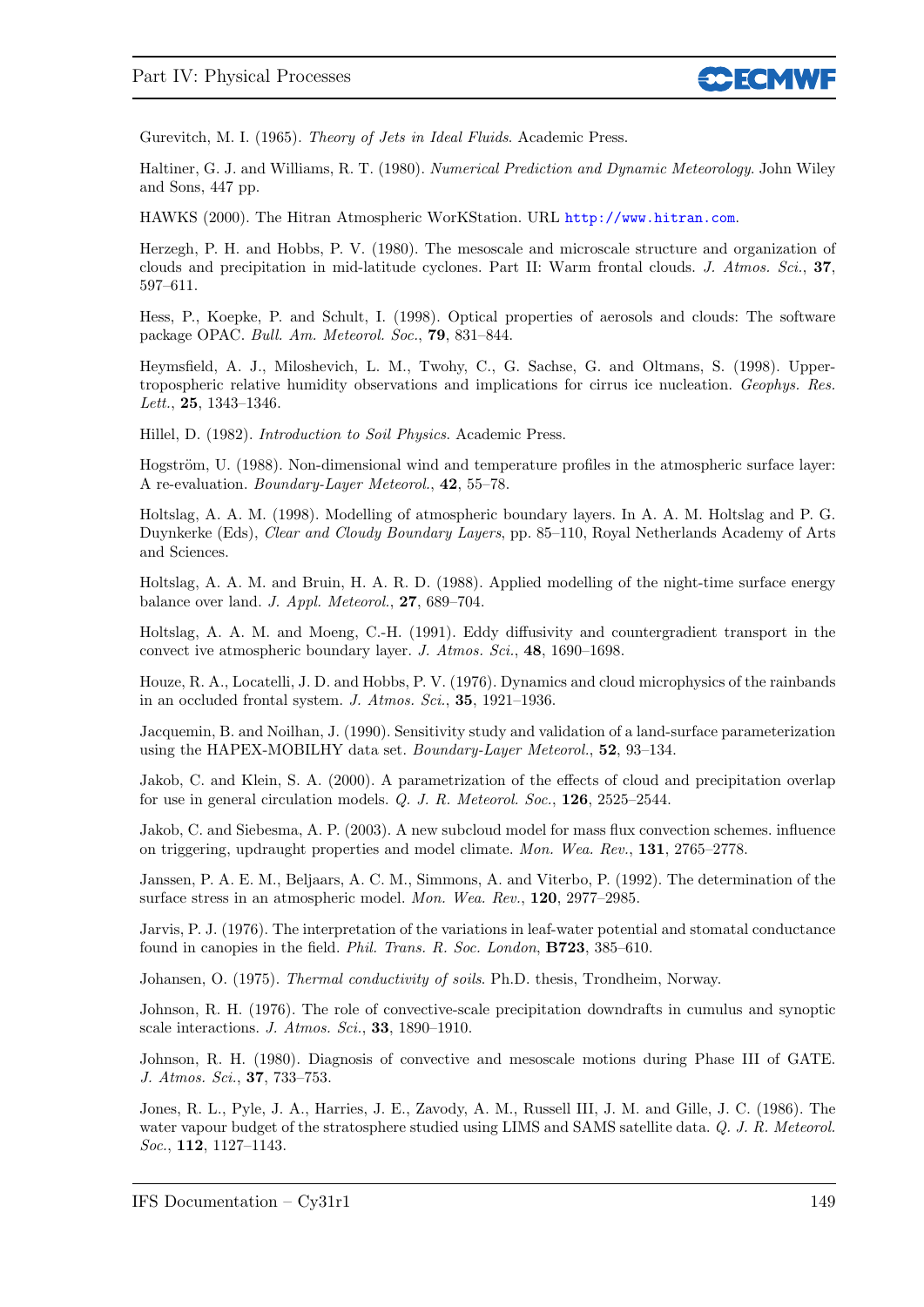

Joseph, J. H., Wiscombe, W. J. and Weinman, J. A. (1976). The Delta-Eddington approximation for radiative flux transfer. J. Atmos. Sci., 33, 2452-2459.

Kärcher, B. and Lohmann, U. (2002). A parameterization of cirrus cloud formation: Homogeneous freezing of supercooled aerosols. Geophys. Res., 107, doi:10.1029/2001JD000470.

Kessler, E. (1969). On the distribution and continuity of water substance in atmopsheric circulation, Meteorological Monographs, Vol. 10. Am. Meteorol. Soc., Boston, MA.

Khvorostyanov, V. and Sassen, K. (1998). Cirrus cloud simulation using explicit microphysics and radiation. part ii: Microphysics, vapor and ice mass budgets, and optical and radiative properties. J. Atmos. Sci., 55, 1822–1845.

Kirchoff, G. (1876). Vorlesungen über Mathematische Physik. Leipzig.

Klein, S. A. and Hartmann, D. L. (1993). The seasonal cycle of low stratiform cloud. J. Climate, 6, 1587–1606.

Köhler, M. (2005). Improved prediction of boundary layer clouds. *ECMWF Newsletter*, (104), ECMWF, Shinfield Park, Reading RG2 9AX, UK.

Koster, R. D. and Suarez, M. J. (1992). A comparative analysis of two land surface heterogeneity representations. J. Climate, 5, 1379–1390.

Kuo, H. L. and Raymond, W. H. (1980). A quasi-one-dimensional cumulus cloud model and parametrization of cumulus heating and mixing effects. Mon. Wea. Rev., 108, 991–1009.

Lacis, A. A. and Oinas, V. (1991). A description of the correlated k distribution method for modeling nongray gaseous absorption, thermal emission, and multiple scattering in vertically inhomogeneous atmospheres. J. Geophys. Res., 96D, 9027–9063.

Landweber, L. (1961). Motion of Immersed and Floating Bodies. Handbook of Fluid Dynamics. McGraw-Hill, 1st edition.

Le Mone, M. A. and Pennell, W. T. (1976). The relationship of trade wind cumulus distribution to subcloud layer fluxes and structure. Mon. Wea. Rev., 104, 524–539.

Le Texier, L., Solomon, S. and Garcia, R. R. (1988). The role of molecular hydrogen and methane oxidation in the water vapour budget of the stratosphere. Q. J. R. Meteorol. Soc., 114, 281–295.

Lin, Y. L., Farley, R. D. and Orville, H. D. (1983). Bulk parameterization of the snow field in a cloud model. *J. Climate Appl. Meteorol.*, **22**, 1065–1092.

Lindzen, R. S. (1981). Some remarks on cumulus parametrization. Rep. on NASA-GISS Workshop: Clouds in Climate: Modelling and Satellite Observational Studies, pp. 42–51.

Liu, J. Y. and Orville, H. D. (1969). Numerical modeling of precipitation and cloud shadow effects on mountain-induced cumuli. J. Atmos. Sci., 26, 1283-1298.

Liu, Q. and Schmetz, J. (1988). On the problem of an analytical solution to the diffusivity factor. Beitr. Phys. Atmos., 61, 23–29.

Lock, A. P. (1998). The parameterization of entrainment in cloudy boundary layers. Q. J. R. Meteorol. Soc., 124, 2729–2753.

Lock, A. P., Brown, A. R., Bush, M. R., Martin, G. M. and Smith, R. N. B. (2000). A new boundary layer mixing scheme. Part I: Scheme description and single-column model tests. Mon. Wea. Rev., 128, 3187–3199.

London, J., Bojkov, R. D., Oltmans, S. and Kelley, J. I. (1976). Atlas of the global distribution of total ozone, July 1957–June 1967. NCAR Technical Note 113+STR.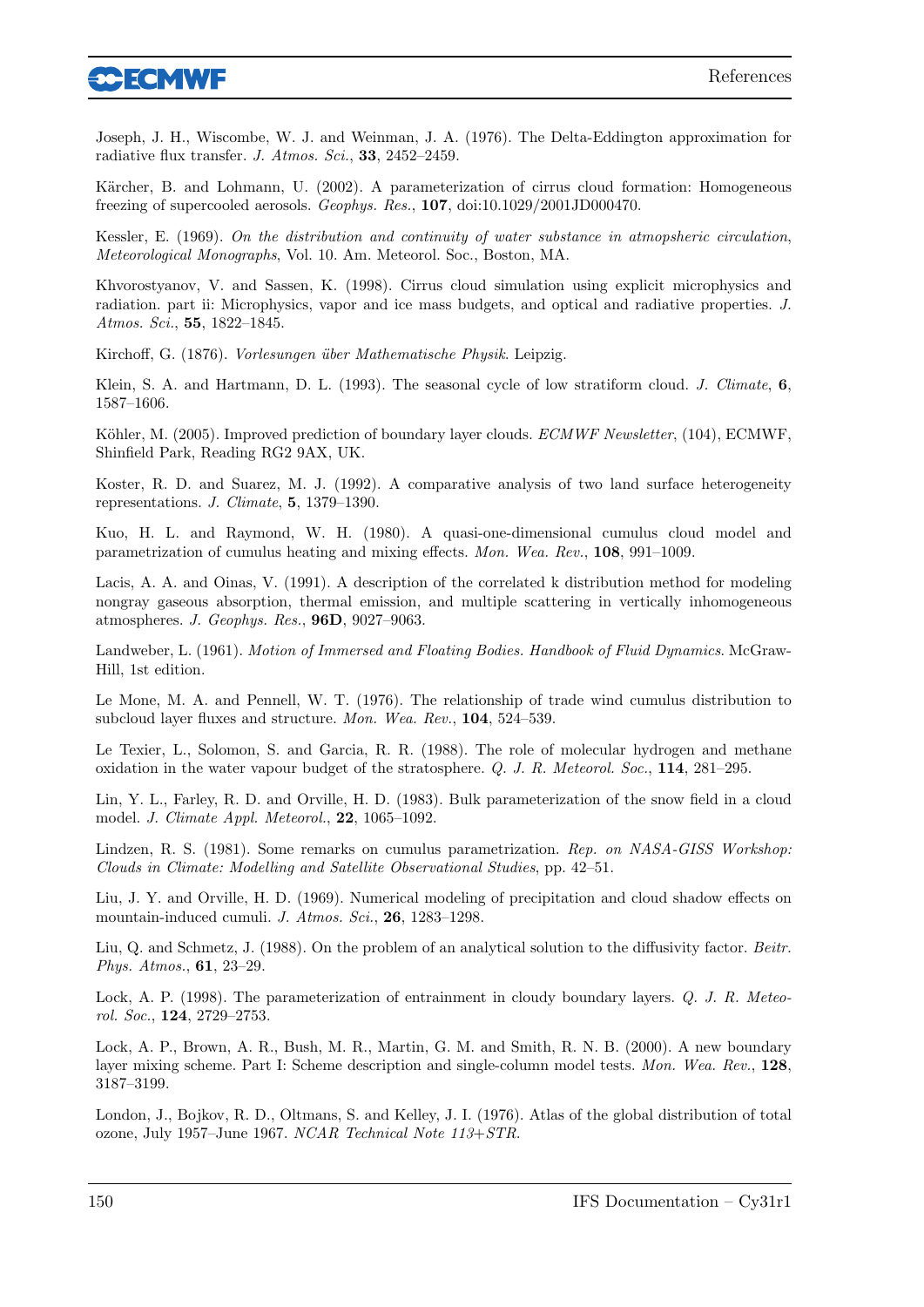

Los, S. O., Collatz, G. J., Sellers, P. J., Malmström, C. M., Pollack, N. H., deFries, R. S., Bounoua, L., Parris, M. T., Tucker, C. J. and Dazlich, D. A. (2000). A global 9-year biophysical land surface dataset from NOAA AVHRR data. J. Hydrometeorol., 1, 183–199.

Lott, F. and Miller, M. J. (1997). A new subgrid-scale orographic drag parametrization: Its formulation and testing. Q. J. R. Meteorol. Soc., 123, 101–127.

Louis, J. F., Tiedtke, M. and Geleyn, J.-F. (1982). A short history of the operational PBL parametrization at ECMWF. In Proc. ECMWF Workshop on Boundary Layer Parametrization, pp. 59–80, November 1981, ECMWF, Reading, UK.

Loveland, T. R., Reed, B. C., Brown, J. F., Ohlen, D. O., Zhu, Z., Youing, L. and Merchant, J. W. (2000). Development of a global land cover characteristics database and IGB6 DISCover from the 1km AVHRR data. Int. J. Remote Sensing, 21, 1303–1330.

Lundin, L.-C. (1989). Water and heat fluxes in frozen soils: Basic theory and operational modelling. In Summary of Dissertations from the Faculty of Science, Vol. 186, Uppsala University.

Mahfouf, J. F. and Jacquemin, B. (1989). A study of rainfall interception using a land surface paramterization for mesoscale meteorological models. J. Appl. Meteorol., 28, 1282–1302.

Mahfouf, J. F., Manzi, A., Noilhan, J., Giordani, H. and Dequé, M. (1995). The land surface scheme ISBA within the météo-france climate model ARPEGE. J. Climate, 8, 2039–2057.

Mahfouf, J. F. and Noilhan, J. (1991). Comparative study of various formulations from bare soil using in situ data. J. Appl. Meteorol., 30, 1345–1365.

Mahrt, L. and Pan, H.-L. (1984). A two-layer model of soil hydrology. Boundary-Layer Meteorol., 29, 1–20.

Manzi, A. O. and Planton, S. (1994). Implementation of the ISBA parameterization scheme for land surface processes in a GCM: An annual-cycle experiment. J. Hydrol., 155, 355–389.

Martin, G. M., Johnson, D. W. and Spice, A. (1994). The measurement and parameterization of effective radius of droplets in warm stratocumulus. J. Atmos. Sci., 51, 1823–1842.

Mason, B. J. (1971). The Physics of Clouds. Clarendon Press.

Miles, J. W. and Huppert, H. E. (1969). Lee waves in a stratified flow. Part 4: Perturbation approximations. J. Fluid Mech., 35, 495–525.

Miller, M., Beljaars, A. C. M. and Palmer, T. N. (1992). The sensitivity of the ECMWF model to the parametrization of evaporation from the tropical oceans. J. Climate, 5, 418–434.

Miller, M. J., Palmer, T. N. and Swinbank, R. (1989). Parametrization and influence of subgrid-scale orography in general circulation and numerical weather prediction models. Meteorol. Atmos. Phys., 40, 84–109.

Milly, P. C. D. (1982). Moisture and heat transport of hyseretic, inhomogeneous porous media: A matric head-based formulation and a numerical model. Water Resources Res., 18, 489–498.

Mlawer, E. J., Taubman, S. J., Brown, P. D., Iacono, M. J. and CLough, S. A. (1997). Radiative transfer for inhomogeneous atmospheres: RRTM, a validated correlated-k model for the longwave. J. Geophys. Res., 102D, 16663–16682.

Morcrette, J.-J. (1991). Radiation and cloud radiative properties in the ECMWF operational weather forecast model. J. Geophys. Res., 96D, 9121–9132.

Morcrette, J.-J. and Fouquart, Y. (1985). On systematic errors in parametrized calculations of longwave radiation transfer. Q. J. R. Meteorol. Soc., 111, 691–708.

Morcrette, J.-J. and Fouquart, Y. (1986). The overlapping of cloud layers in shortwave radiation parameterizations. J. Atmos. Sci., 43, 321–328.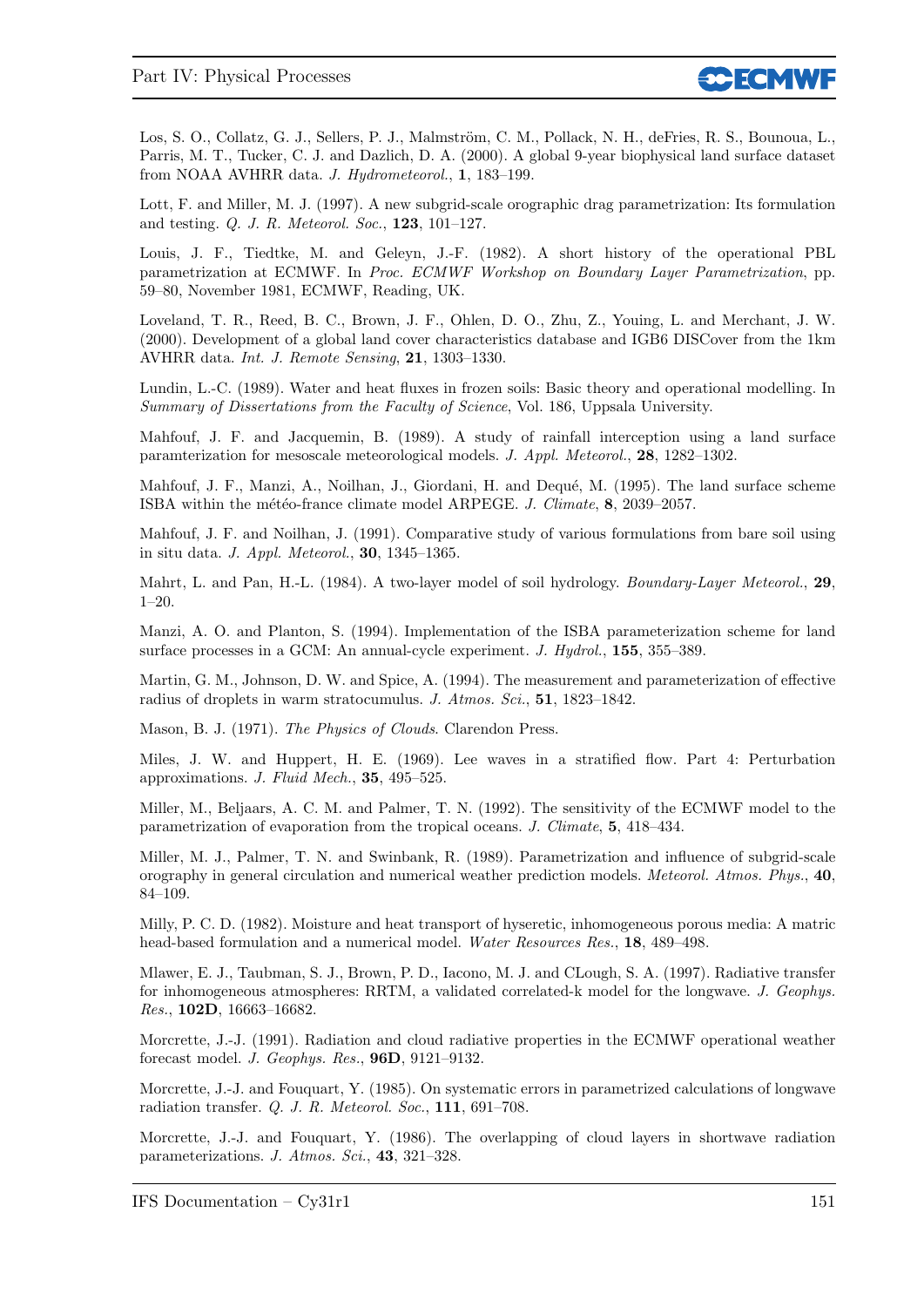

Morcrette, J.-J., Smith, L. and Fouquart, Y. (1986). Pressure and temperature dependence of the absorption in longwave radiation parametrizations. Beitr. Phys. Atmos., 59, 455–469.

Nieuwstadt, F. T. M. (1984). The turbulent structure of the stable, nocturnal boundary layer. J. Atmos. Sci., 41, 2202– 2216.

Nitta, T. (1975). Observational determination of cloud mass flux distributions. J. Atmos. Sci., 32, 73–91.

Nordeng, T.-E. (1994). Extended versions of the convection parametrization scheme at ECMWF and their impact upon the mean climate and transient activity of the model in the tropics. ECMWF Tech. Memo. No. 206.

Ou, S. C. and Liou, K.-N. (1995). Ice microphysics and climatic temperature feedback. Atmos. Res., 35, 127–138.

Paltridge, G. W. and Platt, C. M. R. (1976). Radiative Processes in Meteorology and Climatology. Elsevier, New York, 318 pp.

Panofsky, H. A., Tennekes, H., Lenschow, D. H. and Wyngaard, J. C. (1977). The characteristics of turbulent velocity components in the surface layer under convective conditions. Boundary-Layer Meteorol., 11, 355–361.

Patterson, K. A. (1990). Global Distribution of Total and Total-available Soil Water-holding Capacities. Master's thesis, Department of Geography, University of Delaware.

Paulson, C. A. (1970). The mathematical representation of wind speed and temperature profiles in the unstable atmospheric surface layer. J. Appl. Meteorol., 9, 857–861.

Penner, E. (1970). Thermal conductivity of frozen soils. Canadian J. Earth Sci., 7, 982–987.

Peters-Lidard, C. D., Blackburn, E., Liang, X. and Wood, E. F. (1998). The effect of soil conductivity parametrization on surface energy fluxes and temperature. J. Atmos. Sci., 55(7), 1209–1224.

Philip, J. R. (1957). Evaporation and moisture and heat fields in the soil. J. Meteorol., 14, 354–366.

Phillips, S. P. (1984). Analytical surface pressure and drag for linear hydrostatic flow over threedimensional elliptical mountains. J. Atmos. Sci., 41, 1073–1084.

Pincus, R. and Klein, S. A. (2000). Unresolved spatial variability and microphysical process rates in large-scale models. J. Geophy. Res., 105, 27059–27065.

Pitman, A. J., Yang, Z.-L., Cogley, J. G. and Henderson-Sellers, A. (1991). Description of bare essentials of surface transfer for the Bureau of Meteorology Research Centre AGCM. Meteorological Research Report 32.

Press, W. H., Teukolsky, S. A., Vetterling, W. T. and Flannery, B. P. (1992). Numerical Recipes in Fortran. Cambridge University Press.

Randel, W. J., Wu, F., Russell III, J. M., Roche, A. and Waters, J. W. (1998). Seasonal cycles and QBO variations in straospheric CH<sub>4</sub> and H<sub>2</sub>O observed in UARS HALOE data. J. Atmos. Sci., 55, 163–185.

Richards, L. A. (1931). Capillary conduction of liquids through porous mediums. Physics, 1, 318–333.

Ridder, K. D. (2001). Rainwater storage on plant canopies. J. Geophys. Res., 106(D14), 14819–14826.

Rodgers, C. D. (1967). The radiative heat budget of the troposphere and lower stratosphere. Report A2, Planetary Circulation Project, Dept. of Meteorology, M.I.T., Cambridge, Mass.

Rodgers, C. D. and Walshaw, C. D. (1966). The computation of the infrared cooling rate in planetary atmospheres. Q. J. R. Meteorol. Soc., 92, 67–92.

Rothman, L. S., Gamache, R. R., Goldman, A., Brown, L. R., Toth, R. A., Pickett, H. M., Poynter, R. L., Flaud, J.-M., Camy-Peyret, C., Barbe, A., usson, N., Rinsland, C. P. and Smith, M. A. H. (1986). The HITRAN database, 1986 edition. Appl. Optics, 26, 4058–409.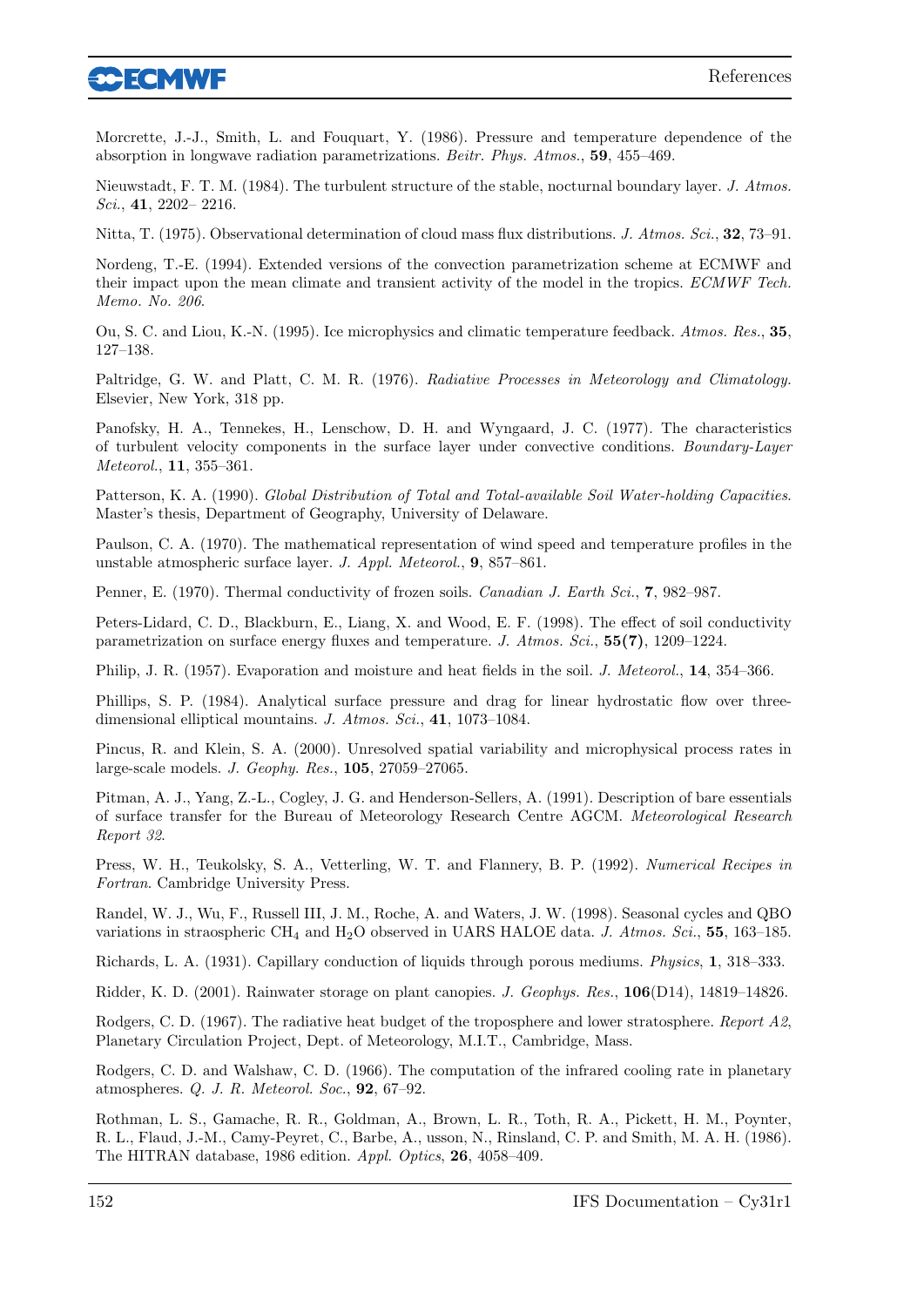Rothman, L. S., Gamache, R. R., Tipping, R. H., Rinsland, C. P. et al. (1992). The HITRAN database: Editions of 1991 and 1992. J. Quant. Spectros. Radiat. Transfer, 48, 469–507.

Rotstayn, L. D. (2000). On the "tuning" of autoconversion parameterizations in climate models. J. Geophy. Res., 105, 15495–15507.

Rouse, W. R. (1984). Microclimate of the Arctic tree line. 2: Soil microclimate of tundra and forest. Water Resources Res., 20(1), 67–73.

Rutter, A. J., Kershaw, K. A., Robins, P. C. and Morton, A. J. (1972). A predictive model of rainfall interception in forests. Part I: Derivation of the model from observations in a plantation of Corsican pine. Agric. Meteorol., 9, 367–384.

Rutter, A. J., Morton, A. J. and Robins, P. C. (1975). A predictive model of rainfall interception in forests. Part II: Generalization of the model and comparison with observations in some coniferous and hardwood stands. J. Appl. Ecol., 12, 367–380.

Sardeshmukh, P. and Hoskins, B. (1984). Spatial smoothing on the sphere. Mon. Wea. Rev., 112, 2524– 2529.

Savijarvi, H. and Raisanen, P. (1997). Long-wave optical properties of water clouds and rain. Tellus, 50A, 1–11.

Sellers, P. J., Los, S. O., Tucker, C. J., Justice, C. O., Dazlich, D. A., Collatz, G. J. and Randall, D. A. (1996). A revised land surface parameterization (SiB2) fro GCMs. Part II: The generation of global fields of terrestrial biophysical parameters from satellite data. J. Climate, 9, 706–737.

Shettle, E. P. and Weinman, J. A. (1970). The transfer of solar irradiance through inhomogeneous turbid atmospheres evaluated by Eddington's approximation. J. Atmos. Sci., 27, 1048–1055.

Siebesma, P. (1998). Shallow cumulus convection. In E. J. P. et al. (Ed.), Buoyant Convection in Geophysical Flows, pp. 441–486, Kluwer Academic.

Siebesma, P. and Cuijpers, J. W. M. (1995). Evaluation of parametric assumptions for shallow cumulus convection. J. Atmos. Sci., 52, 650–666.

Siebesma, P. and Teixeira, J. (2000). An advection-diffusion scheme for the convective boundary layer: description and 1D-results. In Proc. 14th Symposium on Boundary Layers and Turbulence, Amer. Meteor. Soc.

Simmons, A. J., Untch, A., Jacob, C., Kallberg, P. and Under, P. (1999). Stratospheric water vapour and tropical tropopause temperatures in ECMWF analyses and muli-year simularions. Q. J. R. Meteorol. Soc., 125, 353–386.

Simpson, J. (1971). On cumulus entrainment and one-dimensional models. J. Atmos. Sci., 28, 449-455.

Simpson, J. and Wiggert, V. (1969). Models of precipitating cumulus towers. Mon. Wea. Rev., 97, 471–489.

Slingo, A. (1989). A GCM parameterization for the shortwave radiative properties of water clouds. J. Atmos. Sci., 46, 1419–1427.

Smith, E. A. and Shi, L. (1992). Surface forcing of the infrared cooling profile over the Tibetan plateau. Part I: Influence of relative longwave radiative heating at high altitude. J. Atmos. Sci., 49, 805–822.

Spichtinger, P., Gierens, K. and Read, W. (2003). The global distribution of ice-supersaturated regions as seen by the microwave limb sounder. Q. J. R. Meteorol. Soc., 129, 3391–3410.

Sundqvist, H. (1978). A parameterization scheme for non-convective condensation including prediction of cloud water content. Q. J. R. Meteorol. Soc., 104, 677–690.

Sverdrup, H. U., Johnson, M. W. and Fleming, R. H. (1942). The Oceans: Their Physics, Chemistry and General Biology. Prentice Hall, 1087 pp.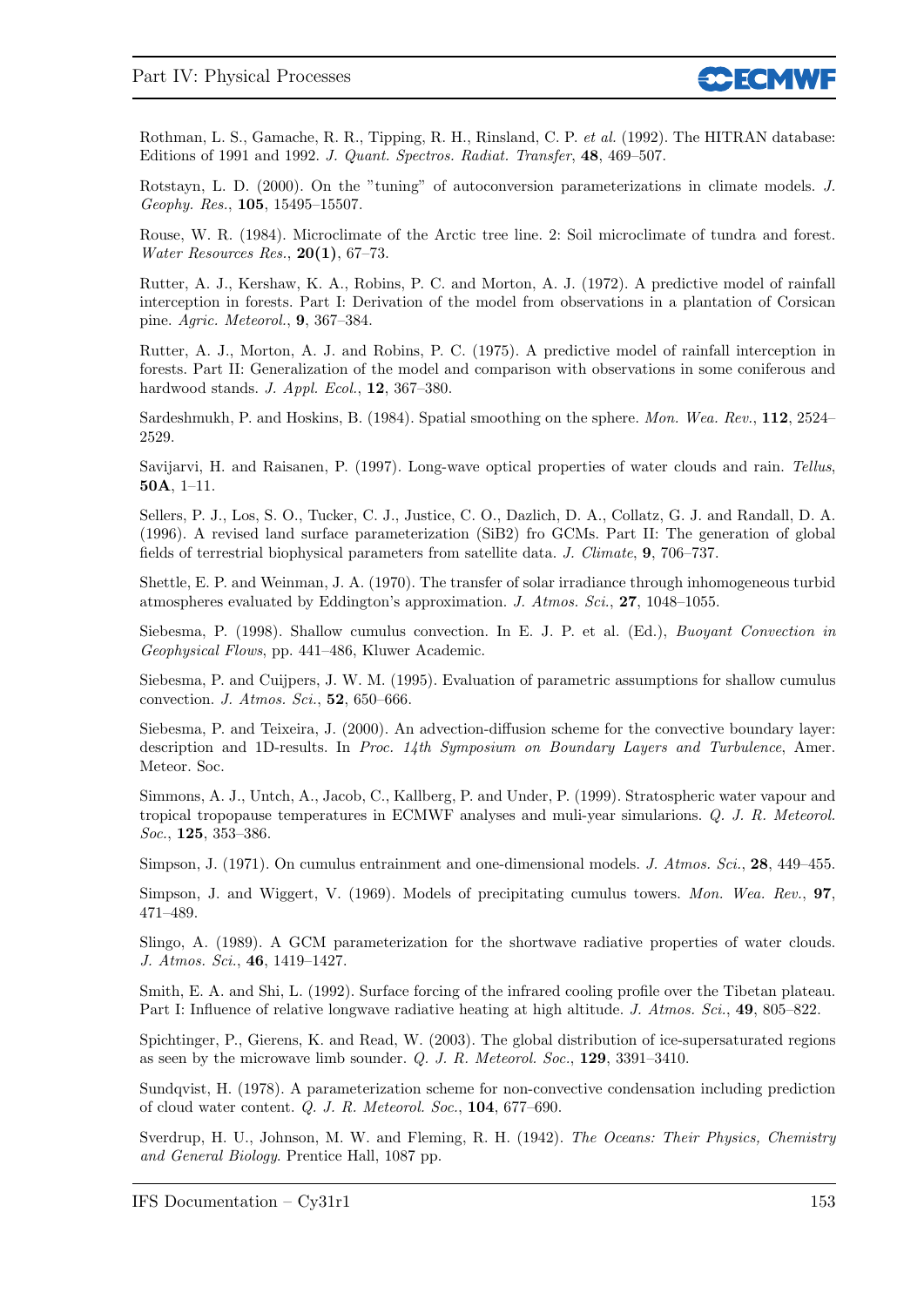

Tanre, D., Geleyn, J.-F. and Slingo, J. M. (1984). First results of the introduction of an advanced aerosolradiation interaction in the ECMWF low resolution global model. In H. E. Gerber and A. Deepak (Eds), Aerosols and Their Climatic Effects, pp. 133–177, A. Deepak Publ., Hampton, Va.

Taylor, J. P., Edwards, J. M., Glew, M. D., Hignett, P. and Slingo, A. (1996). Studies with a flexible new radiation code. II: Comparisons with aircraft short-wave observations. Q. J. R. Meteorol. Soc., 122, 839–862.

Tegen, I., Hoorig, P., Chin, M., Fung, I., Jacob, D. and Penner, J. (1997). Contribution of different aerosol species to the global aerosol extinction optical thickness: Estimates from model results. J. Geophys. Res., 102, 23895–23915.

Tiedtke, M. (1989). A comprehensive mass flux scheme for cumulus parameterization in large-scale models. Mon. Wea. Rev., 117, 1779–1800.

Tiedtke, M. (1993). Representation of clouds in large-scale models. Mon. Wea. Rev., 121, 3040–3061.

Tompkins, A. M. (2002). A prognostic parameterization for the subgrid-scale variability of water vapor and clouds in large-scale models and its use to diagnose cloud cover. J. Atmos. Sci., 59, 1917–1942.

Tompkins, A. M., Bechtold, P., Beljaars, A., Benedetti, A., Cheinet, S., Janisková, M., Köhler, M., Lopez, P. and Morcrette, J. (2004). Moist physical processes in the IFS: Progress and Plans. Technical report, European Centre for Medium-Range Weather Forecasts.

Tompkins, A. M., Gierens, K. and Rädel, G. (2007). Ice supersaturation in the ecmwf integrated forcast system. Q. J. R. Meteorol. Soc., 133, 53–63.

Troen, I. and Mahrt, L. (1986). A simple model of the atmospheric boundary layer; sensitivity to surface evaporation. Boundary-Layer Meteorol., 37, 129–148.

Van den Hurk, B. J. J. M., Viterbo, P., Beljaars, A. C. M. and Betts, A. K. (2000). Offline validation of the ERA40 surface scheme. ECMWF Tech. Memo. No. 295.

Verseghy, D. L. (1991). Class-A Canadian land surface scheme for GCMs. I: Soil model. Int. J. Climatol., 11, 111–133.

Viterbo, P. and Beljaars, A. C. M. (1995). An improved land surface parametrization scheme in the ECMWF model and its validation. ECMWF Tech. Report No. 75, Research Department, ECMWF.

Viterbo, P., Beljaars, A. C. M., Mahouf, J.-F. and Teixeira, J. (1999). The representation of soil moisture freezing and its impact on the stable boundary layer. Q. J. R. Meteorol. Soc., 125, 2401–2426.

Viterbo, P. and Betts, A. K. (1999). Impact on ECMWF forecasts of changes to the albedo of the boreal forests in the presence of snow. J. Geophys. Res., 104, 27803–27810.

Wallace, J. M., Tibaldi, S. and Simmons, A. (1983). Reduction of systematic forecast errors in the ECMWF model through the introduction of an envelope orography. Q. J. R. Meteorol. Soc., 109, 683– 717.

Warrilow, D. L., Sangster, A. B. and Slingo, A. (1986). Modelling of land-surface processes and their influence on European climate. UK Met Office Report, Met O 20, Tech Note 38.

Washington, W. M. and Williamson, D. L. (1977). A description of the NCAR GCMs. In J. Chang (Ed.), GCMs of the Atmosphere. Methods in Computational Physics, Vol. 17, pp. 111–172, Academic Press.

Wexler, R. and Atlas, D. (1959). Precipitation generating cells. J. Meteorol., 16, 327–332.

Wilcox, R. W. and Belmont, A. D. (1977). Ozone concentration by latitude, altitude and month, near 80 W. Report, Control Data Corporation, Contract No. DOT-FA77WA-3999.

Williams, P. J. and Smith, M. W. (1989). The Frozen Earth: Fundamentals of Geocryology. Cambridge University Press, UK.